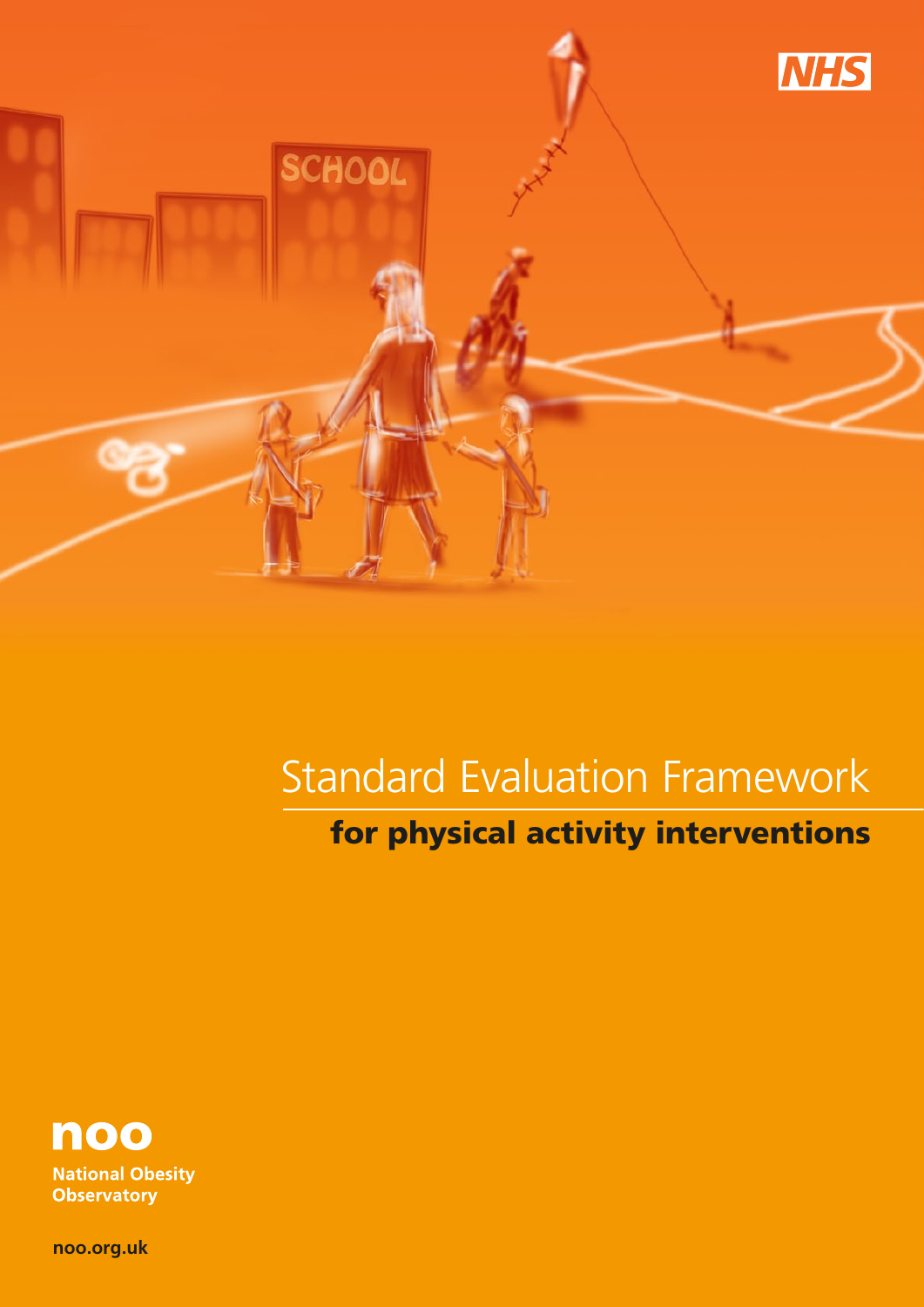## Acknowledgements

The National Obesity Observatory (NOO) would like to acknowledge the input of a large number of people who provided valuable comments during the development of this document.

### Authors (NOO)

Nick Cavill, Kath Roberts, Harry Rutter

### Editor (NOO)

Di Swanston

## **Consultees**

Emma Adams, Loughborough University Beelin Baxter, Department of Health Maria Bryant, University of Leeds Janet Cade, University of Leeds Adrian Coggins, NHS West Essex Nick College, Wigan Leisure and Culture Trust Ashley Cooper, University of Bristol Lindsey Dugdill, University of Salford Louisa Ells, University of Teeside/National Obesity Observatory Charlie Foster, University of Oxford Jo Foster, Macmillan Oliver Francis, University of Cambridge Claire Glazzard, Kent Community Health NHS Trust Melvyn Hillsdon, University of Exeter Susan Jebb, Medical Research Council Sonia McGeorge, Loughborough University Claire Ramwel, Blackburn with Darwen Borough Council Debra Richardson, Independent consultant Sara Roberts, Cornwall and Isles of Scilly PCT Jamie Sadler, East End Health Pinki Sahota, Leeds Metropolitan University Dawn Scott, NHS North of Tyne Paul Stonebrook, Department of Health Gareth Stratton, Swansea University Madeleine Thomas, NHS Derbyshire County Kay Thomson, Sport England Sarah Worbey, NHS Milton Keynes

NOO is also grateful to all those who contributed to the original Standard Evaluation Framework for weight management interventions, on which this publication is based.

NOO was established to provide a single point of contact for wide-ranging authoritative information on data, evaluation and evidence related to obesity, overweight, underweight and their determinants. The Observatory works with a range of organisations and supports policy makers and practitioners involved in obesity and related issues.

Front cover illustration by Michael Heasman

Delivered by NOO on behalf of the Public Health Observatories in England.

September 2012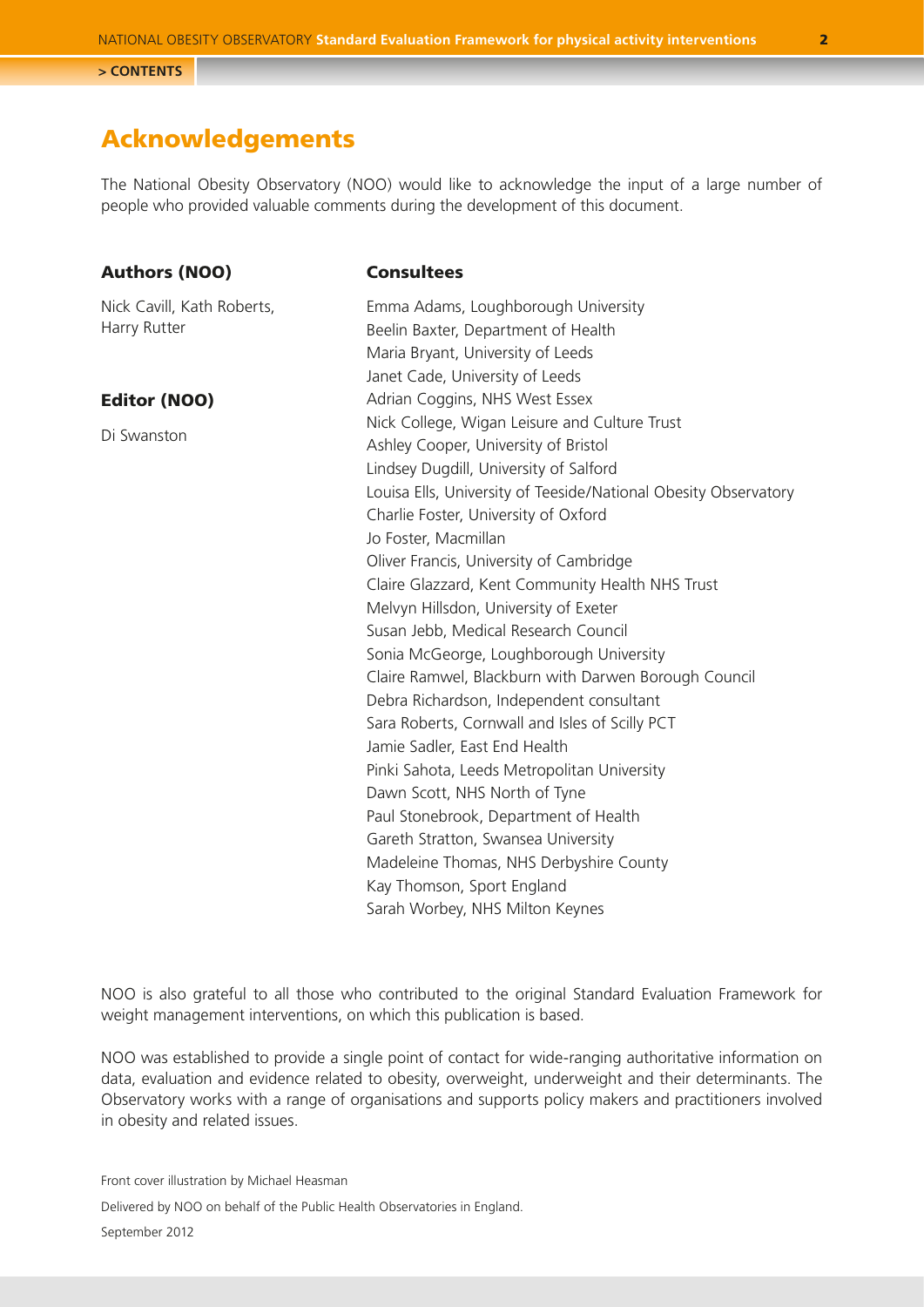## <span id="page-2-0"></span>**Contents**

| ▶1.  |                                                                                            |  |
|------|--------------------------------------------------------------------------------------------|--|
|      |                                                                                            |  |
|      |                                                                                            |  |
|      |                                                                                            |  |
|      |                                                                                            |  |
|      |                                                                                            |  |
|      |                                                                                            |  |
|      |                                                                                            |  |
| €2.  |                                                                                            |  |
| €3.  | Physical activity: selecting and measuring outcomes 9                                      |  |
|      |                                                                                            |  |
|      |                                                                                            |  |
|      |                                                                                            |  |
|      |                                                                                            |  |
|      |                                                                                            |  |
|      |                                                                                            |  |
| €4.  |                                                                                            |  |
| € 5. |                                                                                            |  |
|      |                                                                                            |  |
|      |                                                                                            |  |
|      |                                                                                            |  |
|      |                                                                                            |  |
|      |                                                                                            |  |
|      |                                                                                            |  |
|      |                                                                                            |  |
| € 6. |                                                                                            |  |
|      |                                                                                            |  |
|      | ▶ Appendix 1: ONS categories for ethnic group monitoring in England  30                    |  |
|      | • Appendix 2: Examples of factors that may be modified to increase physical activity31     |  |
|      | ▶ Appendix 3: Physical activity indicators in the 2012 Public Health Outcomes Framework 32 |  |
|      |                                                                                            |  |
|      |                                                                                            |  |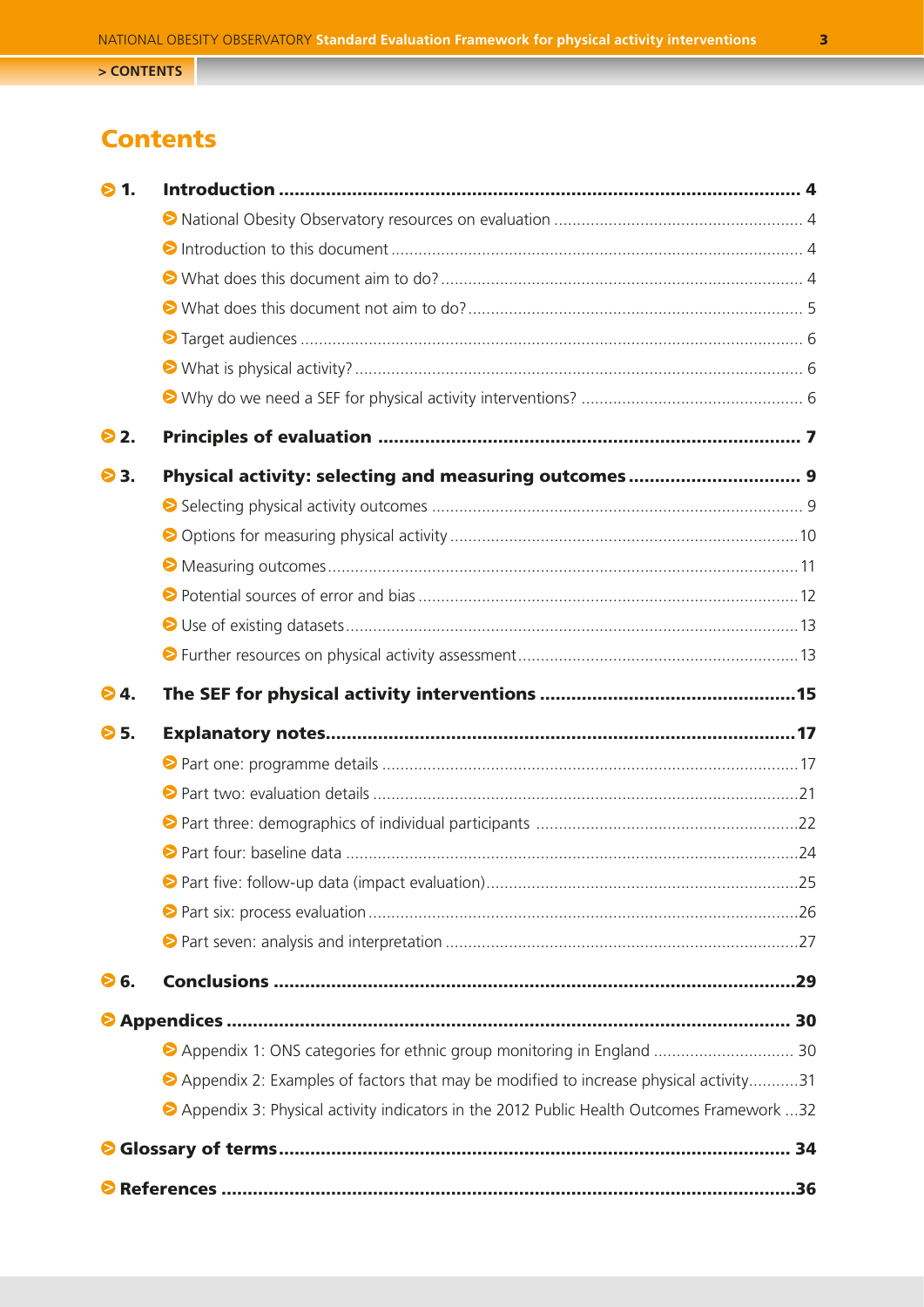## <span id="page-3-0"></span>1. Introduction

### *National Obesity Observatory resources on evaluation*

The National Obesity Observatory (NOO) is committed to improving the quality and quantity of evaluations of interventions related to obesity, overweight, underweight and their determinants. In order to do this, we have produced a number of resources that provide information and support to practitioners with an interest in evaluation:

- the 'Standard Evaluation Framework (SEF) for weight management interventions<sup>1</sup>
- the 'Standard Evaluation Framework (SEF) for dietary interventions<sup>'2</sup>
- the '*Standard Evaluation Framework (SEF) for physical activity interventions'* (this document)<sup>3</sup>
- a Collection of Resources on Evaluation (CoRE) which provides additional guidance and case studies<sup>4</sup>
- an evaluation data collection tool<sup>5</sup>
- a searchable database of interventions $6$
- guidance on 'Measuring diet and physical activity in weight management interventions<sup>17,8</sup>

Figure 1 (on page 5) is a flow chart to guide readers to the most relevant resources to assist with evaluations.

### *Introduction to this document*

This document builds on the *Standard Evaluation Framework (SEF) for weight management interventions*, published by NOO in April 2009.<sup>1</sup> It takes the principles described in the original SEF and applies them to physical activity interventions.

This SEF contains a list of 'essential' and 'desirable' criteria for data required for a comprehensive and robust evaluation. Essential criteria are the minimum data and information recommended to perform a basic evaluation of an intervention that sets out to increase physical activity. Desirable criteria are additional data that would improve the quality of an evaluation, and enhance understanding about what has been achieved and the processes that have taken place during the intervention.

A glossary of terms is available on page 34.

### *What does this document aim to do?*

The SEF for physical activity aims to describe and explain the information that should be collected in any evaluation of an intervention that aims to increase participation in physical activity. It is aimed at interventions that work at individual or group level, not at population level. It provides detailed, specific guidance on the following areas:

- 1. How to identify appropriate physical activity outcomes for evaluating different types of intervention.
- 2. How to define suitable measures for different types of physical activity outcome.
- 3. How to approach the challenges of assessing and measuring physical activity and energy expenditure.

An accompanying SEF is available with a specific focus on interventions designed to influence diet and nutrition.2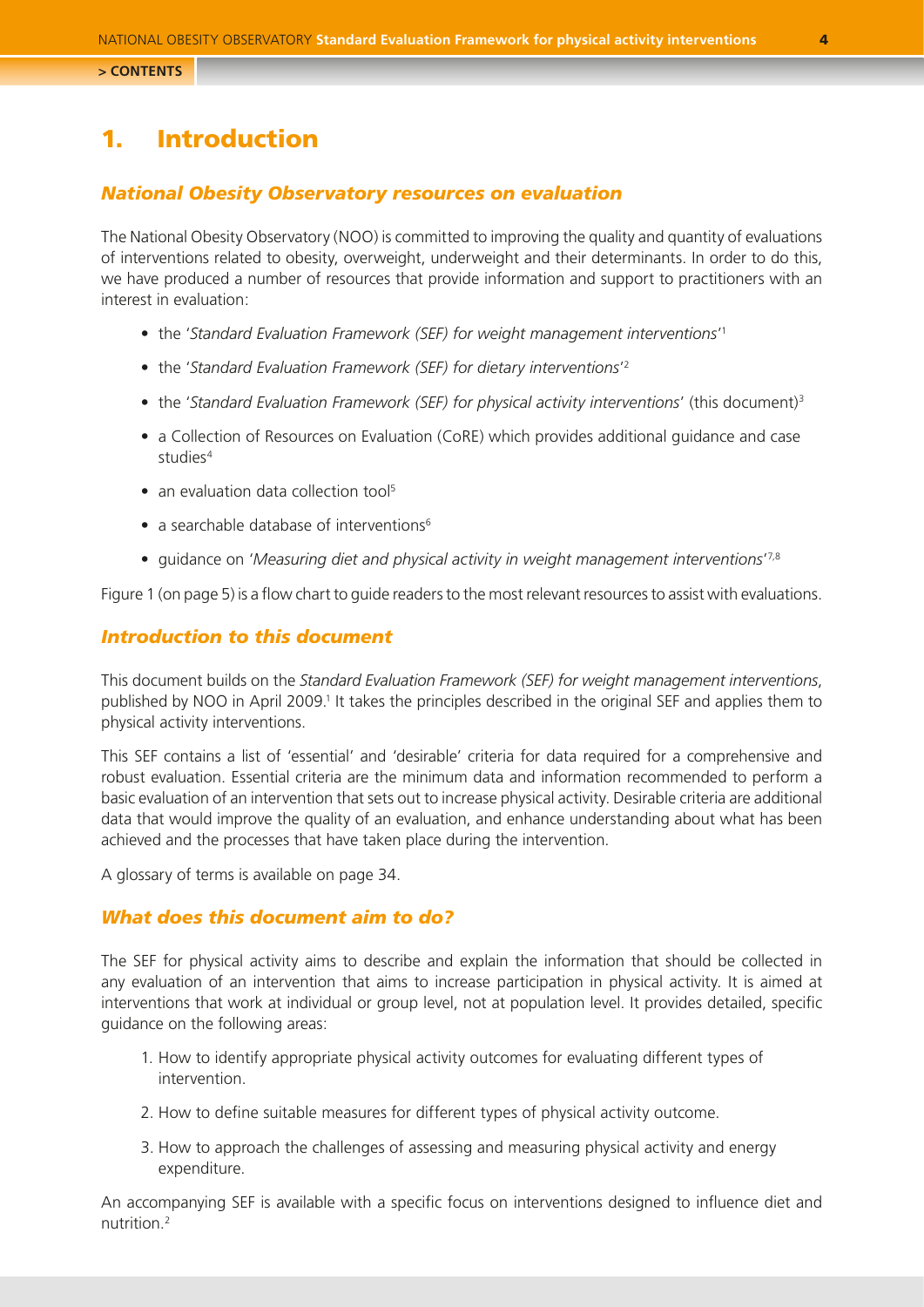

### <span id="page-4-0"></span>**Figure 1: Flow chart to show which NOO evaluation resource to use**

### *What does this document not aim to do?*

- Provide guidance that is intended to support the evaluation of medical interventions, such as surgery or medications.
- Provide guidance on the evaluation of broader community-level programmes, or programmes that promote physical activity through changing the physical environment. Such programmes present additional evaluation challenges that are beyond the scope of this document.
- Provide an introduction to the concepts of evaluation; such an introduction is contained in Chapter 1 of the *SEF for weight management interventions*. 1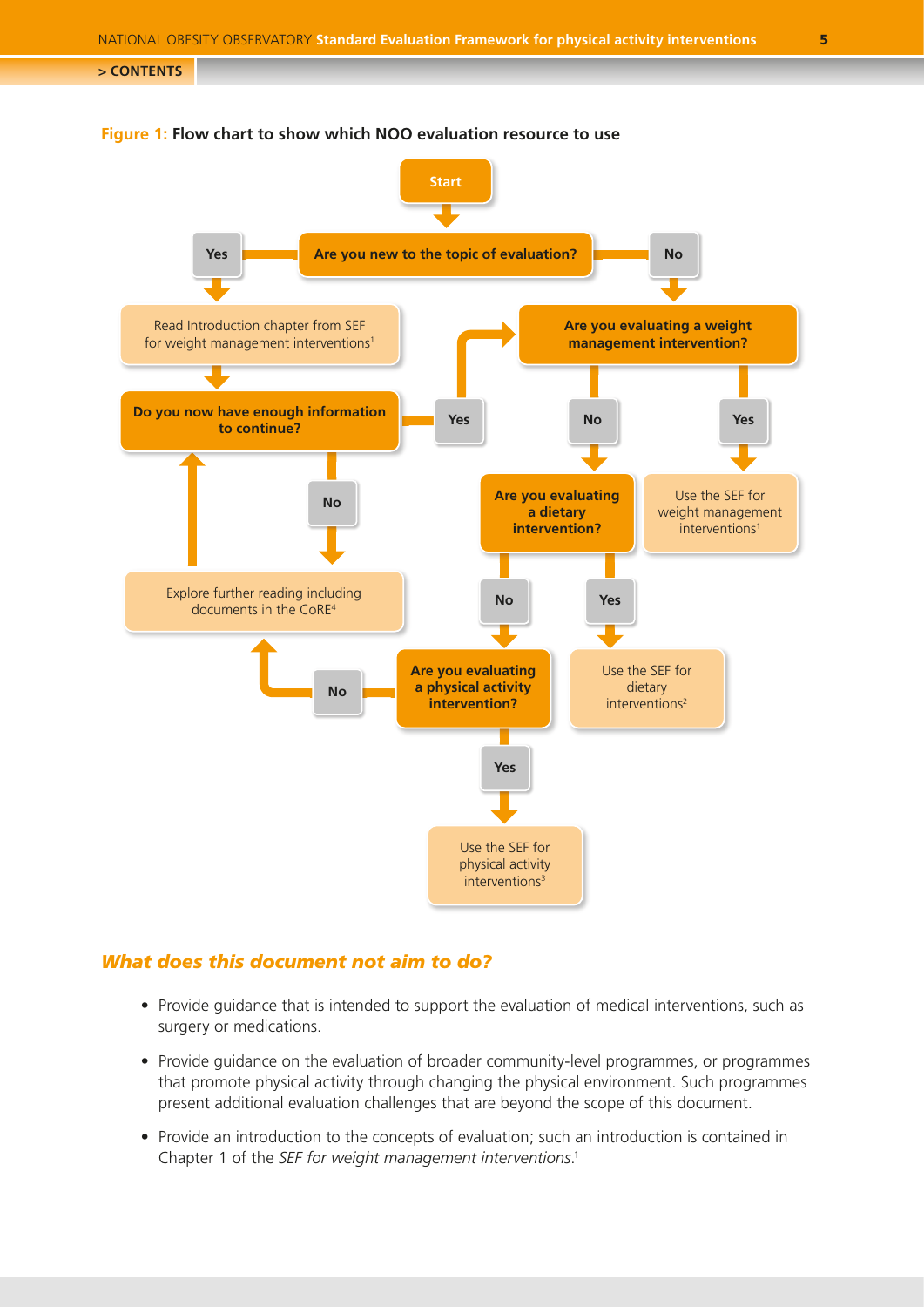### <span id="page-5-0"></span>*Target audiences*

The target audiences for this document are:

- commissioners or managers of weight management or obesity prevention interventions with a physical activity element
- commissioners or managers of physical activity interventions
- physical activity or sport and leisure leads in local authorities
- commissioners or managers of active travel projects
- practitioners running physical activity or active travel projects.

### *What is physical activity?*

Physical activity is defined as 'any bodily movement produced by skeletal muscles that results in energy expenditure'.<sup>9</sup> The term encompasses: exercise; sport; recreation; walking, cycling and other active transport; occupational activity and domestic activity such as gardening. This evaluation framework should therefore be useful to a wide range of professionals involved in planning and evaluating physical activity projects and interventions.

### *Why do we need a SEF for physical activity interventions?*

There are many public health interventions that have an element of physical activity behavioural change. However, few of these interventions are evaluated.<sup>10</sup> Additionally, there is a need for more rigorous evaluation of local interventions, particularly those relating to overweight and obesity.<sup>11</sup>

Evaluations of public health interventions are often poorly designed, use inappropriate measures, do not report on health outcomes, and tend to focus disproportionately on process measures such as attendance and participant satisfaction.<sup>11</sup> Variation in evaluation practice also makes it difficult to compare the impacts of interventions. The wide variety of physical activity interventions also presents challenges for evaluation, as interventions such as sports promotions, exercise programmes or active travel initiatives are likely to require the assessment of different health outcomes and the use of different data collection methods.

This document aims to help address these issues by providing a framework to guide the design and implementation of evaluations of interventions with physical activity outcomes.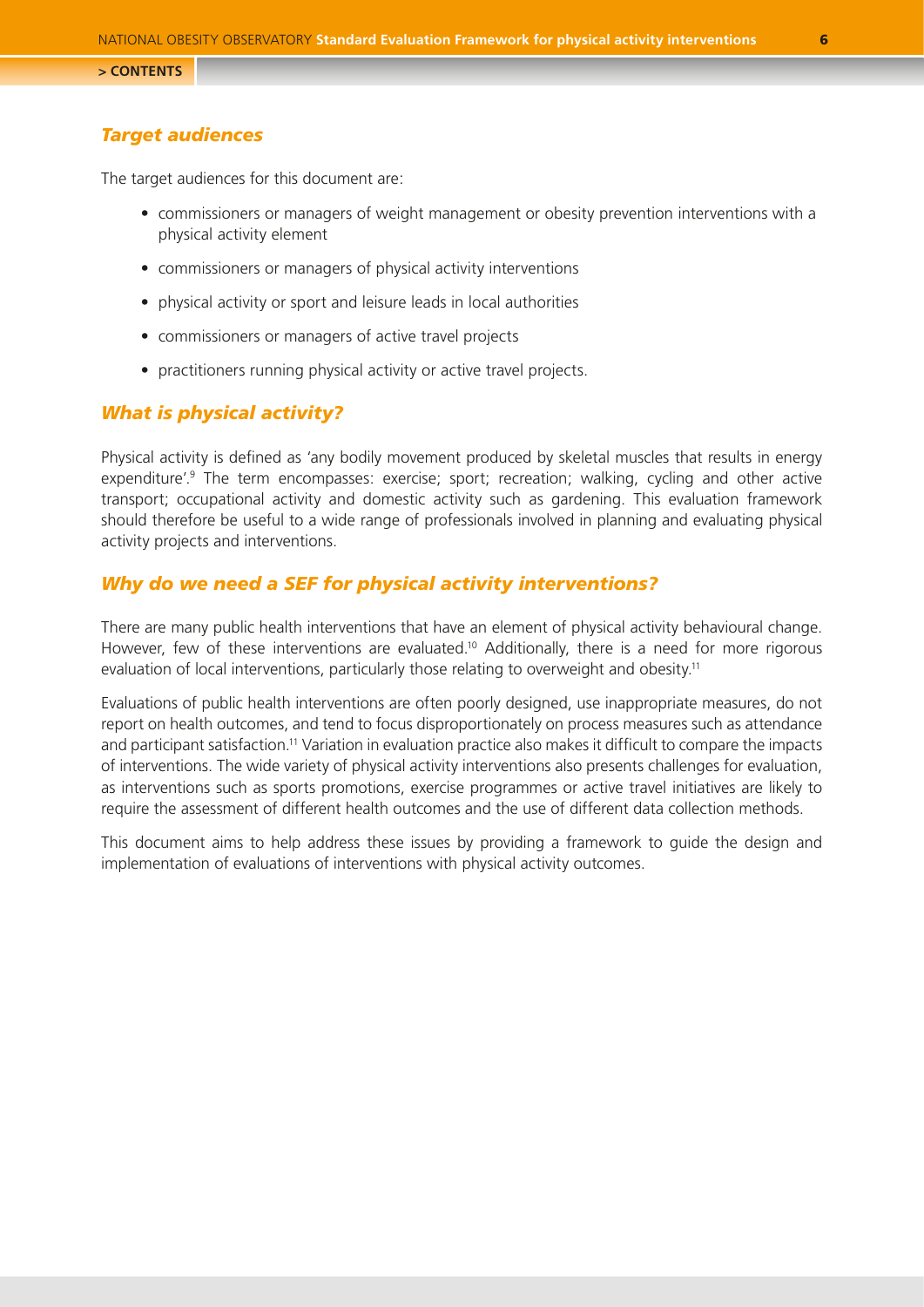## <span id="page-6-0"></span>2. Principles of evaluation

Evaluation is about judging the value of an activity and assessing whether or not it has achieved what it set out to do. In public health and health promotion, an evaluation determines the extent to which a programme has achieved its objectives, and will assess how different processes have contributed to this.<sup>12</sup> Evaluation is a critical aspect of good project management, and should be a component of projects of any size.

The *SEF for weight management interventions* contains an introduction to evaluation principles and methods.<sup>1</sup>

When designing an evaluation, the single most important principle is to ensure that the evaluation focuses on the objectives of the programme.

### **The two basic evaluation questions:**

1. What are the objectives of your project?

2. Will the evaluation measure whether these objectives have been achieved?

The objectives determine the outcomes of the intervention and what should be measured – known as 'outcome measures' or 'indicators'.

The main focus of an evaluation should be to assess whether the primary outcomes that the project is trying to achieve have been met. Secondary outcomes are things that are of interest, and may add to the knowledge generated by the evaluation. It may be of particular interest to collect secondary outcome data relating to the mechanisms by which the intervention is expected to work. Primary and secondary outcomes are illustrated in the following two scenarios.

### **Scenario 1**

If an active travel project has a core objective of increasing the proportion of people walking to work, then it should measure the change in the proportion of people who have walked to work, irrespective of details such as speed, distance or changes to other forms of activity. This would be the primary outcome measure. However, participation in total physical activity would be a valuable secondary outcome measure.

If the project focused on achieving its outcomes by reducing people's perceived barriers to walking to work, then these might also be measured as secondary outcomes. For instance, the proportion of people who agree with the statement: 'I don't have the time to walk to work,' should be measured before and after the intervention.

### **Scenario 2**

A sports outreach project has a core objective to increase the number of children aged 9–13 from a specific community who play mini-rugby twice a week. The project does not have any objectives relating to total physical activity. In this case, the evaluation should measure any change in the proportion of the target audience who participate in mini-rugby at least twice a week as the primary outcome measure. Other measures – such as total physical activity or satisfaction with the programme – would be interesting, but not essential to the evaluation. These would be secondary outcome measures or indicators.

A logic model can help to identify primary and secondary outcome indicators. Logic models describe the relationship between each element in a project or intervention, and the likely direction of change. They can be useful in describing and explaining what is expected to happen in a project, providing a mechanism to check that the appropriate indicators have been selected and the project is likely to achieve its objectives.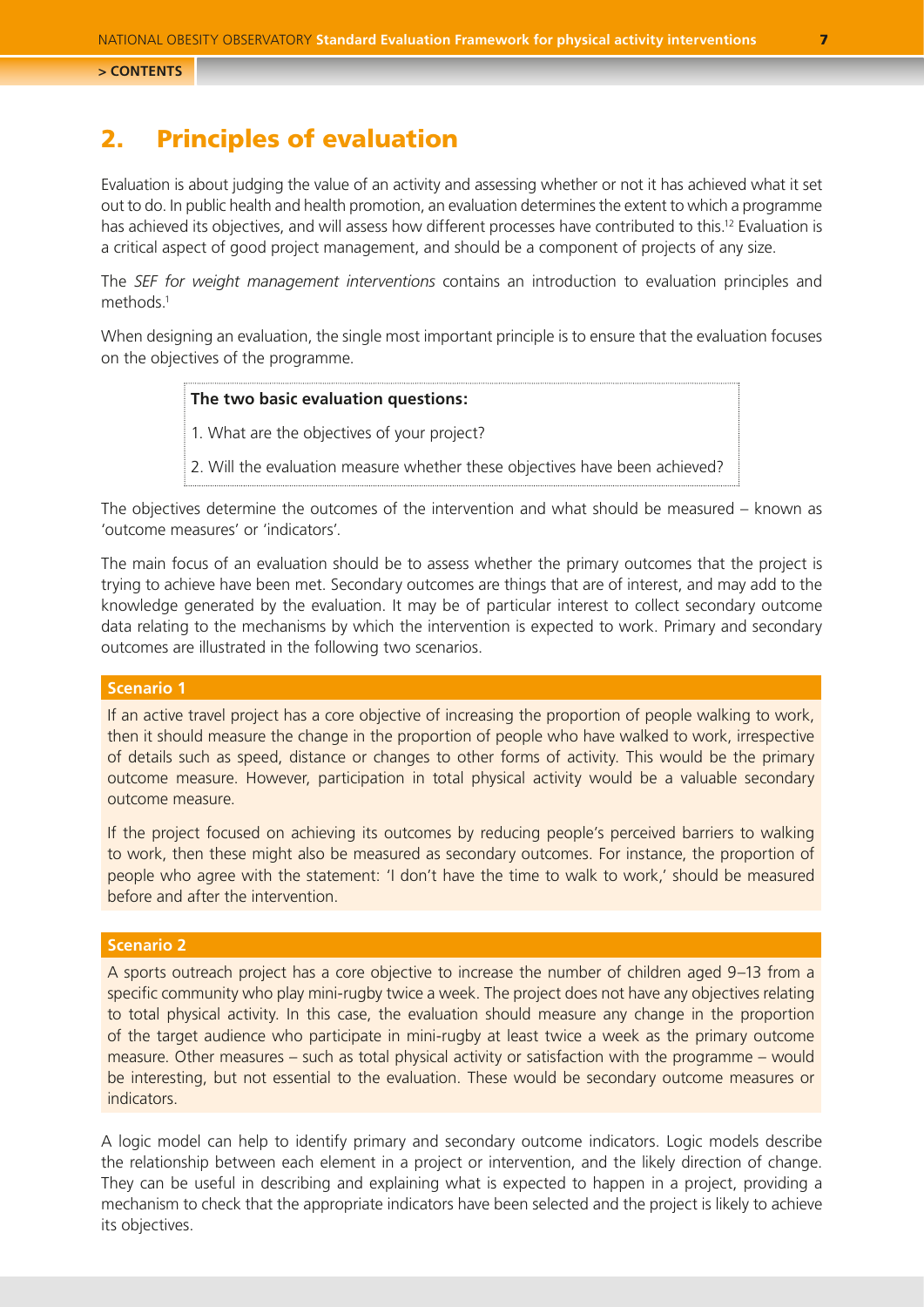Figure 2 provides an example of a logic model for a 'Walk to School' project. It shows how the outcomes are related closely to the precise nature of the intervention. For example, whilst the primary outcome is the number of children who walk to school daily, a further objective of the project is to organise walking buses; the secondary outcome would therefore be uptake of the walking bus.

### **Figure 2: Example logic model for a 'Walk to School' programme, showing stages of evaluation (adapted from US Physical Activity Evaluation Handbook13)**

| <b>Inputs</b>                                                    | <b>Planning</b>                                                                                          | <b>Intervention</b>                                           | <b>Secondary</b><br>outcomes                                                                                                                                                         | <b>Primary</b><br>outcomes                                                                                                  | Long-term<br>outcomes                                                             |
|------------------------------------------------------------------|----------------------------------------------------------------------------------------------------------|---------------------------------------------------------------|--------------------------------------------------------------------------------------------------------------------------------------------------------------------------------------|-----------------------------------------------------------------------------------------------------------------------------|-----------------------------------------------------------------------------------|
| $\bullet$ Staff time<br>• Materials<br>• Parents<br>• Volunteers | • Assess need<br>• Assess<br>walkability<br>$\bullet$ Agree<br>objectives<br>$\bullet$ Plan<br>programme | • Organise<br>walking buses<br>• Advocate for<br>safer routes | • Number of<br>walking buses<br>• Uptake of<br>walking bases<br>• Confidence in<br>walking to<br>school<br>• Intention to<br>walk to school<br>$\bullet$ Changes to<br>school routes | • Number of<br>children<br>walking to<br>school daily<br>• Number of<br>children active<br>for $601$<br>minutes+ per<br>day | $\bullet$ School area<br>walkability<br>$\bullet$ Regular<br>physical<br>activity |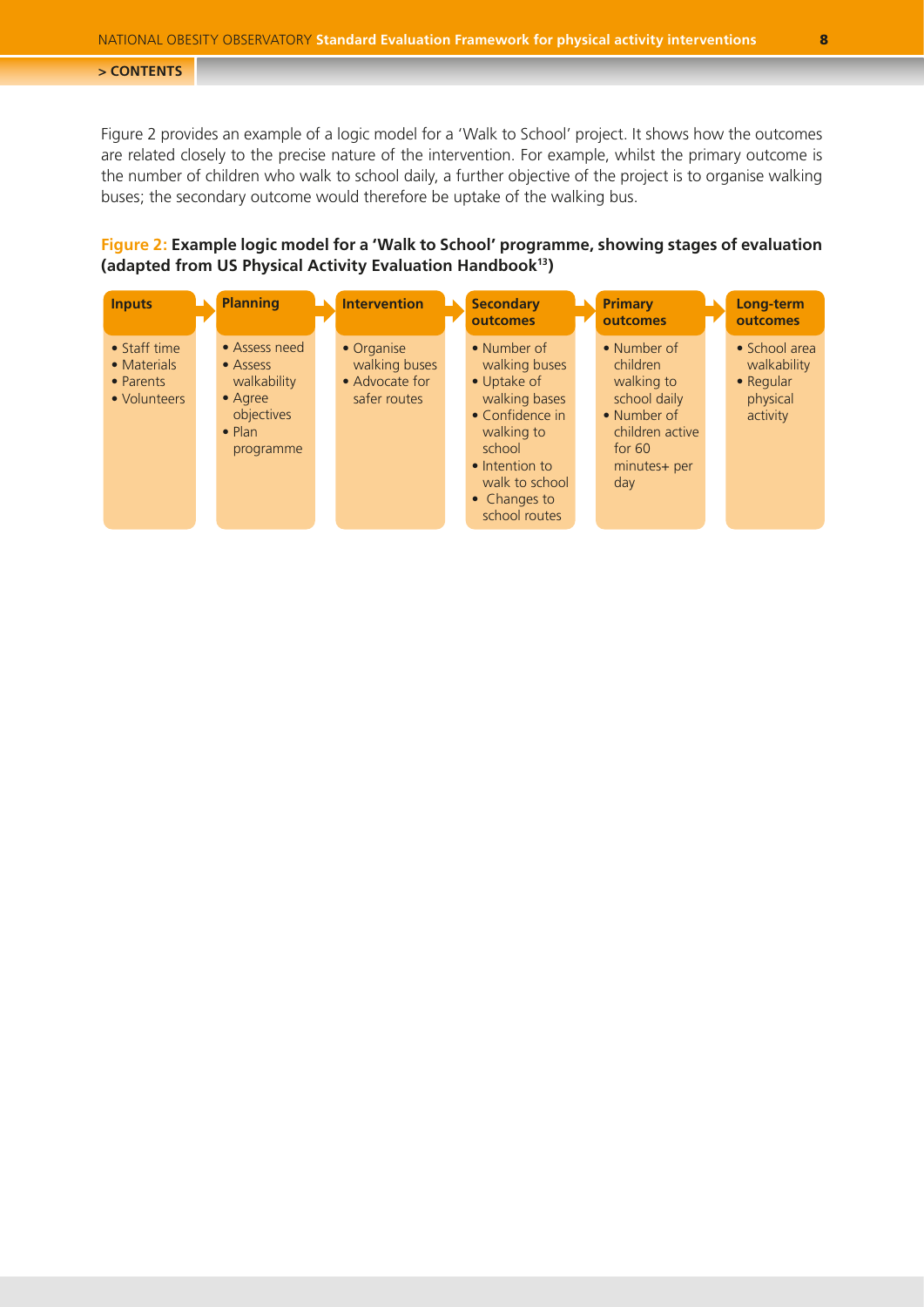## <span id="page-8-0"></span>3. Physical activity: selecting and measuring outcomes

### *Selecting physical activity outcomes*

An outcome indicator should be selected on the basis of how well it measures the objectives of the intervention. However, there are other factors that are important in choosing an indicator:

- selected outcome(s)
- level of data required (individual, group or population)
- characteristics of the individuals, group or population
- timeframe of interest
- available time and resources (including expertise).

If change in physical activity is the primary outcome there are a number of types of physical activity outcomes that may be the focus of the intervention. The acronym FITT is used to describe the four main ways to classify physical activity:

- frequency
- intensity
- time (duration)
- type.

Any type of activity may change in terms of frequency (for example, to walk to work more often), intensity (walk to work at the same frequency but walk faster to increase intensity), and duration (walk to work at the same frequency and walking pace but take a slightly different route to increase the time spent walking each trip). It is also possible to classify physical activity as a combination of frequency, intensity and duration, and this is often referred to as the 'volume of physical activity'. Being clear about the element of physical activity that is the focus of the intervention will help in the choice of instrument used to measure change. Examples of intervention objectives that focus on the different elements of physical activity are as follows:

- changes in total physical activity, aiming to increase the volume of physical activity of any type
- changes in the frequency of specific physical activity behaviours, such as increasing the number of days that children engage in sport at school
- changes in the frequency and intensity of physical activity, such as increasing the number of older adults who report walking at a brisk or fast pace on at least five days of the week
- changes in the duration (time) of specific physical activities, such as increasing the proportion of primary school children who engage in active play for at least 30 minutes per day
- changes in determinants of activity behaviours, such as improving attitudes to physical activity, increasing knowledge about physical activity and exercise, improving self-efficacy towards physical activity.

Intervention objectives and outcomes should be agreed early in the development of the project, along with the proposed evaluation design. When agreeing these outcomes, it is important to think about the purpose of the evaluation, how the results will be used and what decisions might be made as a result.

In addition, in order to be evaluated, outcomes need to be measurable. Therefore, the practicalities of collecting the required outcome data should be considered at the project design stage, including the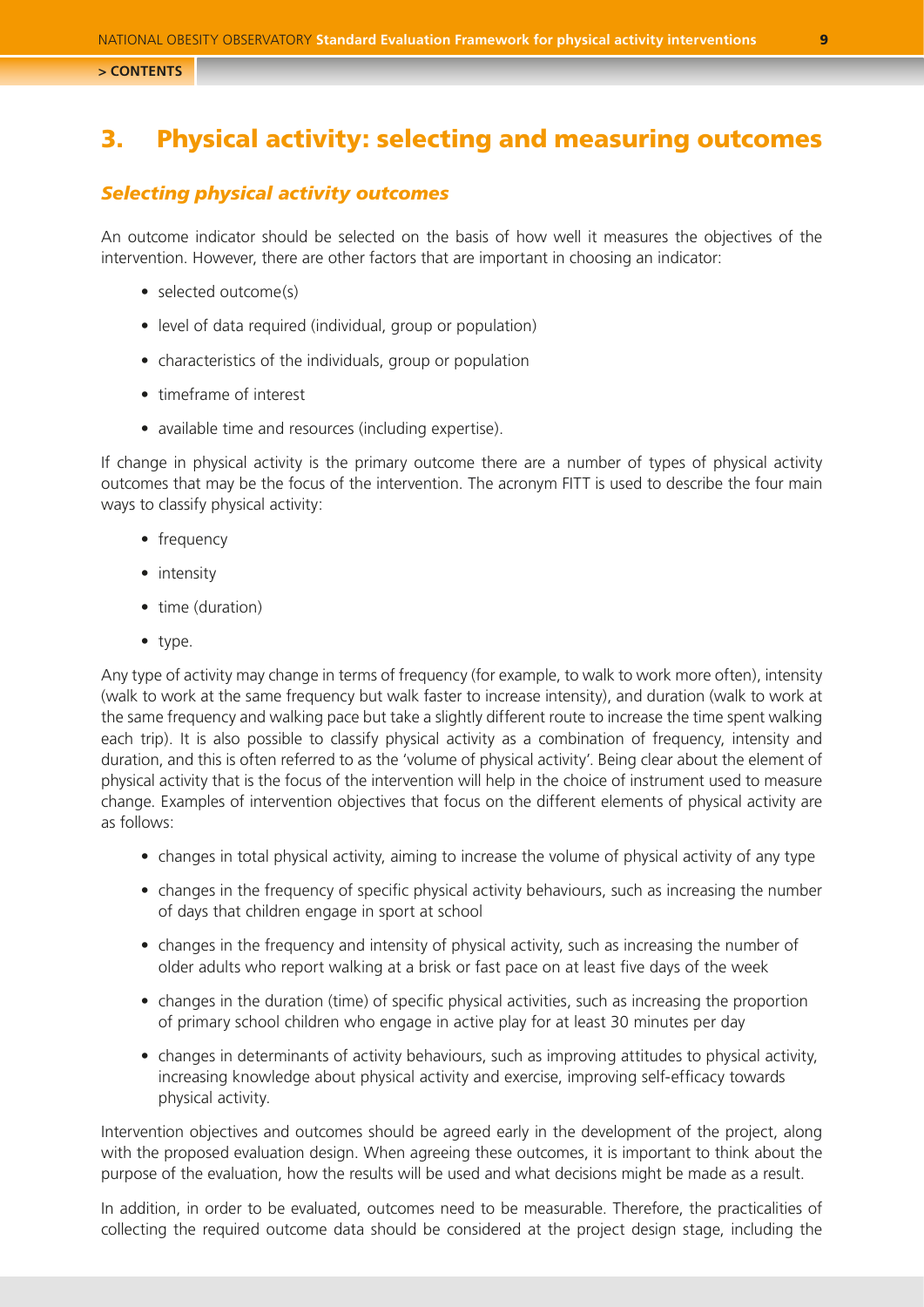<span id="page-9-0"></span>choice of instrument used to measure change. Measurement of physical activity can be challenging; more detail is provided in the accompanying NOO reviews of measurement of diet and physical activity.<sup>7,8</sup> The next section presents the main options for measuring physical activity in evaluations.

### *Options for measuring physical activity*

### Option 1: a measure of specific type of physical activity

As mentioned previously, the key measure for an evaluation should focus on the main outcome that the project is trying to achieve. Secondary outcomes are things that are of interest, and may add to the knowledge generated by the evaluation.

If the intervention focuses on increasing a specific type of activity, such as walking or cycling, this should be the main outcome measure. It is not always necessary to measure total physical activity, although this may improve understanding of the impact of the intervention – for example, if it is thought that people might increase one type of physical activity and compensate by reducing another.

Examples of outcome measures of specific types of activity are shown in Table 1.

| <b>Objective</b>                   | <b>Intervention</b>                | <b>Examples of outcome measures</b>                                         |  |  |
|------------------------------------|------------------------------------|-----------------------------------------------------------------------------|--|--|
| <b>Increase walking</b>            | 'Walk to School' promotion         | Proportion of total trips to school taken on foot                           |  |  |
| to school                          | programme                          | Proportion of children who say walking is usual<br>mode of travel to school |  |  |
| <b>Increase</b>                    | Free swimming vouchers for         | Number of free swim sessions taken by children                              |  |  |
| swimming                           | children                           | Proportion of children who swim once a week<br>or more                      |  |  |
| <b>Increase leisure</b><br>walking | Walk promotion using<br>pedometers | Minutes spent on leisure walks per week                                     |  |  |
| <b>Increase total</b><br>walking   | Counselling                        | Number of steps walked per week (measured<br>with pedometer)                |  |  |

### **Table 1: Examples of outcome measures of specific types of activity**

In each of these examples measurement of total physical activity would add detail to the evaluation but is not essential. However, if an evaluation relies on the measure of a single mode of activity, it is important to note that this would not reflect total physical activity. For example, measuring an increase in trips along a bike path after environmental improvements might seem like an indication of project success. However, it may be that existing cyclists are using that path instead of another (so their total cycling has not increased); or it may be that the improved path encourages new cyclists, who give up going to the gym (again, total activity would not have increased). Restricting measurement to one mode of physical activity may therefore preclude the drawing of conclusions about the health benefits of the observed changes in physical activity.

### Option 2: measure of total physical activity

As previously discussed above, the primary outcome measure used in any evaluation will depend on the objectives of the programme. However, a good option in any evaluation of a physical activity programme is a measure of total physical activity. This is because some aspects of activity might be counterbalanced by others (for example, a programme promoting walking might mean that people stop cycling). Total physical activity is best measured by continuous variables such as total kcal energy expended, or total number of minutes spent at specific levels of energy expenditure such as hours per week of moderate intensity activity (usually expressed in MET-minutes).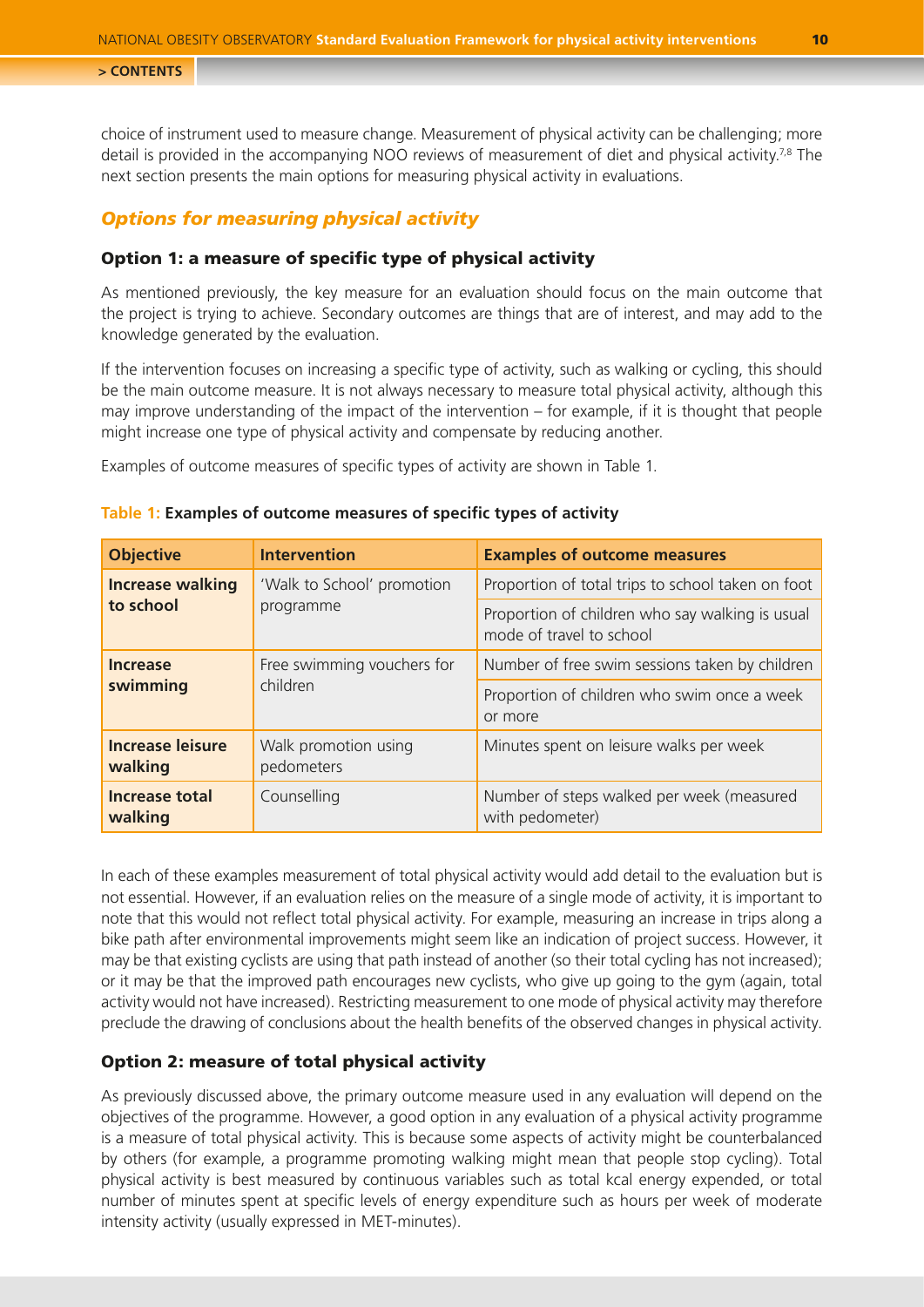<span id="page-10-0"></span>A measure of total physical activity is a better option if the study is able to follow up individuals throughout the course of the intervention. This will enable the change in total volume of physical activity or energy expenditure to be calculated.

### Option 3: proportion achieving recommended physical activity levels

There is a dose-response relationship between the amount (frequency, intensity, duration) of physical activity and most health outcomes.14 This means that more physical activity will generally lead to greater benefits. However, many programmes are framed in the context of guidelines such as the Chief Medical Officers' recommendations for physical activity,<sup>15</sup> and may focus on trying to help people reach a threshold of activity, such as the proportion of the participants in the programme achieving 150 minutes of moderate intensity physical activity per week (or the equivalent of 75 minutes of vigorous activity). In a walking study, with monitoring by pedometer, a common threshold measure used is 10,000 steps a day.<sup>16</sup>

If the objective of an intervention is to increase the proportion of people achieving recommended levels of activity, this would require a different type of outcome measure from those measuring total physical activity (described in Option 2 above). Examples of interventions and appropriate outcome measures are presented in Table 2:

| <b>Objective</b>                                                        | <b>Intervention</b>                              | <b>Examples of</b><br>measure                        | <b>Examples of outcome</b>                                                                                                                                    |
|-------------------------------------------------------------------------|--------------------------------------------------|------------------------------------------------------|---------------------------------------------------------------------------------------------------------------------------------------------------------------|
| <b>Increase physical</b><br>activity                                    | 12-week primary<br>care counselling<br>programme | Mean number of<br>occasions being<br>active per week | Average increase of 1.5 episodes of<br>activity per week <sup>17</sup>                                                                                        |
|                                                                         | Walking promotion<br>programmes                  | Time spent<br>walking                                | Mean increase in walking of<br>between 30-60 minutes per week <sup>18</sup>                                                                                   |
| <b>Increase</b><br>proportion active<br>at recommended<br><b>levels</b> | 10-week primary care<br>programme                | Proportion active<br>at recommended<br>levels        | 11% increase in the proportion<br>of participants active for at least<br>150 minutes of moderate/vigorous<br>activity per week after six months <sup>19</sup> |

### **Table 2: Examples of outcome measures of total activity and proportion of participants achieving recommended levels**

It is important to note that if different samples are used for baseline and follow-up, it is harder to assume that any changes were due to the intervention. For example, in the last example in Table 2 above, while we know there was an 11% increase in the proportion active overall, we do not know that the increase is as a result of the intervention – there may be other factors that are confounding the outcome. Also, the overall mean increase may mask other changes: some people may be more active, others less. If we are able to follow-up individuals we would have a clearer understanding of who had changed and who had not.

### *Measuring outcomes*

Measurement of physical activity is complex and presents significant challenges, particularly in a public health setting where there are likely to be restrictions on the time and tools available for measurement. In an academic research setting, an investigator may be able to:

- gather data on participation in different activities from detailed and lengthy questionnaires
- use objective measures such as accelerometers (which measure body movement in two or three planes) or global positioning systems (which measure where the user is at any given time and hence can estimate movement)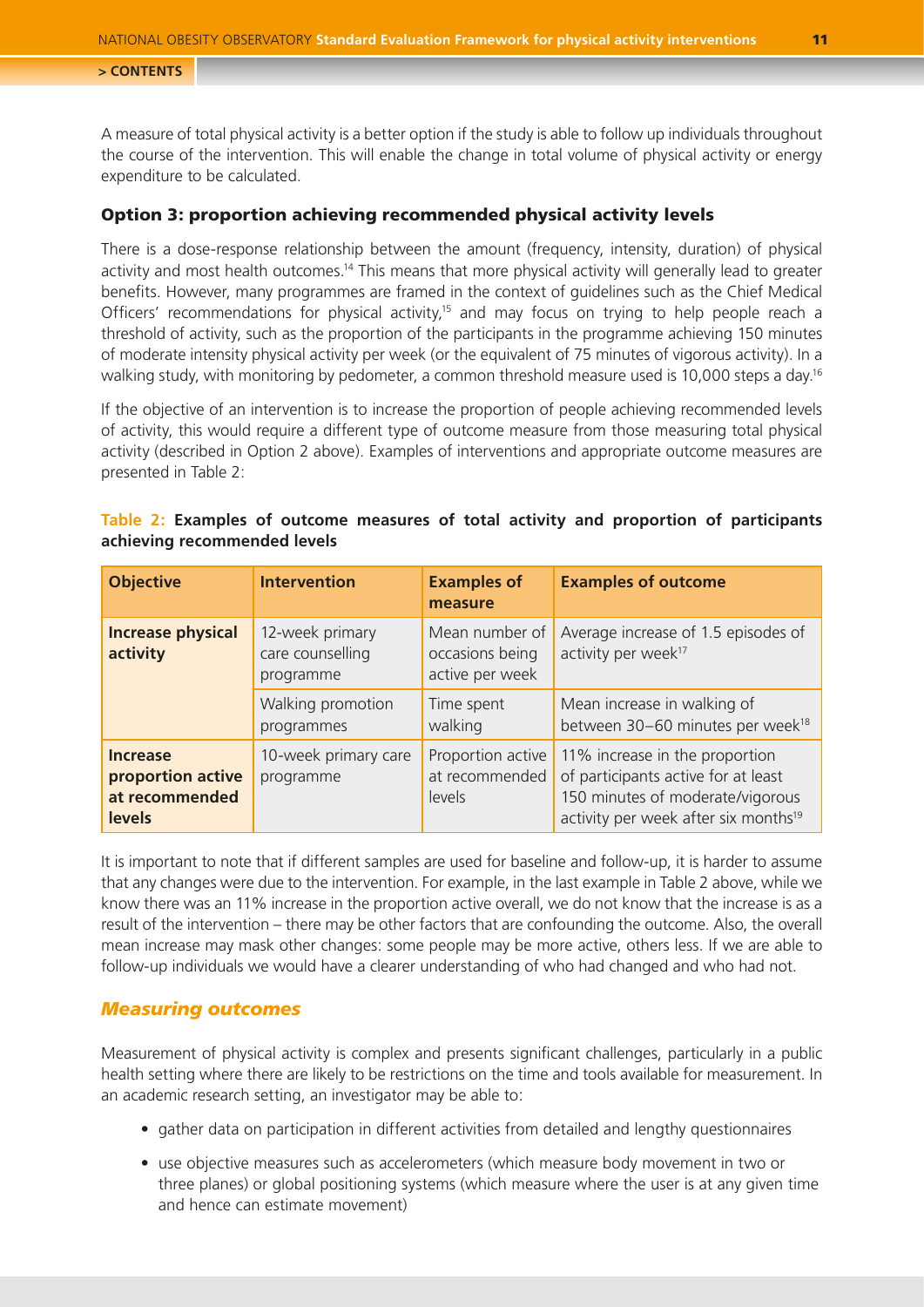<span id="page-11-0"></span>• employ the 'gold-standard' method of taking estimates of total energy expenditure from doubly labelled water.<sup>a, 20</sup>

Such objective methods are far more likely to provide reliable assessments of energy expenditure than self-completion questionnaires. However these methods are unlikely to be feasible for a public health intervention in free-living adults, without additional assistance from academics or other specialists experienced in using objective measures and analysing and interpreting the data.

In the context of public health, self-report methods are commonly used to collect data on physical activity behaviour, from which estimates of energy expenditure can be derived. All self-report methods of physical activity assessment have advantages and disadvantages, and it is important to consider these before deciding on a suitable evaluation measure.

The appropriate method of measurement for assessment of physical activity in an evaluation will depend on the objectives of the intervention as well as the need for individual-level or population/cohort/grouplevel data, the characteristics of the population/cohort/group, the timeframe of interest and the resources (including expertise) available.21

### Objective measurement of walking and cycling

If an intervention focuses only on walking, then pedometers provide an objective measure that can be used easily in a public health setting, provided the model of pedometer used has been validated (assessed as providing valid and reliable measures compared to a 'gold-standard' measure). Cheap pedometers may be useful for motivation or as promotional devices but they are unlikely to provide accurate measures of physical activity.22 Some models have seven-day memories. If the unit has no memory, participants will need to record their steps each day, which may reduce the quality of the data.

Cycle computers could be used in a similar way to measure distance and time cycled, although there is little published evidence on the validity of cycle computers.

### *Potential sources of error and bias*

It is important to understand that any method of assessing physical activity only provides an estimate of a complex behaviour. Therefore, wherever possible, it is important to identify and quantify sources of error in order to minimise them through careful study design or analysis. This is particularly important when estimating total energy expenditure from participation in individual activities. All tools should ideally have been previously tested for reliability and validity. Reliability refers to how consistently an instrument or tool will measure something on two or more separate occasions.<sup>23</sup> Validity is the extent to which an instrument genuinely records what it is intended to measure.<sup>24</sup>

Self report of physical activity is subject to a number of types of bias, these include:

- recall bias (where a respondent's memory influences their response)
- bias caused by lack of compliance (where certain people might refuse to answer some questions)
- 'social desirability' bias (in which people may be more likely to provide responses that they think are acceptable, rather than those that represent their real opinions or behaviour).

The choice of measure will, to an extent, dictate the data collection method employed. The usual method of estimating the proportion of people meeting guidelines using self-assessment questionnaires is to assign energy expenditure values to every activity, and use this to calculate total time at moderate intensity

a Doubly labelled water provides an accurate, objective measure of energy expenditure.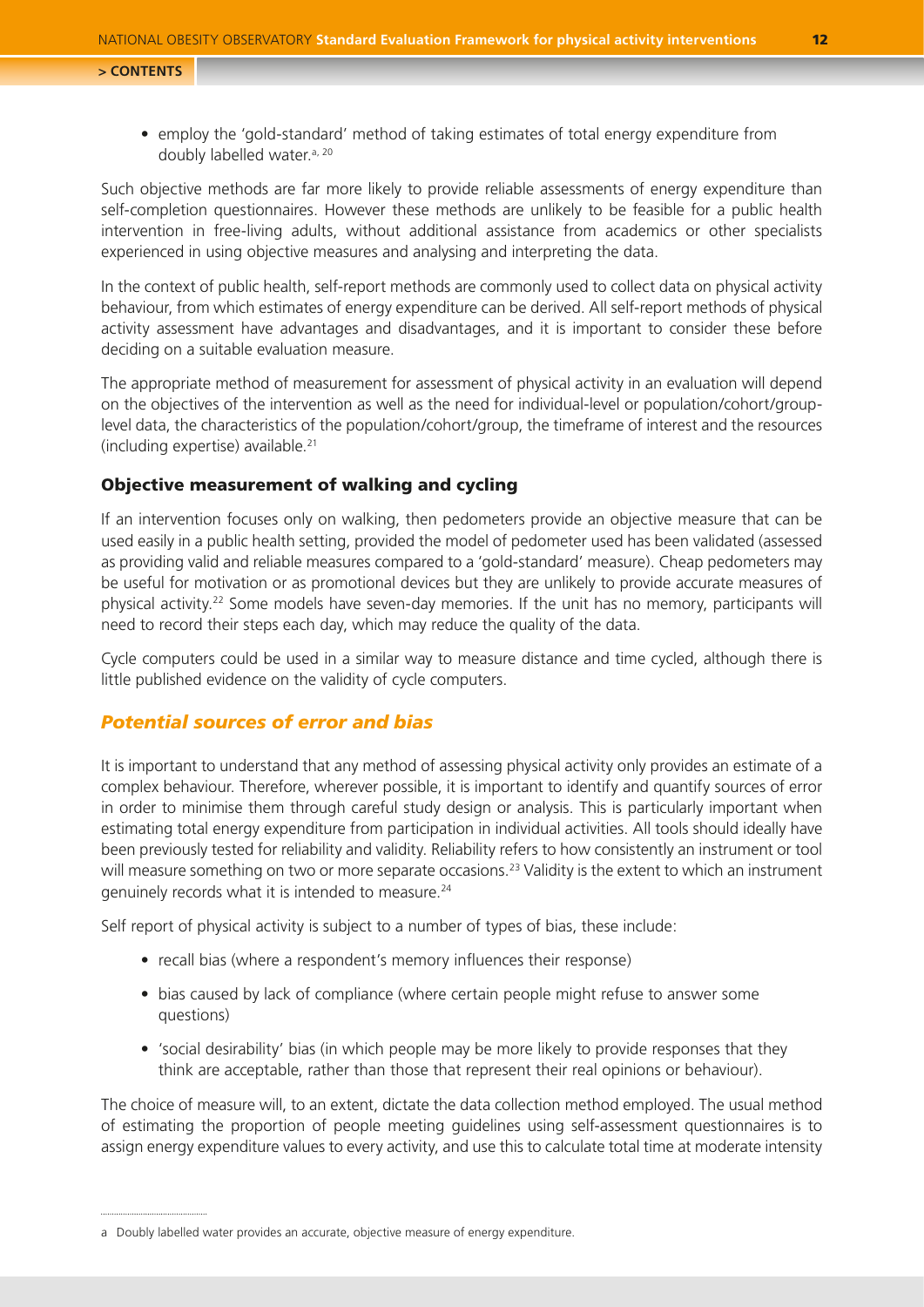<span id="page-12-0"></span>or above. But this can be complex and time-consuming, and may be unrealistic for many evaluations. However, there are questionnaires available that can produce categorical measures of activity relatively easily. One simple physical activity questionnaire that has been well validated is the short EPIC physical activity questionnaire. It can be analysed to place respondents into four categories of activity.<sup>25</sup> It should, however, be noted that it has been validated for ranking participants according to their level of activity, not as an absolute estimate of their level of activity.

A shorter method is to use global self-completion questionnaires, but these are generally less precise than a physical activity item-specific (type-specific) measure. An example is the single-item physical activity questionnaire developed to assess respondents' eligibility for physical activity interventions.<sup>26</sup> This is very short and easy to use, and asks respondents on how many days in the last week they have been active for 30 minutes or more. The questionnaire is a valid screening tool to determine whether respondents are sufficiently active to benefit their health, when compared to data from accelerometers.<sup>27</sup> Such questionnaires might offer practical solutions to evaluators looking for easy-to-use tools, but it is important to bear in mind their limitations, notably their lack of criterion validity,<sup>b</sup> and lack of sensitivity to measure the small changes commonly observed in public health interventions.

### *Use of existing datasets*

It is also worth considering whether existing datasets can be used to evaluate changes in key indicators at local level. A good example is the Active People Survey, which collects data annually on participation in sport and physical activity that is undertaken for at least 30 minutes per occasion. The data are available online<sup>28</sup> and the sample size is large enough to allow analysis at local authority level. However there are disadvantages of using data such as these: (the questions cannot be changed); sport is the focus; the sample size (although large) is not large enough to allow sub group analysis (such as age or sex) or exploration of geographical areas smaller than a local authority; there is a time lag between fieldwork and publication that may be too long for local level evaluations.

### *Further resources on physical activity assessment*

NOO has conducted a rapid review of the most appropriate tools for measuring physical activity (in terms of energy expenditure) in local-level weight management interventions. '*Measuring diet and physical activity in weight management interventions'*<sup>7</sup> identifies a shortlist of practical and validated questionnaires for the assessment of physical activity and diet. It recommends three questionnaires for measuring children's physical activity, and four for adults. The shortlist is based on best available evidence and highlights the strengths and limitations of each questionnaire. Copies of the questionnaires are also available online.<sup>8</sup> The questionnaires generally ask respondents to recall the amount of time spent in particular activities, or in categories of activity (such as moderate intensity activity). These questionnaires are therefore recommended for the measurement of activity in interventions in which total energy expenditure is the primary outcome.

In addition, the Medical Research Council (MRC) has produced an online '*Diet and Physical Activity Measurement Toolkit*' that provides advice to researchers on selecting appropriate physical activity measurement methods. The tool provides details about the pros and cons of each method and links to publications and instruments.21

All tools have some limitations, and these should be acknowledged in any report so that the reader can make his or her own judgement about the validity of the results.

Figure 3 shows the process that should be followed when planning an evaluation – from defining outcomes to the 12-month follow-up.

b Criterion validity describes how well the tool's measures compare to those considered 'gold standard', such as measures from doubly labelled water or accelerometers.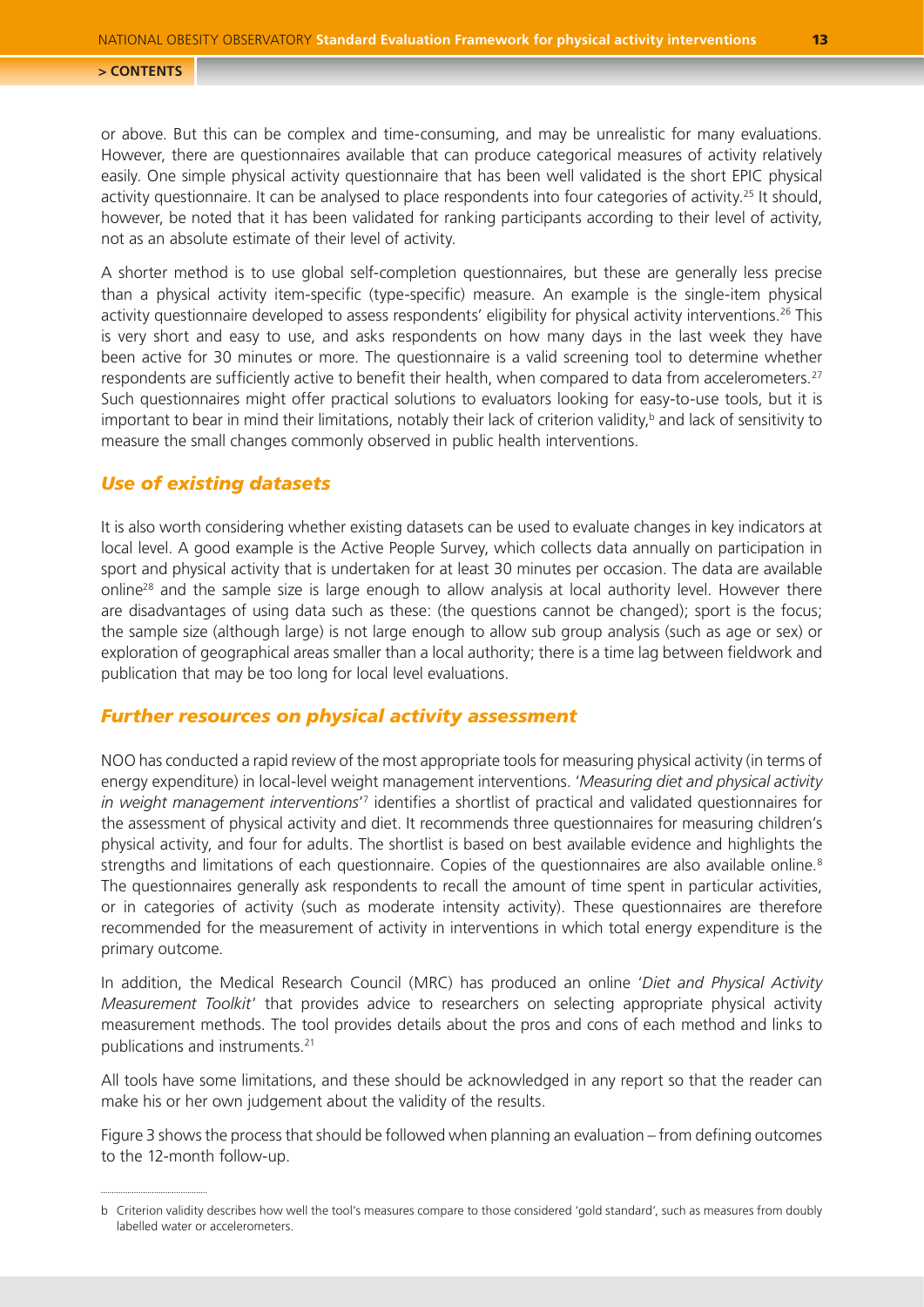

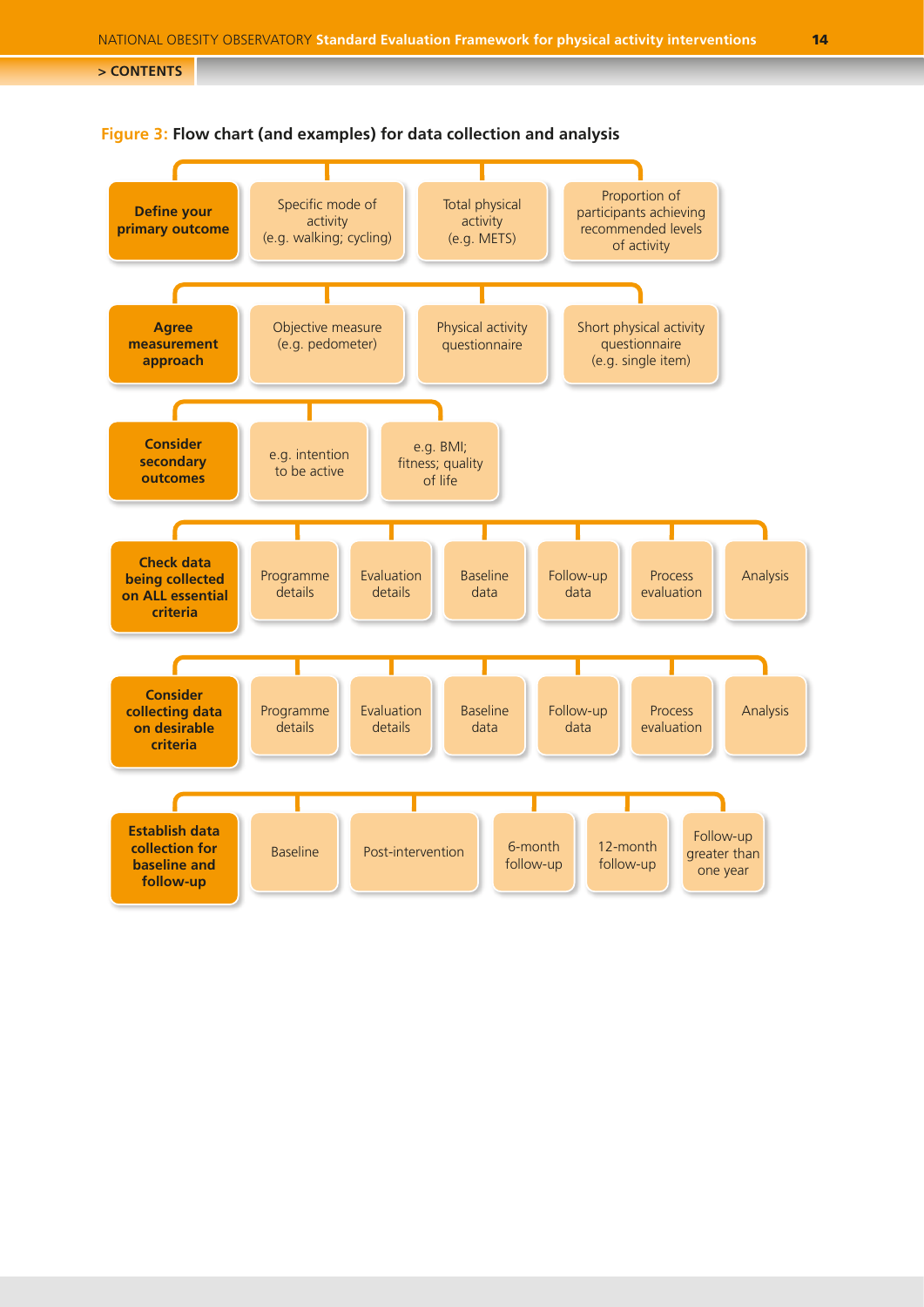## <span id="page-14-1"></span><span id="page-14-0"></span>4. The SEF for physical activity interventions

This section of the document presents evaluation criteria necessary to undertake a comprehensive and robust evaluation. Essential criteria are the minimum recommended data and information required to evaluate a physical activity intervention. Desirable criteria are additional data that would enhance the evaluation. Section 5 contains supporting information on each criteria and also provides guidance on data collection.

### **Table 3: Evaluation criteria**

### *Click on each criteria to link to the relevant supporting information and guidance.*

|                   |                                                                                                                                                                                                   |  | <b>ESSENTIAL DESIRABLE</b> |  |  |
|-------------------|---------------------------------------------------------------------------------------------------------------------------------------------------------------------------------------------------|--|----------------------------|--|--|
|                   | Part one: programme details                                                                                                                                                                       |  |                            |  |  |
| $\mathbf{1}$<br>€ | Title or name of intervention                                                                                                                                                                     |  |                            |  |  |
| 2.<br>❸           | Aims and objectives (including primary and secondary outcomes)                                                                                                                                    |  |                            |  |  |
| $\bullet$ 3.      | Rationale for the intervention (including theoretical basis and logic<br>model)                                                                                                                   |  |                            |  |  |
| $\bullet$ 4.      | Contact details                                                                                                                                                                                   |  |                            |  |  |
| $\bullet$ 5.      | Commissioner(s) of the intervention and sources of funding                                                                                                                                        |  |                            |  |  |
| • 6.              | Intervention timescale (exposure, quantity and duration)                                                                                                                                          |  |                            |  |  |
| $\bullet$ 7.      | Intervention delivery dates                                                                                                                                                                       |  |                            |  |  |
| 8.<br>€           | Duration of funding (including dates)                                                                                                                                                             |  |                            |  |  |
| 9.<br>€           | Location and setting                                                                                                                                                                              |  |                            |  |  |
|                   | • 10. Description of intervention:<br>• target population<br>• content<br>· delivery method<br>· deliverer<br>· quality assurance mechanisms<br>• assessment of potential unintended consequences |  |                            |  |  |
|                   | 11. Method of recruitment and referral                                                                                                                                                            |  |                            |  |  |
| ѳ                 | 12. Participant admission/exclusion criteria                                                                                                                                                      |  |                            |  |  |
| €                 | 13. Participant consent mechanism (and ethical approval)                                                                                                                                          |  |                            |  |  |
| €                 | 14. Equipment and resources required                                                                                                                                                              |  |                            |  |  |
|                   | 15. Core staff competencies (and training required)                                                                                                                                               |  |                            |  |  |
|                   | 16. Incentives for attendance                                                                                                                                                                     |  |                            |  |  |
|                   | 17. Detailed breakdown of costs                                                                                                                                                                   |  |                            |  |  |
|                   | • 18. Cost of the intervention per participant                                                                                                                                                    |  |                            |  |  |
|                   | <b>● 19.</b> Cost to the participant                                                                                                                                                              |  |                            |  |  |
|                   | <b>● 20. Relevant policy context</b>                                                                                                                                                              |  |                            |  |  |
|                   | 21. Details of health needs assessments                                                                                                                                                           |  |                            |  |  |
|                   | 22. Details of equality impact assessments                                                                                                                                                        |  |                            |  |  |
|                   | 23. Declaration of interest                                                                                                                                                                       |  |                            |  |  |
|                   | <b>Part two: evaluation details</b>                                                                                                                                                               |  |                            |  |  |
|                   | ▶ 24. Type of evaluation and evaluation design                                                                                                                                                    |  |                            |  |  |
|                   | ▶ 25. Methods and timings of data collection                                                                                                                                                      |  |                            |  |  |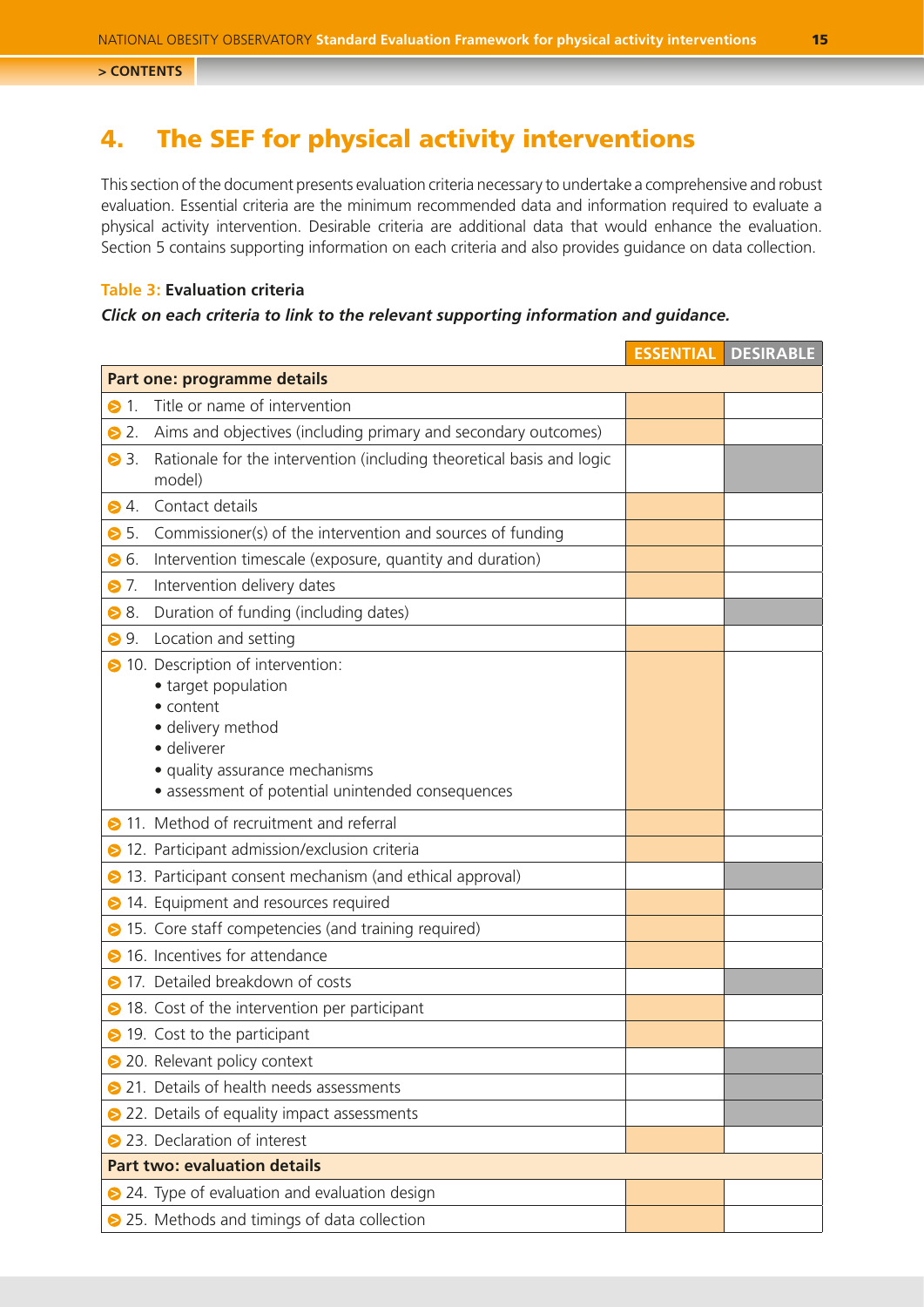|                                                                                                                      | <b>ESSENTIAL DESIRABLE</b> |
|----------------------------------------------------------------------------------------------------------------------|----------------------------|
| Part three: demographics of individual participants                                                                  |                            |
| 26. Age                                                                                                              |                            |
| 27. Sex                                                                                                              |                            |
| <b>▶ 28. Ethnicity</b>                                                                                               |                            |
| 29. Disability                                                                                                       |                            |
| <b>■</b> 30. Measure of socio-economic status                                                                        |                            |
| <b>■</b> 31. Additional information (such as marital status, medical history and<br>parental status)                 |                            |
| <b>■</b> 32. Details of parental physical activity and weight (for interventions<br>aimed at children)               |                            |
| Part four: baseline data                                                                                             |                            |
| <b>● 33. Measure(s) of physical activity behaviour</b>                                                               |                            |
| → 34. Measure(s) of correlates of physical activity (if relevant to<br>intervention objectives)                      |                            |
| → 35. Other outcome measures (such as BMI; physiological measures;<br>quality of life)                               |                            |
| Part five: follow-up data (impact evaluation)                                                                        |                            |
| → 36. Follow-up data on key physical activity measures (minimum of<br>three follow-up points, including at one year) |                            |
| → 37. Follow-up data on key physical activity measures over a greater<br>term than one year                          |                            |
| → 38. Follow-up data on correlates of physical activity behaviour (if<br>collected at baseline)                      |                            |
| → 39. Follow-up data on other secondary outcome measures                                                             |                            |
| <b>Part six: process evaluation</b>                                                                                  |                            |
| → 40. Number of participants invited                                                                                 |                            |
| <b>→ 41. Number of participants recruited</b>                                                                        |                            |
| 242. Number of participants attending each session or contact point                                                  |                            |
| → 43. Number of participants at each follow-up point, including final<br>stage                                       |                            |
| → 44. Reasons for opt-out (where relevant)                                                                           |                            |
| → 45. Description of what was actually delivered and details of any<br>unexpected outcomes                           |                            |
| ◆ 46. Participants' satisfaction with the intervention                                                               |                            |
| ◆ 47. Plans for sustainability                                                                                       |                            |
| Part seven: analysis and interpretation                                                                              |                            |
| 248. Summary of results compared to baseline (for primary and<br>secondary outcomes)                                 |                            |
| → 49. Details of any further analyses and statistical methods used                                                   |                            |
| <b>▶</b> 50. Limitations and generalisability                                                                        |                            |
| • 51. Recommendations and changes to future projects                                                                 |                            |
| S 52. Dissemination of learning and findings                                                                         |                            |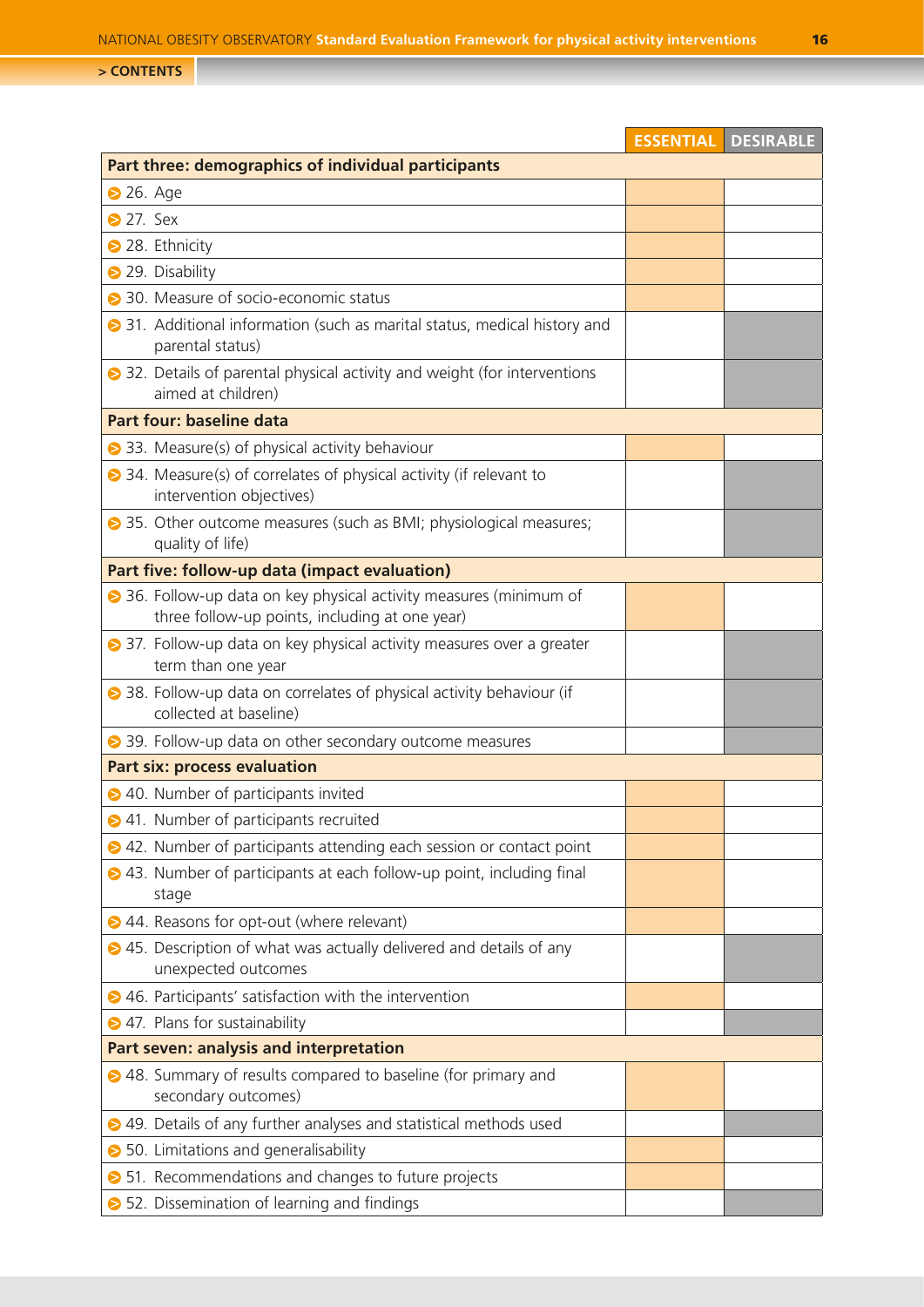## <span id="page-16-0"></span>5. Explanatory notes

This section provides explanatory notes for each of the criteria listed in Section 4. These notes are designed to help with the collection and recording of information required to complete the SEF. Particular Issues for consideration are highlighted and discussed.

### *Part one: programme details*

### 1. Title or name of intervention essential essential essential

Record of the name or title of the intervention, for example: 'Be Active Be Healthy.'

### 2. Aims and objectives (including primary and secondary outcomes) ESSENTIAL

What does the intervention aim to do? What is the intended impact on the long-term physical activity behaviours and health of the participants? What are the actions that will bring about this outcome?

### 3. Rationale for the intervention (including theoretical basis and logic model) designed and the set of the set of the set of the set of the set o

In developing and evaluating interventions, it is essential to have a clear understanding of the rationale for the intervention. This should provide an explanation as to how and why the intervention is supposed to achieve its objectives and includes the processes that will take place before any final changes in behaviour.

Being clear about the rationale for the intervention will also help to clarify or reinforce what the outcomes and appropriate measures should be. The use of 'logic models' (Figure 2) can be helpful in clarifying a rationale for an intervention with clear inputs, processes, outputs and outcomes.

For example, a project may aim to increase regular walking among older adults. The rationale for this project may be that a high proportion of older people said they would like to walk but didn't have anyone to walk with. The project would therefore aim to put on guided walks and put people in touch with each other so they could continue walking when the project had finished.

In some cases, interventions may be based on: existing scientific theories, such as behaviour change theory; guidance such as that from the National Institute of Health and Clinical Excellence (NICE); or scientific evidence from peer-reviewed journals.

### **4. Contact details and the contact details and the contact of the contact details** and the contact of the contact of the contact of the contact of the contact of the contact of the contact of the contact of the contact of

List the key people involved in the intervention's planning, delivery and evaluation. This should include full contact information and details of staff positions (as individuals may change during or following the intervention).

### 5. Commissioner(s) of the intervention and sources of funding ESSENTIAL

How is the intervention funded and who has commissioned it? For example: 'Funding is provided by the Department of Health and the intervention was commissioned by the local authority.'

### 6. Intervention timescale (exposure, quantity and duration) essential

For how long does the intervention run? How many sessions, episodes or events are/were delivered? For example: 'The intervention is delivered in 20 two-hour sessions, twice a week for ten weeks.'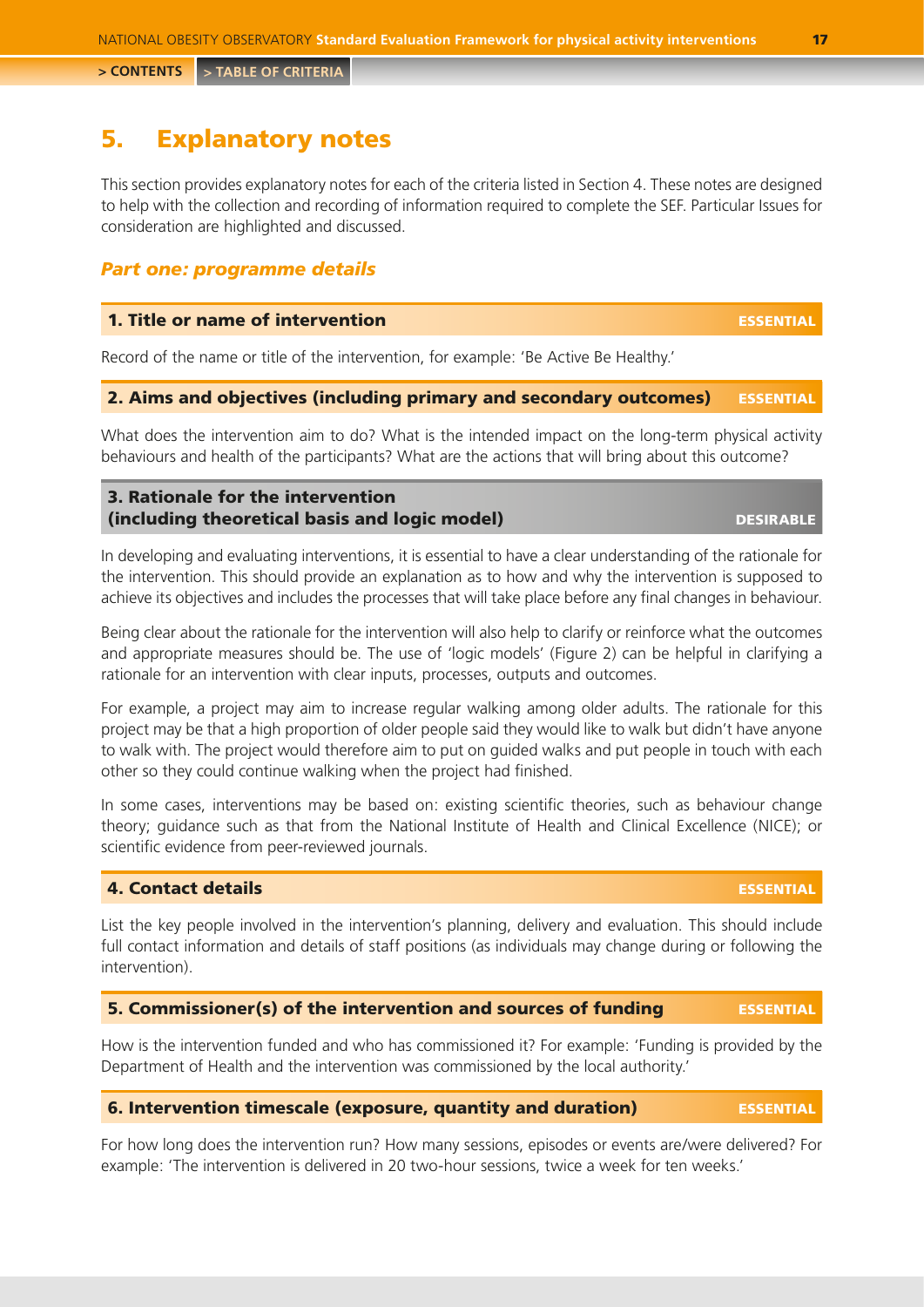<span id="page-17-0"></span>

### **7. Intervention delivery dates example and delivery dates and delivery delivery of the series of the series of the series of the series of the series of the series of the series of the series of the series of the series o**

This includes dates for the initial recruitment of organisations (for example, GPs) and participants, first point of contact and any follow-ups.

### 8. Duration of funding (including dates) and the set of the set of the set of the set of the set of the set of the set of the set of the set of the set of the set of the set of the set of the set of the set of the set of t

What are the start and completion dates for the overall programme? The intervention may be run a number of times throughout the duration of the overarching programme.

### **9. Location and setting essential properties and setting essential properties of the set of the set of the set**

Where is the intervention taking place? It could be in a GP surgery, school or community centre, or online. If it takes place in several settings, they should all be included here. It may be useful to add a description of any transport that is provided for participants to attend.

### 10. Description of the intervention essential essential essential essential essential essential essential esse

This section should include all the information about planned elements of the intervention, what the intervention intends to achieve, how it will do it, and the timing details of each element. Details should be provided, where applicable, of the following:

- Target population what is the intervention's target population? From which population are the participants recruited? For example: 'Children aged 7-13 from the Anytown area who are overweight or obese', or 'Bangladeshi women living in a specific community.'
- Content what is the intervention aiming to deliver, and how? For example: 'The intervention will provide physical activity advice and ideas for ways to be active. Each session will be one hour in duration, once a week for 12 weeks. At weeks 4, 8 and 12, individuals will be offered a session of motivational interviewing.'
- Delivery method for example, one-to-one sessions, face-to-face group sessions, by telephone, online or via the media.
- Deliverer for example, an exercise professional, school nurse, health trainer or local media.
- Quality assurance mechanisms what mechanisms are in place to ensure that the intervention is being delivered in the way in which it was planned? For example, spot checks, audits carried out by an external assessor or participants' satisfaction questionnaires. It is useful to provide details of any relevant health checks, risk assessments and Criminal Records Bureau checks if applicable. Also include details of how any adverse events will be recorded and addressed.
- Assessment of any potential unintended consequences of the intervention for example, if the programme is successful in increasing cycling to school, there may be a demand for more bike parking.

### 11. Method of recruitment and referral example and research and research of the set of the second series of the set of the second series of the set of the second series of the set of the second series of the second series

How have participants been recruited to the intervention? What percentage of those that are eligible have been recruited? Is there a referral process or is it self-selecting? For example, are participants referred by a GP or are leaflets and posters used to advertise in GP surgeries?

Give brief details here of any sampling processes that are undertaken. Is there any targeting of particular groups by, for example, advertising of the intervention in certain communities or at specific locations? The method by which participants are recruited should be taken into account when conducting the evaluation. For example, a self-selecting group of participants may be more motivated than referred participants. Provide details here of the percentage of those that are eligible who have actually been recruited.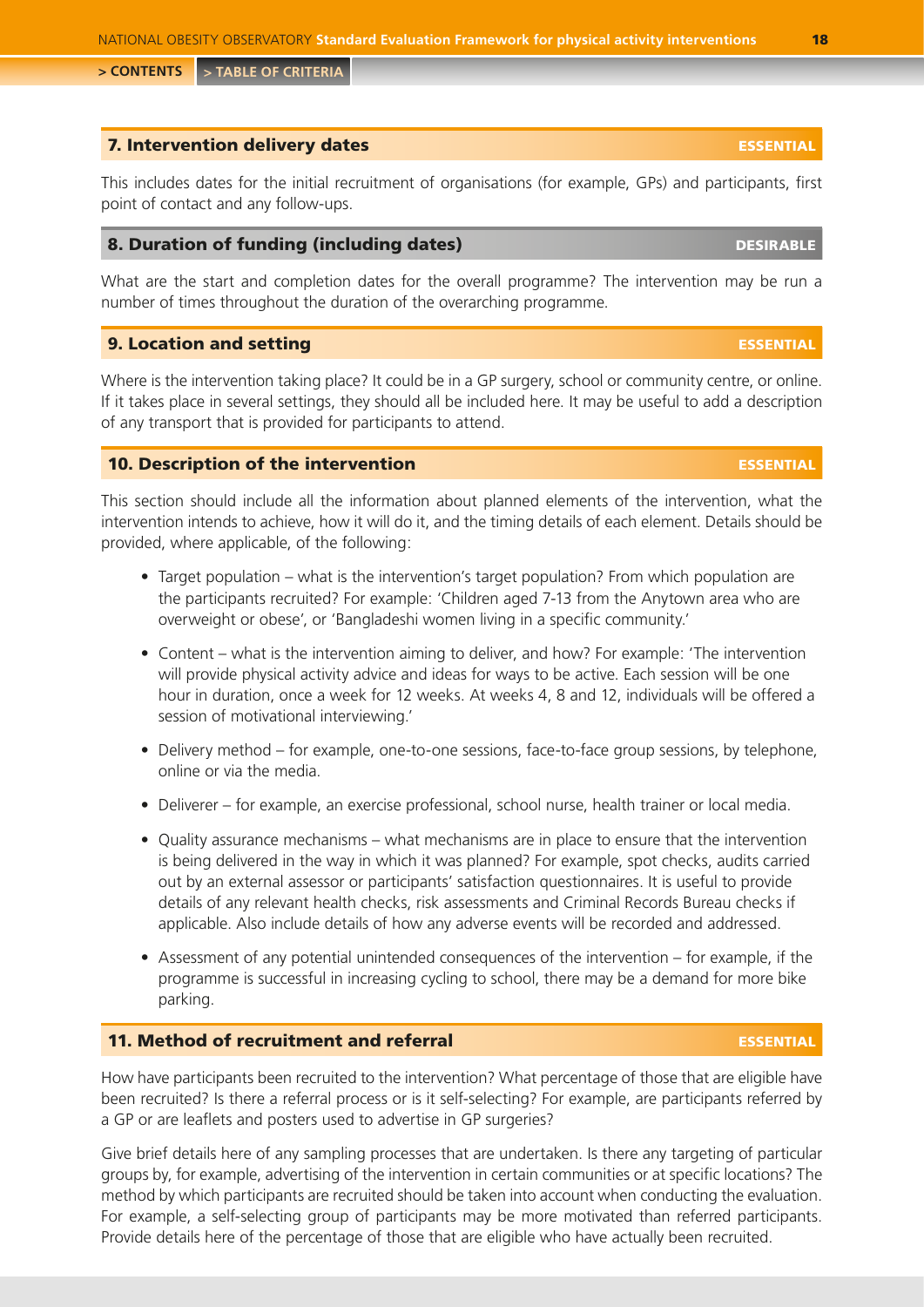### <span id="page-18-0"></span>12. Participant admission/exclusion criteria essential essential

Some projects may have specific criteria which participants are required to meet in order for them to be eligible to participate. Participants who have been referred or have self-referred should meet pre-defined criteria. For example, the target population may be inactive children aged 7–13 from a particular location. This should then inform the specific design of the intervention: for example, children with particular or complex needs, such as those with learning or educational difficulties, significant or serious obesityrelated morbidity, or a suspected underlying medical cause of obesity may need more intensive or specific types of therapy.

### 13. Participant consent mechanism (and ethical approval) DESIRABLE

It is important that participants give their consent to data being collected from them as part of the evaluation. The appropriate mechanism for gaining participant consent will vary for different groups of participants and according to the nature of the intervention. For example:

- those able to give their own consent
- those with parental responsibility giving consent on behalf of a child or young person under the age of 16
- those who lack the capacity to give consent.

Policy guidance on seeking consent from different groups, including people unable to consent for themselves, is available from the National Research Ethics Service website.<sup>29</sup>

The Data Protection Act 1998 must be adhered to when collecting personal data from individuals, and a data protection statement should be given to participants before any personally identifiable data are collected. It should explain exactly which personal data are being held, why, where they will be held and who will have access to the data. This is particularly important when collecting sensitive data such as ethnicity and socio-economic status. More information about the requirements of the Data Protection Act 1998 can be found on the National Archives website.<sup>30</sup>

Some evaluation projects may be classed as research and so will require ethical approval from the National Research Ethics Service. Its leaflet, '*Defining Research*', provides guidance on distinguishing between research, audit, service evaluation and public health surveillance.<sup>31</sup>

### 14. Equipment and resources required essential

What equipment or resources are required to run the intervention? For example, is it necessary that a gym or exercise facility is available and, if so, what equipment is needed? Can the facility accommodate population groups with specific requirements (such as people with physical limitations or specific needs)? Does the intervention require any equipment for measuring outcomes, such as pedometers or scales to weigh participants?

### 15. Core staff competencies (and training required) ESSENTIAL

How are those delivering the intervention recruited? What are the core skills needed by everyone involved in delivering the intervention? For example, does the intervention require the involvement of a registered exercise professional? Other personal skills such as communication or facilitation may also be important.

Do those staff delivering the intervention need to be trained in certain aspects of the intervention such as a fitness qualification, counselling, childcare and youth work? Should they be trained to a specific level?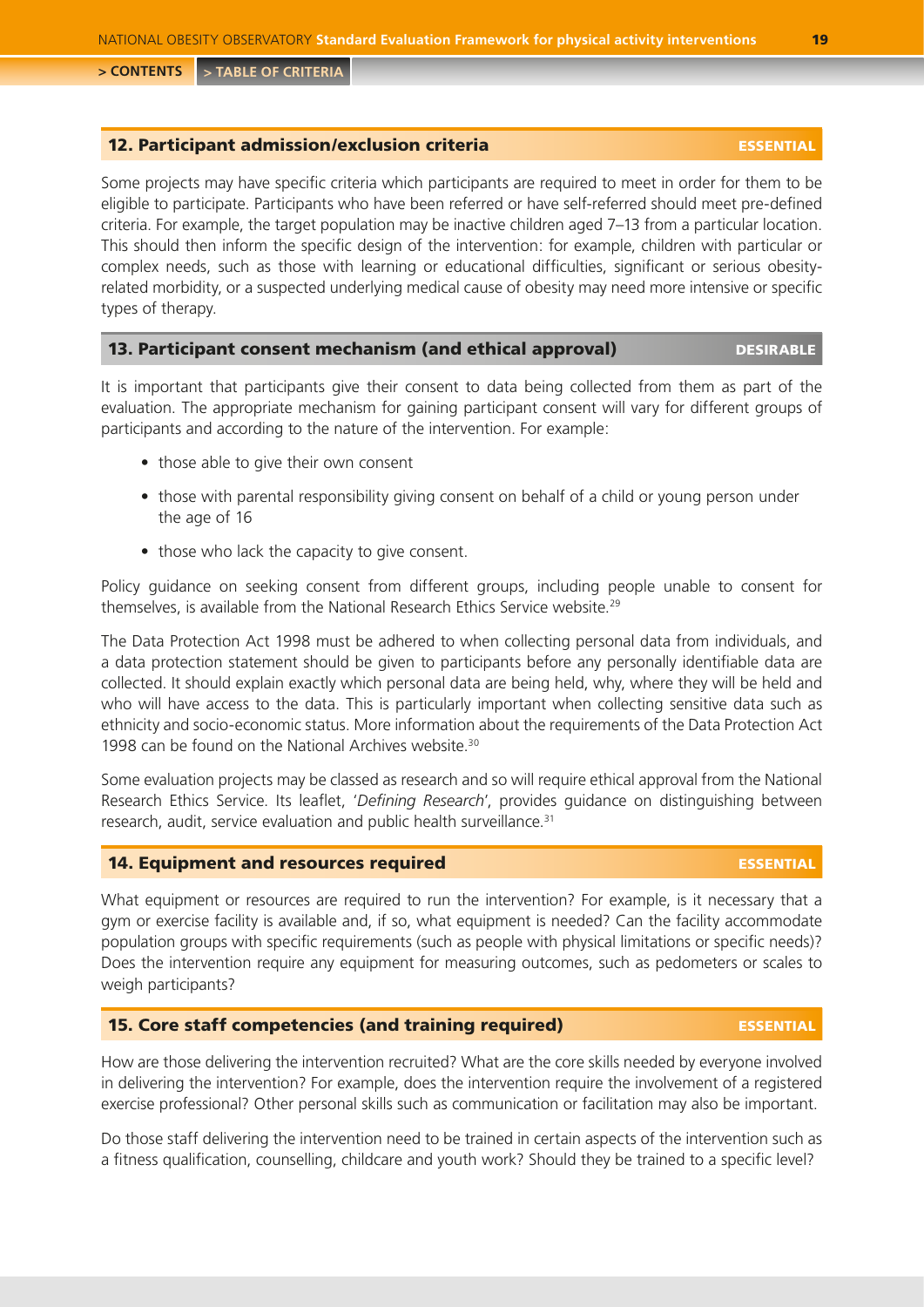### <span id="page-19-0"></span>**16. Incentives for attendance example and analysis of the experimental control of the essential experimental control of the essential control of the essential control of the essential control of the essential control of t**

Are any incentives provided to either recruit or retain participants and, if so, what are they? If incentives are used, it is important to record any evidence of their potential impact. This is important as incentives may influence the effectiveness of the intervention and the sustainability of any behaviour change.

### 17. Detailed breakdown of costs desired by the cost of the set of the costs of the costs of the costs of the costs

A detailed breakdown of the cost of the intervention is important for an economic analysis of the entire intervention and to judge if it is good value for money. It also enables commissioners to judge whether sufficient resources are available to run the intervention.

Take into account costs incurred during the planning and set-up stages, as well as during the delivery and evaluation. Some examples of input costs are: staff time; transport; venue hire; equipment; publicity; incentives. It is especially important to factor in 'invisible' costs. For example, a room in a local authority leisure centre may be available free of charge as part of a partnership agreement. However, this resource needs to be taken into account so that, if the intervention is repeated, financial resources can be accurately planned.

NICE has a number of costing templates available that may assist with the accurate estimate of costs. $32$ 

### 18. Cost of the intervention per participant essential essential essential essential essential essential essential estential essential essential essential essential estential estential estential estential estential estenti

This describes the total cost of the project (point 17 above) divided by the total number of people who have received the intervention. It should be based on real data where possible, with any estimates or assumptions clearly documented. Costs should be calculated on the basis of the cost per person receiving the full 'dose' of the programme at follow-up – that is, recruitment, participation and completion of the intervention. However, it should also take account of the costs associated with non-completers. So, for example, if a project spent a total of £10,000 on a project that recruited 100 people to a walking course, but only 50 completed the course, then the cost per participant would be  $f10,000/50 = f200$ .

### **19. Cost to the participant essential properties of the participant** essential properties of the participant

Costs to the participant should be recorded. This would include charges made to the participant for any part of the intervention (such as in some exercise referral schemes), the cost of any necessary equipment purchased by the participant (such as clothing and shoes), the cost of travel or loss of potential earnings while taking part in the intervention.

### 20. Relevant policy context desired and desired and desired by the set of the set of the set of the set of the

It may be useful to show whether an intervention is part of a specific local strategy, or whether it addresses needs identified in the Joint Strategic Needs Assessment (JSNA).33 Does it address national priorities or indicators such as those in the Public Health Outcomes Framework (PHOF)?<sup>34</sup>

Relevant indicators in the PHOF include:

- 2.13i: proportion of adults achieving at least 150 minutes of physical activity per week in accordance with UK CMO recommended guidelines on physical activity
- 2.13ii: proportion of adults classified as 'inactive'
- 1.16: percentage of people using green space for exercise or health reasons.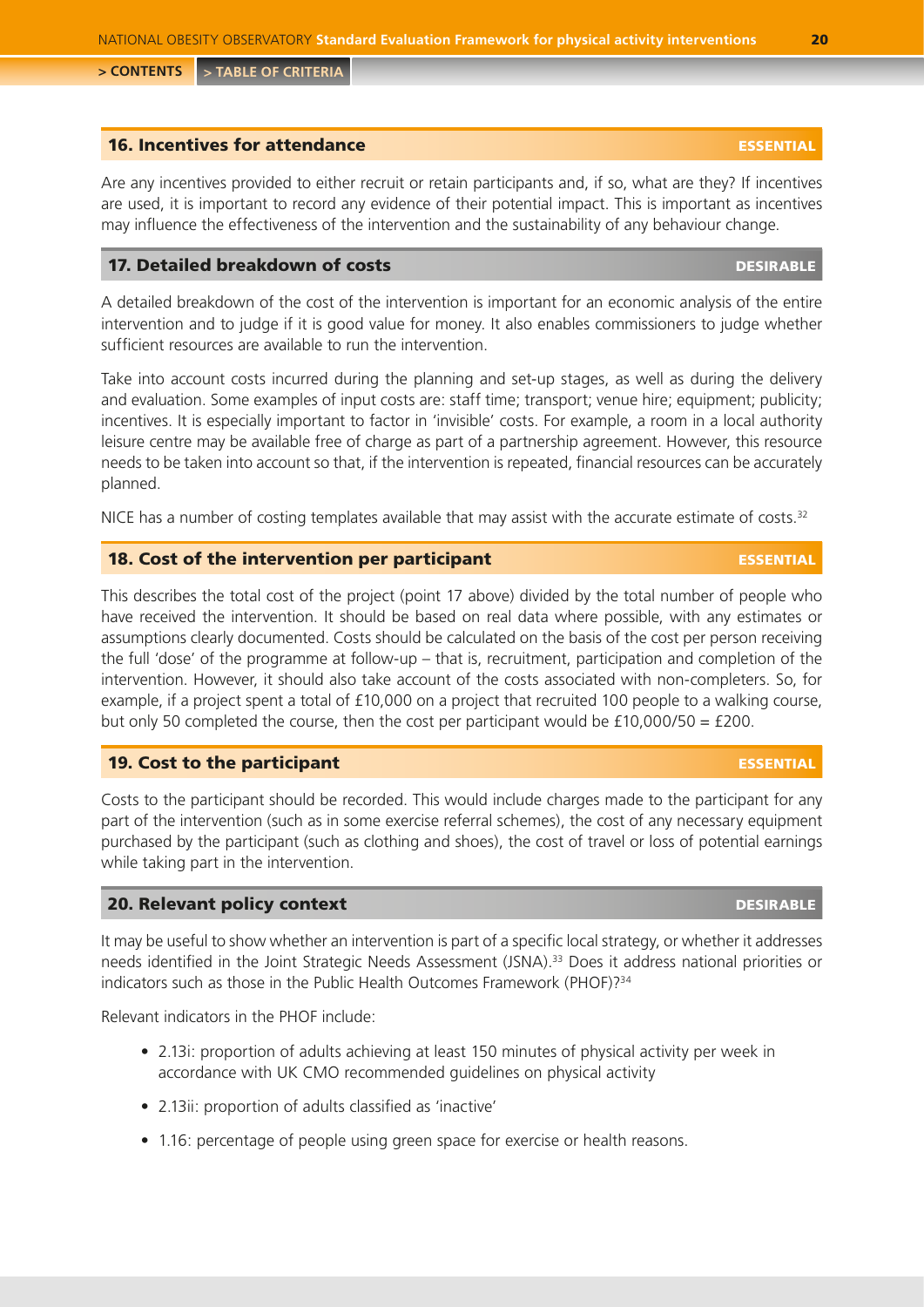### <span id="page-20-0"></span>21. Details of health needs assessments and the settlements of the settlement of the settlement of the settlement of the settlement of the settlement of the settlement of the settlement of the settlement of the settlement

Has a health needs assessment been undertaken that identifies a need for the intervention or service? Information to support the rationale for the intervention may also be available from other sources. For example, data relating to health inequalities and gaps in service provision may already be available from local policies such as JSNAs.

### 22. Details of equality impact assessments and the settlements of the settlement of the settlement of the settlement of the settlement of the settlement of the settlement of the settlement of the settlement of the settleme

Public bodies have a duty to undertake equality impact assessments (EIAs) under race, sex and disability equality legislation.<sup>35</sup> It is useful to provide an intervention's EIA as part of its overall evaluation. It can provide valuable information if particular outcomes are witnessed in different groups. An EIA provides a systematic way of ensuring legal obligations are met. It is also a 'practical way of examining new and existing policies and practices to determine what effect they may have on equality for those affected by the outcomes'.36

### 23. Declaration of interest essential control of the set of the set of the set of the set of the set of the set of the set of the set of the set of the set of the set of the set of the set of the set of the set of the set

This covers any potential conflicts of interest and is particularly important if the evaluation is funded by an agency that could be perceived to have influence over the results for commercial reasons.

NICE has produced a clear statement covering different categories of potential conflicts of interest that should be declared, including pecuniary interests (where a financial payment or other benefit has been received) and non-pecuniary interests (where someone may have publicly expressed a clear opinion on the intervention in question, and this may influence their impartiality).<sup>37</sup>

In general it is best to declare any potential conflicts, even if they do not appear to be important. Perceived conflicts of interest do not necessarily mean the intervention should not go ahead as planned; it may be acceptable to state how potential conflicts are going to be avoided.

### *Part two: evaluation details*

### 24. Type of evaluation and evaluation design example that the essential

The way in which an evaluation is designed to collect data, and the methods by which data may be compared with any control population are very important considerations. For example, does the evaluation use mainly qualitative or quantitative data? Guidance is provided in Section 3 of this document, and Section 2.7 in the 'SEF for weight management interventions' provides a more detailed explanation of evaluation designs.<sup>1</sup>

It is also important to consider who is conducting the evaluation. Is it being evaluated by the same people running the intervention, or is it being externally, independently evaluated? An independent evaluation is always preferable as it is more likely to produce an objective view of the success or otherwise of the intervention.

### 25. Methods and timings of data collection essential essential essential essential essential essential essential essential essential essential essential essential essential essential essential essential essential essential

Does the evaluation use qualitative or quantitative data? Which data collection tools are used – questionnaires, diaries, interviews, focus groups? At what stages of the intervention are the follow-up points, for example, week six, month three, year one? How are the data collected at each of these contact points, for example, in person at an event or session, by telephone, by home visit or online?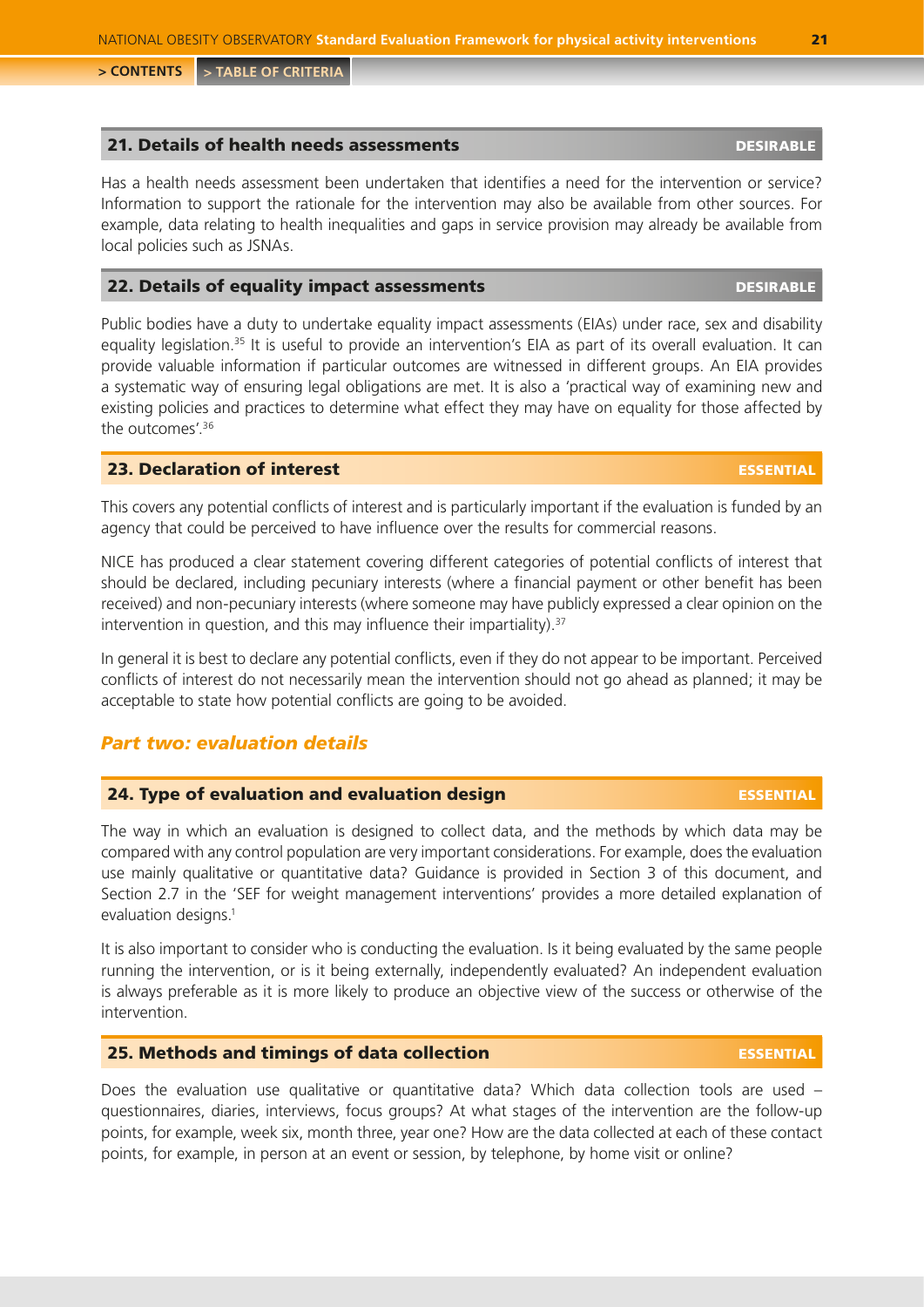### <span id="page-21-0"></span>*Part three: demographics of individual participants*

It is important to collect individual-level data on each participant in the intervention; this is typically collected at baseline. Data may be collected in the following categories:

### 26. Age essential control of the control of the control of the control of the control of the control of the control of the control of the control of the control of the control of the control of the control of the control o

It is essential to record the age of all participants in the intervention. In most cases this means recording the actual age of the participant. If age data are collected in categories (such as 0-4, 5-9), then these categories must also be used in the analysis.

### 27. Sex essential experimental experimental experimental experimental experimental experimental experimental e

Record the sex of all participants. This is useful to identify whether the intervention tends to be more effective for males or females, or if uptake of the intervention varies by sex.

### 28. Ethnicity essential

It is standard practice in public health interventions to record the ethnic origin of participants. If the intervention is targeted at a specific ethnic group, then a record of ethnic origin is essential for screening participants for eligibility. If the intervention is not targeted in this way, the record still provides important information to understand the extent to which response to, and effectiveness of, the intervention may vary between different ethnic groups. Particular ethnic groups also have higher than average prevalence of obesity, and lower levels of participation in physical activity.<sup>38</sup>

In addition, there is a legal requirement to carry out ethnic monitoring. The Race Relations (Amendment) Act 2000 requires public bodies, including local authorities, primary care trusts and their partners to take account of race equality in policy making and service delivery. Ethnic monitoring is a way of identifying potential discrimination and whether policies promoting equality of opportunity and good relations between different racial groups are being implemented. For further information, see the Equalities and Human Rights Commission's website.<sup>39</sup> Ethnic category codes for England are defined by the Office for National Statistics.40 These categories are listed in Appendix 1.

### 29. Disability **29. Disability and the contract of the contract of the contract of the contract of the contract of the contract of the contract of the contract of the contract of the contract of the contract of the contrac**

It is standard practice in healthcare interventions to record the disability status of participants. The Equality Act 2010 defines a disabled person as: 'Someone who has a physical or mental impairment that has a substantial and long-term adverse effect on their ability to carry out normal day-to-day activities.' Detailed guidance on the interpretation of this definition can be found on the DirectGov website.<sup>41</sup>

The Public Sector Equality Duty came into force under the Equality Act 2010 and requires all public bodies, including NHS trusts and boards, to actively look at ways of ensuring that people with disabilities have equal access to service provision. It may be particularly important to consider this duty when an intervention has been delivered by an external provider. More information is available on the Public Sector Equality Duty website.<sup>42</sup>

In the context of physical activity, monitoring of disability, co-morbidities (such as diabetes) or long-term illness is important, as physical or learning difficulties in adults and children can confound the outcome of an intervention. In many cases interventions will need to be adapted specifically to meet the physical capacity of participants. It is also important to consider learning disabilities: children with learning or physical difficulties may be at a greater risk of obesity,<sup>43</sup> and are likely to have lower capacity for physical activity.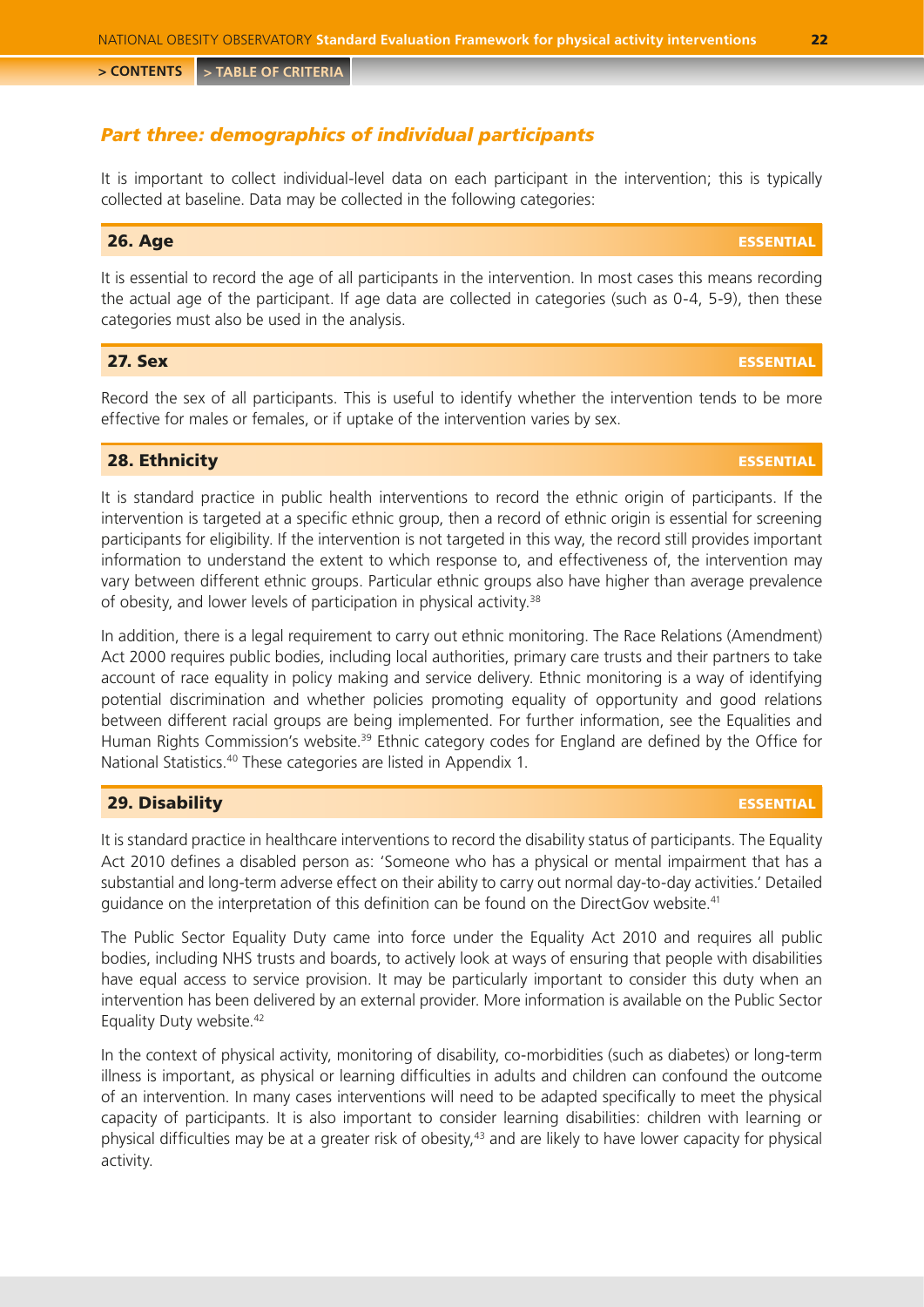### <span id="page-22-0"></span>30. Measure of socio-economic status essential essential essential

Participation in physical activity can be influenced by a range of factors related to socio-economic status. It is useful to record socio-economic status in some form, and to monitor uptake of interventions by different socio-economic groups to ensure the intervention is not systematically excluding or favouring any particular groups through their design, delivery, recruitment or referral methods.

There are standard indicators of socio-economic status, such as the National Statistics Socio-economic Classification (NS-SEC). However, collecting and analysing the data needed for this classification is likely to be too complex for most public health interventions. A more appropriate approach would therefore be to consider proxy variables for socio-economic status that may be more relevant. Such proxy variables should relate closely to the purpose and nature of the intervention. It is important to ask the question: 'What social factors are likely to affect uptake of the intervention?', and think of appropriate ways to measure these factors.

For example, with an intervention focusing on children's outdoor play, it may be useful to collect information on social factors that might influence children's propensity to play outside – such as access to a garden, or the presence of a TV in a child's bedroom. Other simplified proxy measures of socio-economic status include:

• Educational attainment

This could use the Census categories; the age at leaving full-time education; or having a higher degree.

• Housing tenure

The 2001 and 2011 Census split tenure into ten categories; these could be simplified into 'owner-occupied' and 'not owner-occupied'.

• Free school meals status

Analysis of these data can be complex, and it may be necessary to seek specialist help. Local public health analysts or researchers may be able to assist with this type of analysis.

| 31. Additional information including marital status, |                  |
|------------------------------------------------------|------------------|
| medical history and parental status                  | <b>DESIRABLE</b> |

Additional information can enhance the evaluation and provide an indication of possible confounding factors when analysing results:

### **Marital status/cohabitation**

Data on marital status/cohabitation is a useful measure as there is evidence to indicate that the BMIs of married people tend to be correlated, and that men and women may increase weight when married.<sup>44</sup> It can therefore be useful not only to collect data on whether the subject is married (or cohabiting), but also the activity levels of the subject's partner.

### **Medical history**

This can include factors such as a participant having an existing clinical condition that is known to be linked with lack of physical activity, such as type II diabetes. Relevant medical history information can be gathered from a screening questionnaire prior to participants enrolling on a project.

### **Parental status**

This can be useful as the presence of children in a household may have an influence on the adults' levels of physical activity.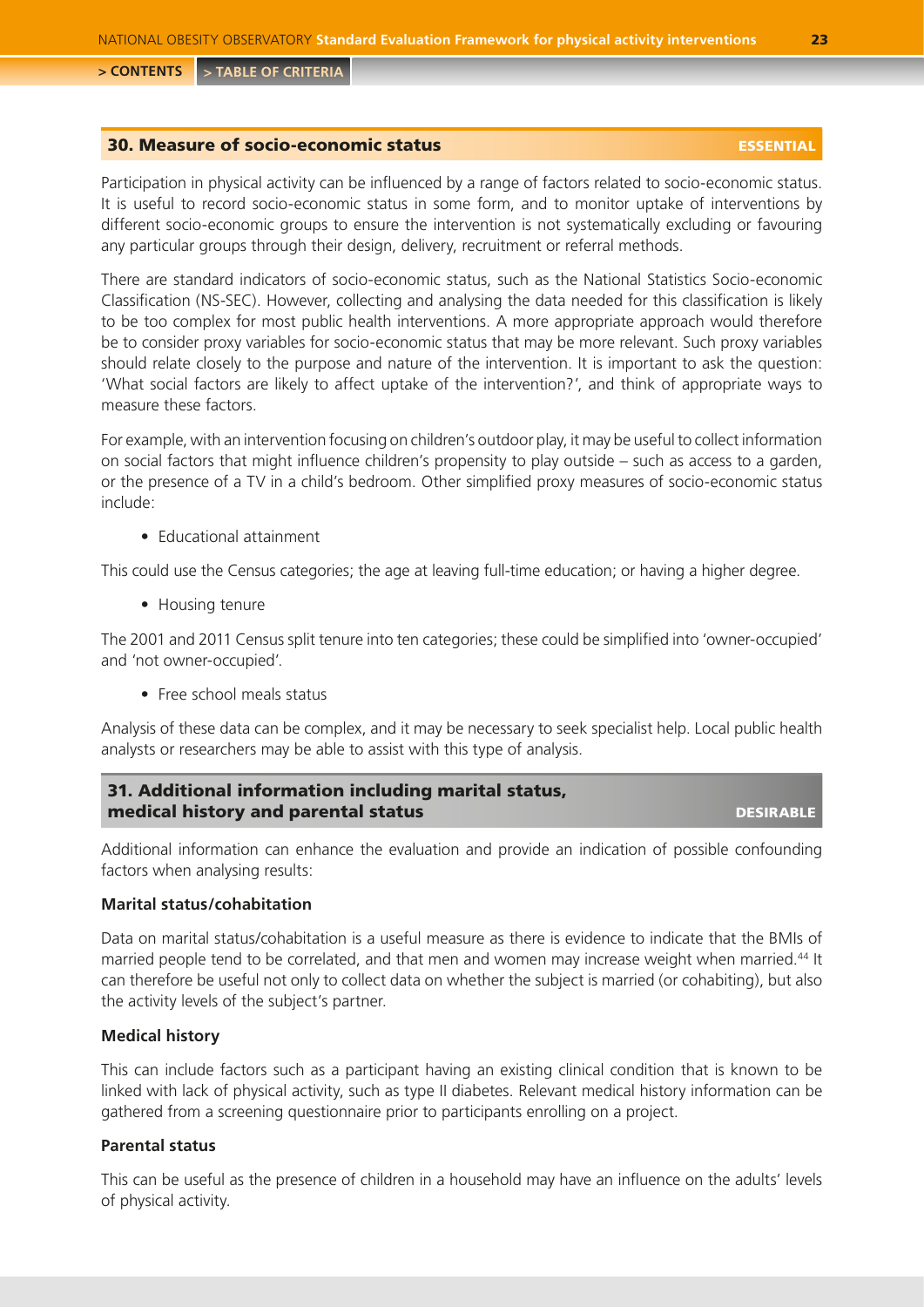### <span id="page-23-0"></span>32. Details of parental physical activity/weight (for evaluations of interventions aimed at children) DESIRABLE

There is some evidence that children are more likely to be active if one or both parents are active,<sup>45</sup> so this information may provide useful context. Parents could be asked to complete physical activity questionnaires alongside their children as part of the evaluation. Parents could also record their diet and weight status. More detail on measurement methods is included in the NOO document, '*Measuring diet and physical activity in weight management interventions*'.8

### *Part four: baseline data*

It is extremely important to collect baseline data before an intervention begins. If an intervention commences without baseline data it will not be possible to accurately assess its impact.

### 33. Measure(s) of physical activity behaviour example and the essential

Baseline measures of physical activity behaviour should be made before the intervention begins. Details on selecting and measuring appropriate outcomes can be found in Section 3 (pages 9–14).

### 34. Measure(s) of correlates of physical activity (if relevant to the intervention objectives) and the intervention objectives (if  $\blacksquare$

The vast majority of physical activity programmes aim primarily to increase levels of physical activity, so some measure of activity should be the primary outcome measure. Most interventions will be based on a theory or assumption about how the intervention will work. For example, it may be thought that a 'Walk to Work' intervention should try to increase motivation and confidence in walking to work because it is assumed that motivation and confidence are determinants of behaviour, and that improving them may increase the likelihood of positive behaviour change. Therefore, as well as measuring the primary outcome (walking to work), a secondary outcome measure could be taken of these other correlates.

For instance, there is evidence that physical activity behaviour is related to levels of self-efficacy (a person's belief that he or she is capable of doing something, such as taking up a new activity). So an intervention may focus on modifying self-efficacy to increase physical activity. If so, it would be helpful to be able to determine if there were changes in self-efficacy (secondary outcome measure) as well as any changes in physical activity (the primary outcome).

An example is given in the logic model of a 'Walk to School' project (Figure 2, page 8). In this example, data are collected on the pupils' intention to walk to school, and levels of confidence in walking to school. This information will identify whether the walking intervention has changed confidence or intention to walk, as well as whether or not it has increased walking.

A number of reviews have explored the correlates of physical activity for adults,<sup>46</sup> children and adolescents,<sup>47</sup> and for the environment.<sup>48,49</sup> Examples of correlates that may be suitable for modification through physical activity projects are shown in Appendix 2. However, it is essential to think carefully about which factors are relevant to a specific intervention.

### 35. Other outcome measures (such as BMI, other physiological measures, quality of life) **designed to the example of the example of the example of the example of the example of the example of the example of the example of the example of the example of the example**

Finally, it is worth considering other outcome measures in addition to participation in physical activity. Such outcomes should only be measured if they are relevant to the aims and objectives of the project.

**Body mass index** (calculated from height and weight) is listed in the *SEF for weight management interventions*<sup>1</sup> as an essential criterion, as it is recommended that all weight management interventions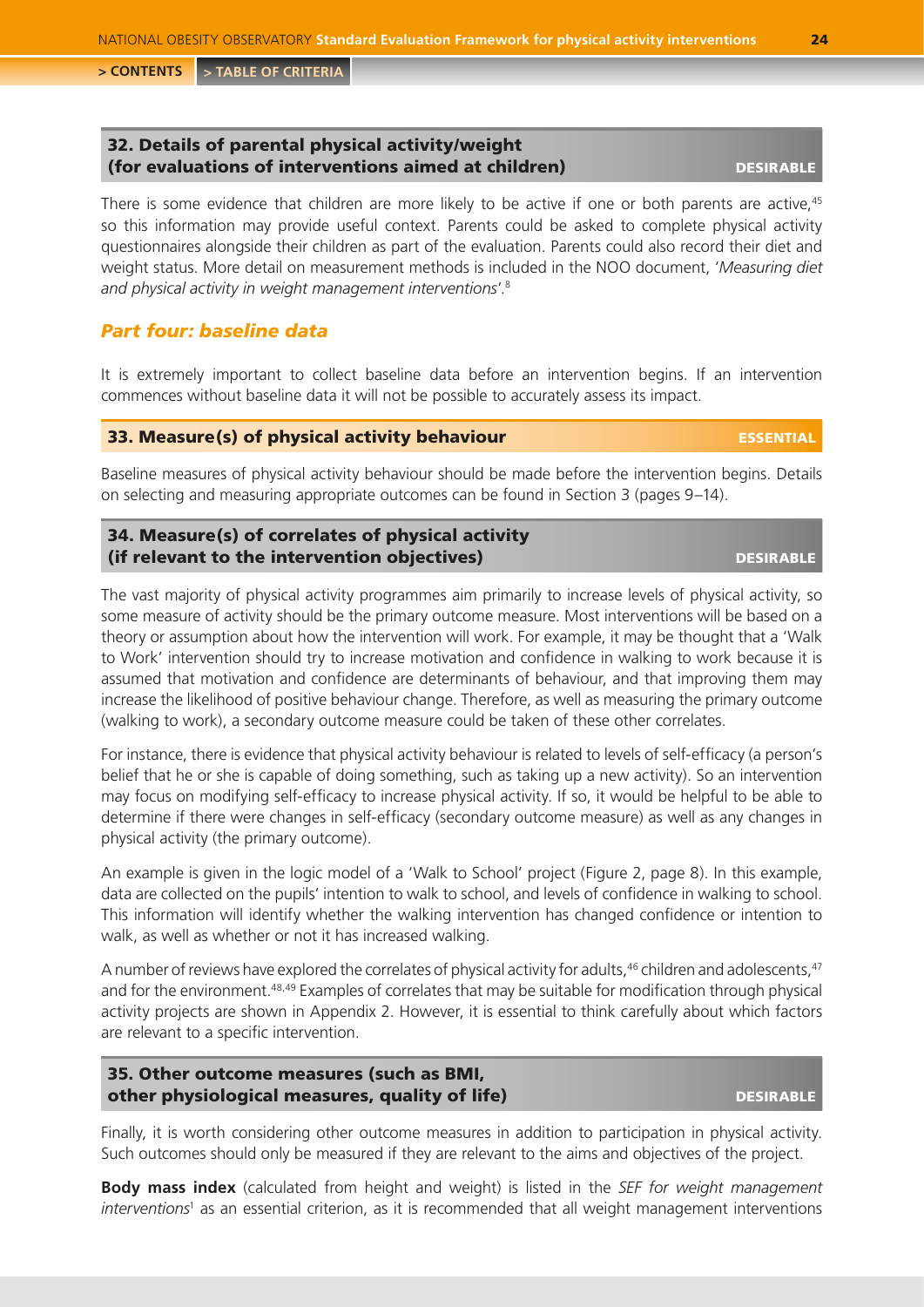<span id="page-24-0"></span>should monitor body weight as part of their evaluation. However, with physical activity interventions it is only a desirable criterion, as interventions may aim to increase physical activity without changing body weight.

It is also important to note that body weight may not change dramatically in the course of a physical activity intervention, particularly if dietary intake remains stable (or increases) and the volume of physical activity undertaken is relatively low.50

**Other physiological measures** are sometimes taken to monitor physiological changes due to increased physical activity. These include blood pressure; cholesterol or assessments of cardiorespiratory fitness. These are beyond the scope of this document, as it is unlikely that most evaluations of physical activity interventions would have the resources to take physiological measurements. If such measures are taken, however, they should adhere to appropriate clinical standards.

**Quality of life** has been shown to be related to physical activity.<sup>51</sup> It can be measured using questionnaires, the most common of which is SF-36, a multi-purpose, short-form health survey with only 36 questions. It provides a profile of functional health and well-being scores as well as psychometrically-based physical and mental health summary measures.<sup>52</sup> Permission for use of the SF-36 is required from its copyright holders.

### *Part five: follow-up data (impact evaluation)*

| 36. Follow-up data on key physical activity measures       |           |
|------------------------------------------------------------|-----------|
| (minimum of three follow-up points, including at one year) | ESSENTIAL |

Part four describes the minimum data that should be collected at baseline, before an intervention begins. These key measures of physical activity behaviour should ideally be collected at least three times after the intervention has taken place. Typically this will be at the end of the intervention, then six and 12 months after the intervention has completed. Although measures from two data points can give some indication of change, it is not sufficient to describe a trend.

Also, the impact is likely to be greatest at completion of an intervention. To measure at this point only might give an artificially inflated indication of the intervention's impact. Behaviour change needs to be sustained to have significant health impacts, therefore it is important to check if behaviours that change at 12 weeks or six months are maintained in the longer term.

Where data on additional outcome measures have been collected (such as psycho-social health outcomes), these should also be collected at defined follow-up points.

It is important to collect follow-up data from as many members of the original sample as possible. The WHO Europe '*Good Practice Appraisal Tool*' recommends that follow-up is performed with a representative sample of the target group that includes more than 80% of the original intervention participants.<sup>53</sup>

37. Follow-up data on key physical activity measures over a greater term than one year desirable desirable desirable desirable desirable

Ideally follow-up data should be collected over a period greater than 12 months. See point 36 above.

38. Follow-up data on correlates of physical activity behaviour (if collected at baseline) desirable desirable desirable desirable desirables desirables desirables desirables

See points 34 and 36.

39. Follow-up data on other secondary outcome measures **designed to the SCS** DESIRABLE

See points 35 and 36.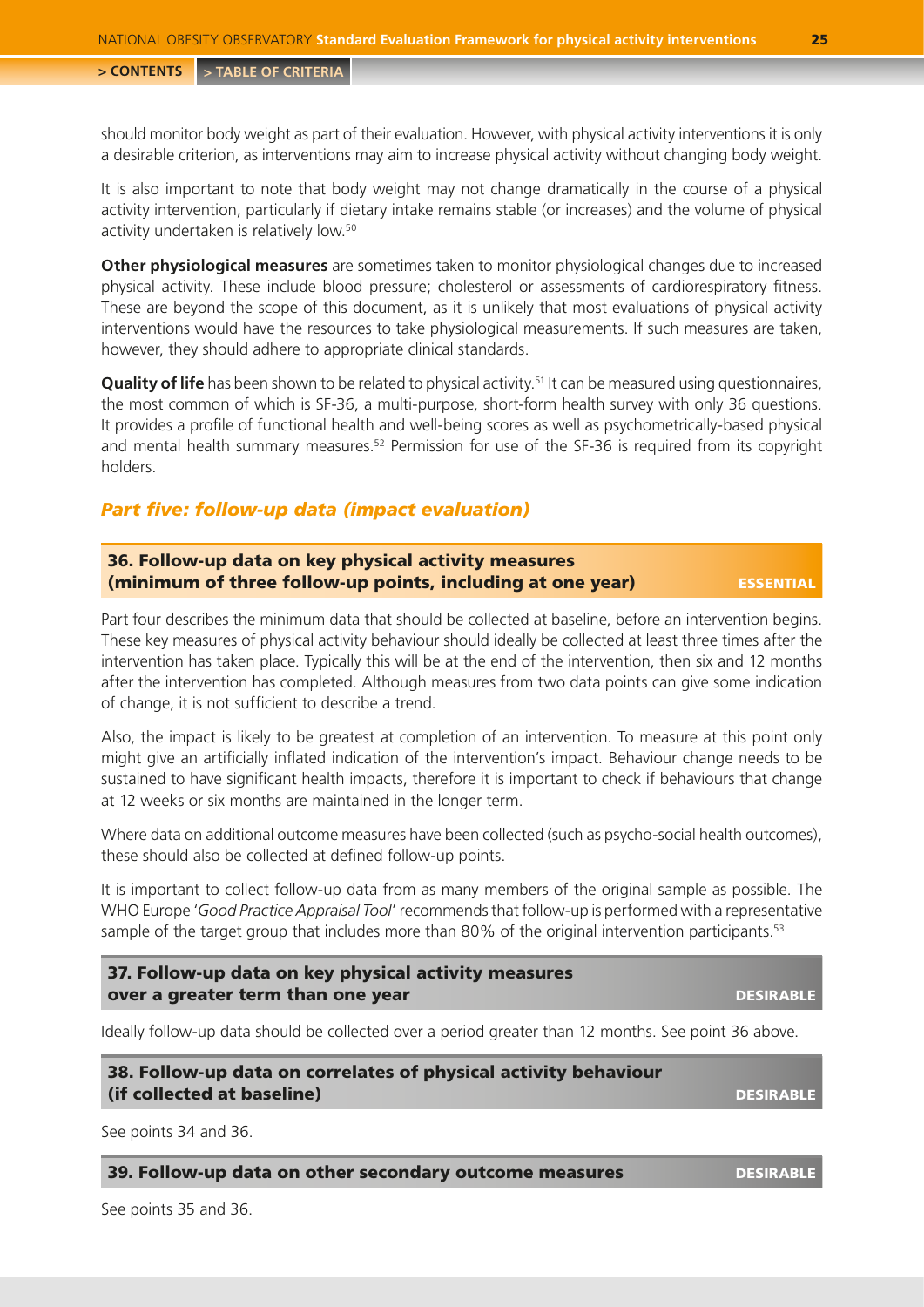### <span id="page-25-0"></span>*Part six: process evaluation*

### **40. Number of participants invited essential example of participants invited essential**

An important aspect of evaluating an intervention is to determine the flow of participants through the project. Accurate monitoring of participant numbers is often a weakness of published evaluations.54 It is important to distinguish between interventions offered to the whole community and those offered only to a select group. How are participants initially recruited? How many individuals were invited to attend the intervention? If invitation /recruitment is via GP referrals or referral from a school nurse, state the number of people who were advised to attend the intervention, and state if the invitation was via leaflets, posters or other publicity.

Recruitment information can be easily set out in a flow chart describing the numbers of participants at each stage.<sup>54</sup> Where possible, the number of participants invited should be categorised by age, sex, ethnicity and socio-economic position – to identify any possible inequality introduced during the invitation process. This is also the case for points 41–44.

### 41. Number of participants recruited essential

How many people applied to join the intervention or accepted the invitation? How many were screened? How many participants were found to be eligible for the intervention? How many actually enrolled?

### 42. Number of participants attending each session or contact point ESSENTIAL

How many participants attended each exposure, episode, session or contact point? For example, if an intervention is run twice a week for ten weeks, how many participants attended each of these sessions?

### 43. Number of participants at each follow-up point, including final stage essential control of the essential control of the essential control of the essential control of the essential control of the essential control of the essential control of the essential control of the

How many participants attended each of the follow-up stages for data collection? If high numbers of people drop out of the intervention, this can lead to biased findings. Some research studies define 'completion' as 75 per cent attendance of the programme/ intervention.<sup>55</sup>

### 44. Reasons for opt-out (where relevant) essential

Whilst opt-out information is not always easy to gather, it is important to understand why participants drop out of an intervention. It is particularly important if the intervention is to be run more than once, or as part of a rolling programme. Opt-out information can be collected in a number of ways and is similar to gathering information on participants' overall satisfaction with the intervention (see point 46).

### 45. Description of what was actually delivered and details of any unexpected outcomes and desirable desirable desirable desirable

Those delivering an intervention should keep a record of what was actually delivered. Such information may be collected via intervention diaries or logs of activities. The log is useful to identify if the planned intervention was changed in any way. It is also helpful to explain any changes observed in collected data, as these can be linked to project activity.

It is useful to note whether there were any unexpected side effects or outcomes from the intervention. For example, did participants take up one type of physical activity but stop doing another during the project? Unexpected outcomes do not necessarily have to be negative and there may be unanticipated positive health outcomes.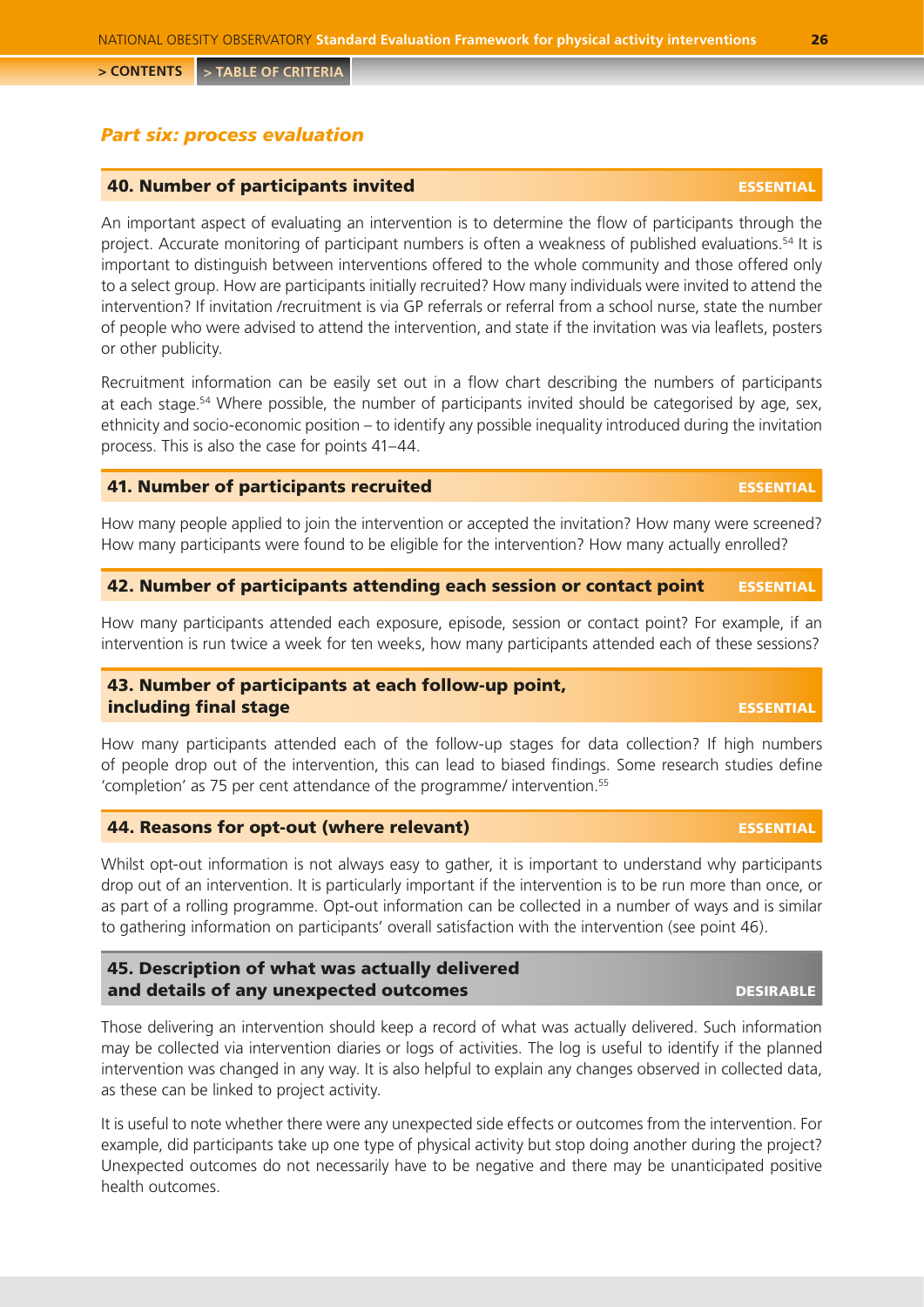### <span id="page-26-0"></span>46. Participants' satisfaction with the intervention essential essential

Satisfaction questionnaires are frequently used as part of evaluations. It is important to find out if participants are satisfied or dissatisfied with the way in which an intervention is delivered, or unhappy with an element of the overall design of the intervention. Understanding which elements of an intervention were not popular will help in the planning of future programmes. Dissatisfaction may also lead to nonattendance and the intervention would then be less likely to achieve its defined outcomes.

When collecting data on participants' satisfaction, it should be noted that it is often very difficult to glean unbiased opinions from participants if there have been problems and difficulties. Therefore, any research of this nature should be carefully and sensitively conducted. To identify strengths and weaknesses of the intervention, it can be more useful to use qualitative methods such as focus groups or semi-structured interviews. It is not advisable for the deliverer of the intervention to carry out the evaluation. Participants may feel more able to be honest with a person they have not previously encountered as part of the delivery team.

### 47. Plans for sustainability desired a series of the series of the series of the series of the series of the series of the series of the series of the series of the series of the series of the series of the series of the s

Consider whether plans have been made to ensure participants are offered the opportunity to continue with the intervention in some way – perhaps through a follow-up group or referral to a permanent project. This will help the intervention's effects to be sustained over time. There may be resource implications for this type of long-term planning, and such information should be included in the evaluation.

### *Part seven: analysis and interpretation*

No matter how good the quality of the collected data, it is vital that the data are correctly analysed and interpreted, otherwise they may not produce useful, robust information and feedback about the intervention. It is beyond the scope of this document to provide detailed guidance on data analysis. Readers should either seek the advice of a statistician or analyst, or consult published information on study design and statistical methods.

### 48. Summary of results compared to baseline (for primary and secondary outcomes) essential

The most basic type of analysis is to show whether primary and secondary outcomes have changed over the course of the intervention. The method for analysing and presenting results from the evaluation will depend on the study design. This in turn will determine the degree of confidence in the results. Section 2.7 of '*SEF for weight management interventions*' describes the main study designs used for evaluations and appropriate analysis methods.<sup>1</sup>

### 49. Details of any further analyses or statistical methods used DESIRABLE

It is beyond the remit of this document to detail the statistical methods that could be used in the analysis of collected data. However when comparing outcome data with baseline, or with data from other similar studies it is important to consider statistical significance: the extent to which we can be confident that a result did not occur by chance.

The use of confidence intervals (CIs) is a good way of presenting a level of certainty with data. CIs describe a range of values where there is 95 per cent confidence that the observed outcome is the true value. So, for example, there may be a mean change of 15 minutes in time spent being active following an intervention, with 95 per cent confidence intervals stated as 13 to 17 minutes per day. This means there is a 95 per cent likelihood that the true amount of activity is between 13 and 17 minutes.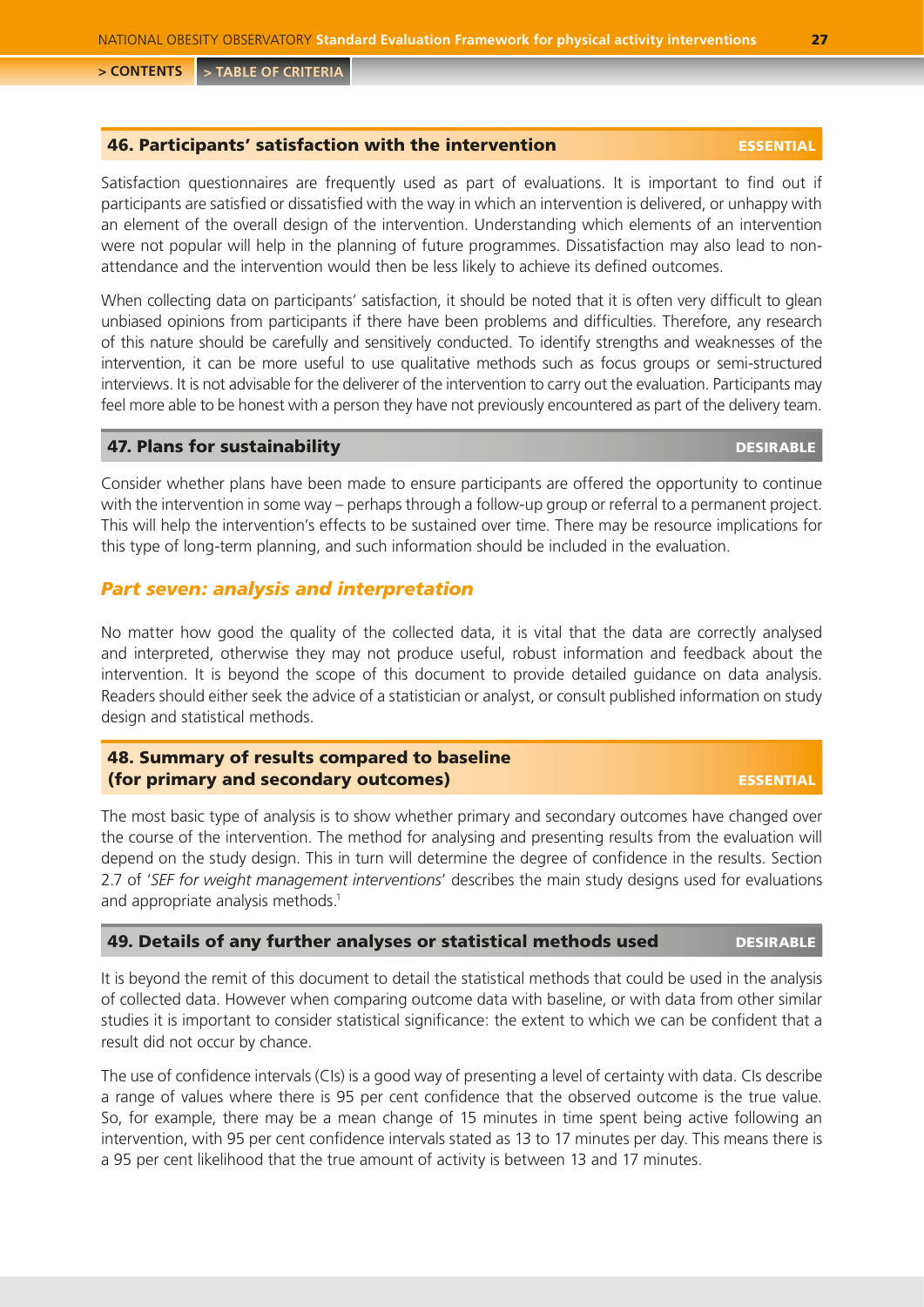### <span id="page-27-0"></span>**50. Limitations and generalisability and the contract of the contract of the contract of the contract of the contract of the contract of the contract of the contract of the contract of the contract of the contract of the**

The generalisability of the intervention is the likelihood that the results of the intervention would be reproduced if the intervention were carried out with another group, or in the whole population. When assessing generalisability, it is important to take into account: the target population, nature of the intervention, nature of sampling and recruitment methods, length of follow-up, and settings and resources needed.

The more tightly controlled the intervention, the more likely it is that the intervention can be described so that it can be reproduced in another setting or population.

### 51. Recommendations and changes to future projects essential

Finally, it is important to 'take a step back' from the project and consider what should be done differently next time. Are there key recommendations to pass on to those running similar projects in the future?

### 52. Dissemination of learning and findings desired and the desired besirable

It is important to share the findings of your evaluation to help build the evidence base for what works, and what doesn't work, to increase physical activity levels. This can be done through formal academic routes such as published papers and conference presentations, as well as feedback to the funders and partners.

Please share your results with NOO. We have developed an evaluation data collection tool for weight management, physical activity and dietary interventions, based on the fields presented in this and other SEF frameworks. Submitting your data will enable others to learn from your experiences and also provide you with an audit record of your intervention.

NOO also hosts a national searchable database of weight management, physical activity and diet interventions. The evaluation data collection tool and the searchable database of interventions can both be found on the NOO website at <www.noo.org.uk/core>.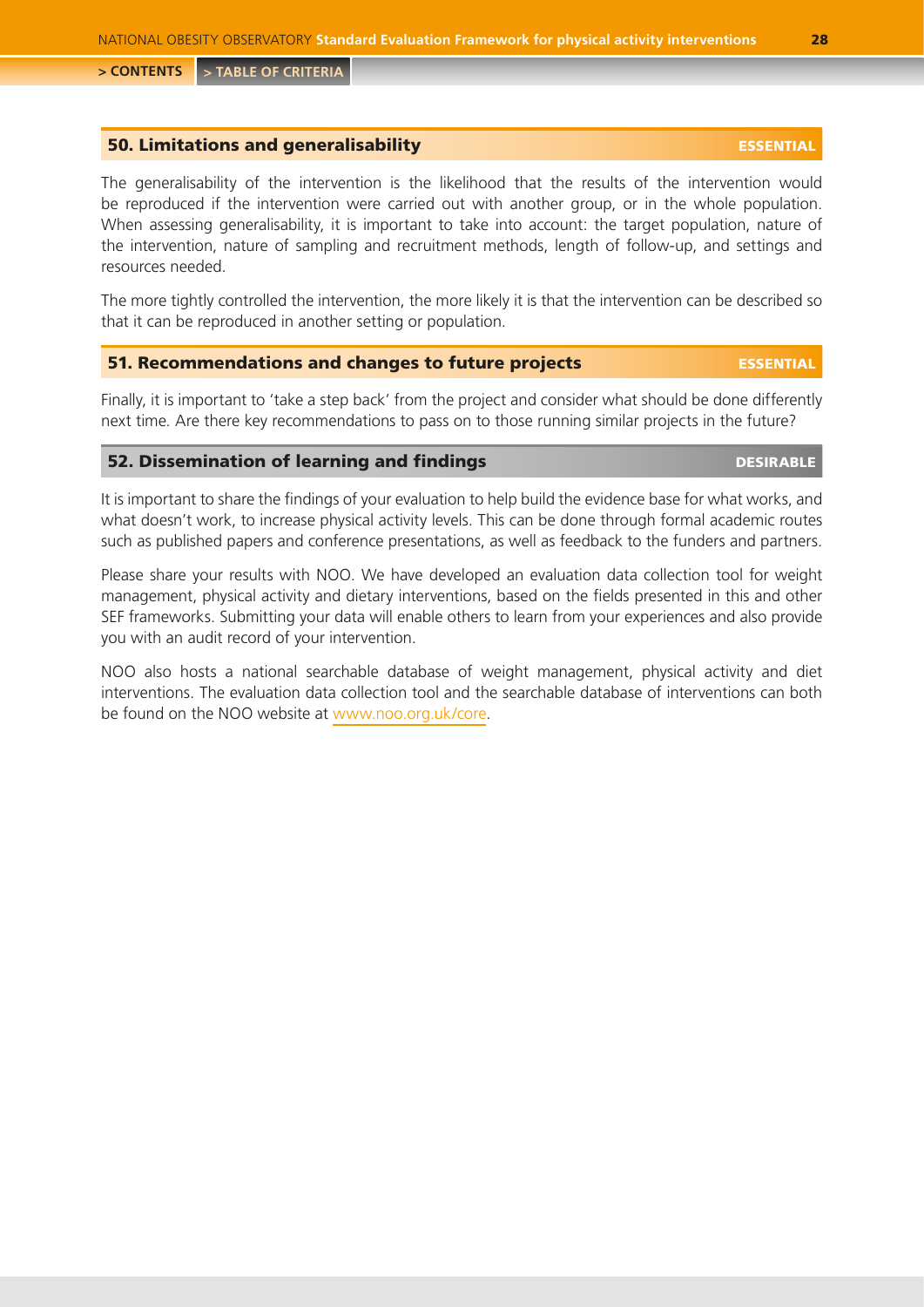## <span id="page-28-0"></span>6. Conclusions

We hope this document has been helpful to those commissioning, running and evaluating physical activity interventions. Our aim has been to establish the beginnings of a consensus on the minimum data that need to be collected for an evaluation to be effective and to help raise standards. This will hopefully contribute towards the long-term aim of advancing knowledge of what is effective in combating the rise in obesity in this country.

We welcome any comments on this document: please email [info@noo.org.uk](mailto:info@noo.org.uk)

*Declaration of interest statement: Nick Cavill, one of the authors of this document, runs a public health consultancy that sells pedometers as part of its business. This document was reviewed by an independent advisory group, and the sections on pedometers were specifically checked by NOO directors to avoid any potential conflict of interest.*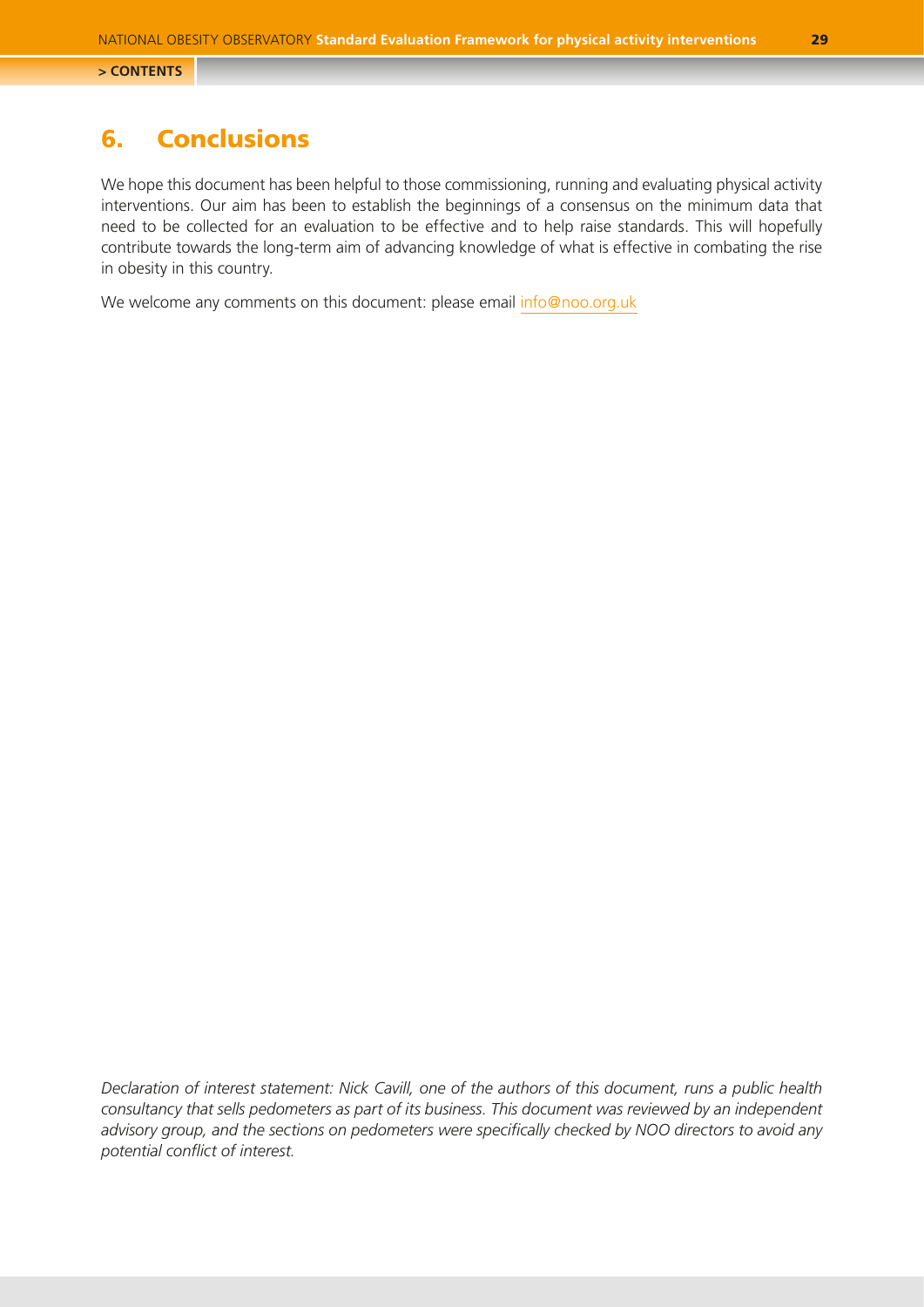## <span id="page-29-0"></span>Appendices

### *Appendix 1: Office for National Statistics categories for ethnic group monitoring in England<sup>c,40</sup>*

### **White**

English/Welsh/Scottish/Northern Irish/British Irish Gypsy or Irish Traveller Any Other White Background

### Mixed/Multiple ethnic groups

White and Black Caribbean White and Black African White and Asian Any other Mixed/multiple ethnic background

### Asian/Asian British

Indian

Pakistani

Bangladeshi

Chinese

Any other Asian background

### Black/African/Caribbean/Black British

African

Caribbean

Any other Black/African/Caribbean background

### Other ethnic group

Arab

Any other ethnic group

c At the time of publication many NHS data sources may not collect the full range of categories above. In particular 'Gypsy or Irish Traveller' and 'Arab'. These are new categories included in the 2011 Census.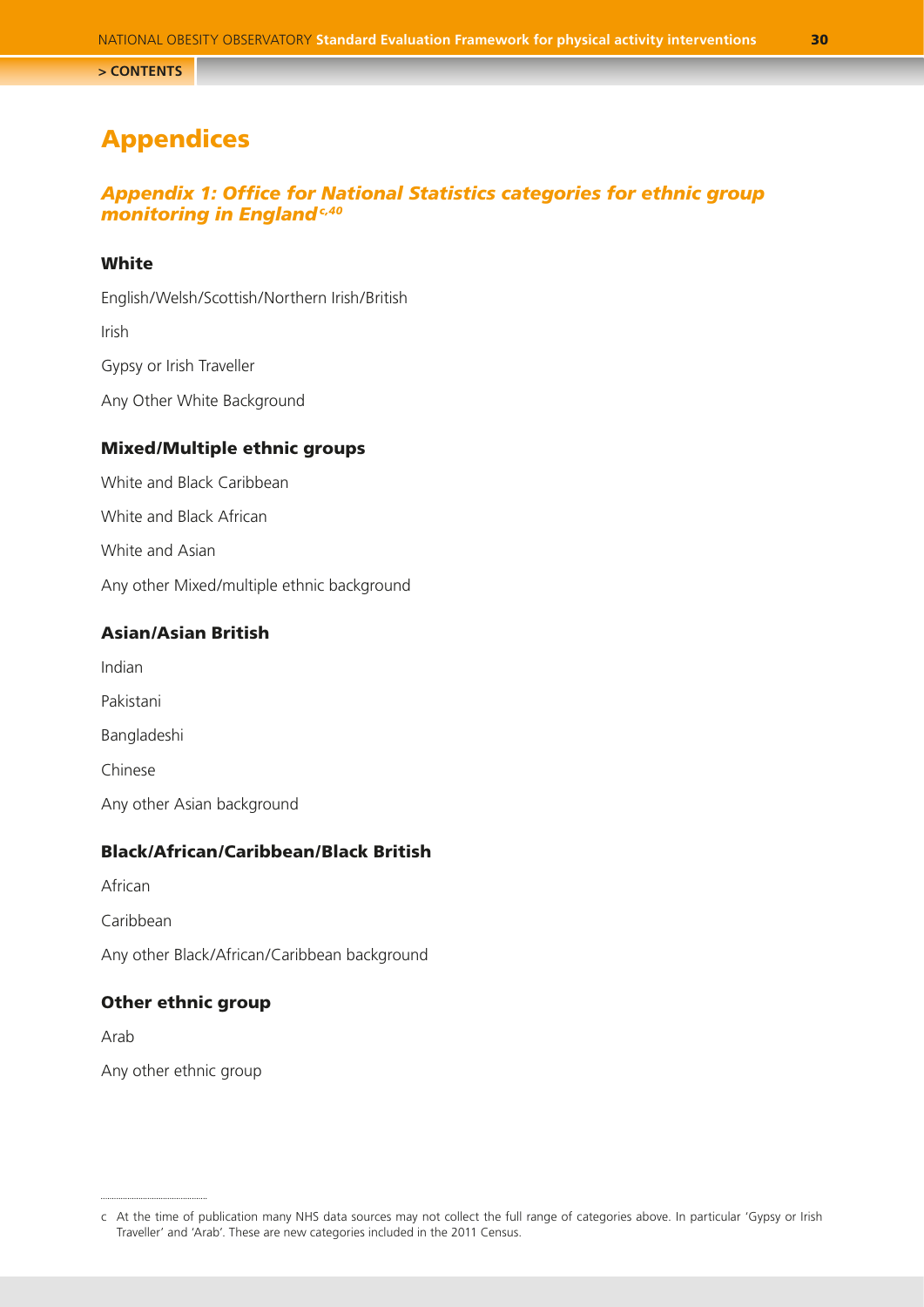### <span id="page-30-0"></span>*Appendix 2: Examples of factors that may be modified to increase physical activity*

### **Personal and social factors**

- enjoyment of exercise
- • expectation of benefits
- intention to exercise
- self-efficacy
- self-motivation
- stage of change
- • social support from friends/peers/spouse/family
- • barriers to exercise
- lack of time
- perceived effort.

### **Environmental factors**

- • school facilities for physical activity
- neighbourhood facilities for physical activity
- traffic safety
- availability of physical activity equipment (associated with vigorous physical activity/sports)
- connectivity of trails (associated with active commuting)
- availability, accessibility and convenience of recreational facilities.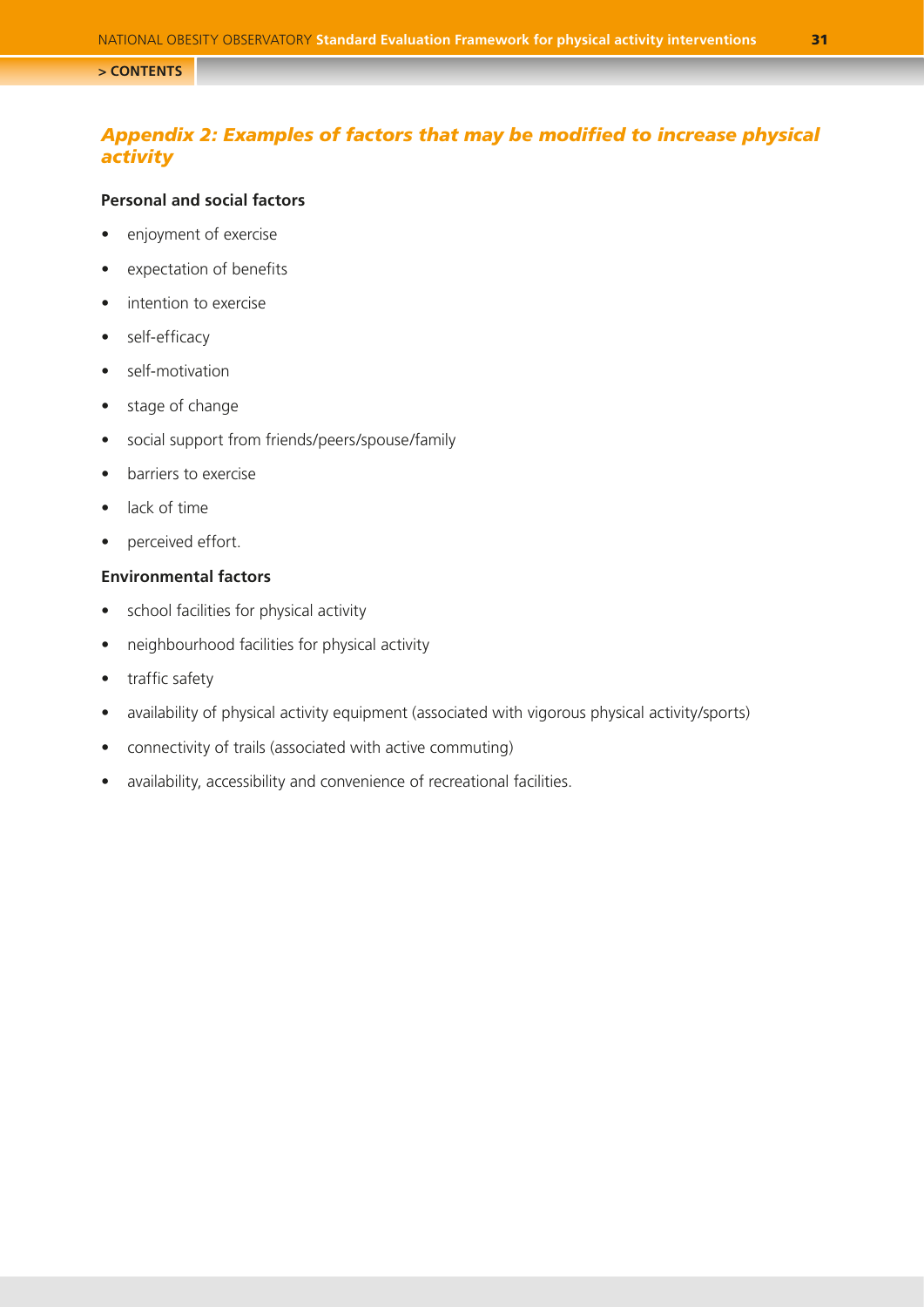### <span id="page-31-0"></span>*Appendix 3: Physical activity indicators in the 2012 Public Health Outcomes Framework34*

### PHOF number 1.16 Utilisation of green space for exercise/health reasons

| <b>Rationale</b>                         | Inclusion of this indicator is recognition of the significance of accessible green<br>space as a wider determinant of public health. There is strong evidence to<br>suggest that green spaces have a beneficial impact on physical and mental<br>wellbeing and cognitive function through both physical access and usage. |
|------------------------------------------|---------------------------------------------------------------------------------------------------------------------------------------------------------------------------------------------------------------------------------------------------------------------------------------------------------------------------|
| <b>Final indicator</b><br>available from | <b>Now</b>                                                                                                                                                                                                                                                                                                                |
| <b>Indicator</b>                         | The indicator definition is ready.                                                                                                                                                                                                                                                                                        |
| definition                               | 1.16 Percentage of people using green space for exercise/health.                                                                                                                                                                                                                                                          |
|                                          | Numerator: Number of people reporting that they have taken a visit to green<br>space for health or exercise over the previous seven days.                                                                                                                                                                                 |
|                                          | Denominator: Total number of respondents to survey.                                                                                                                                                                                                                                                                       |
| Data source                              | The data source is ready.                                                                                                                                                                                                                                                                                                 |
|                                          | Monitor of Engagement with the Natural Environment (MENE) survey.                                                                                                                                                                                                                                                         |
|                                          | Data is fully available at England and regional level. It will be possible to produce<br>upper tier local authority level data from this source.                                                                                                                                                                          |
| <b>Reporting</b>                         | Results from the MENE survey (annual report and monthly updates) are<br>published by Natural England: http://www.naturalengland.ork.uk/ourwork/<br>enjoying/research/monitor/#statistics                                                                                                                                  |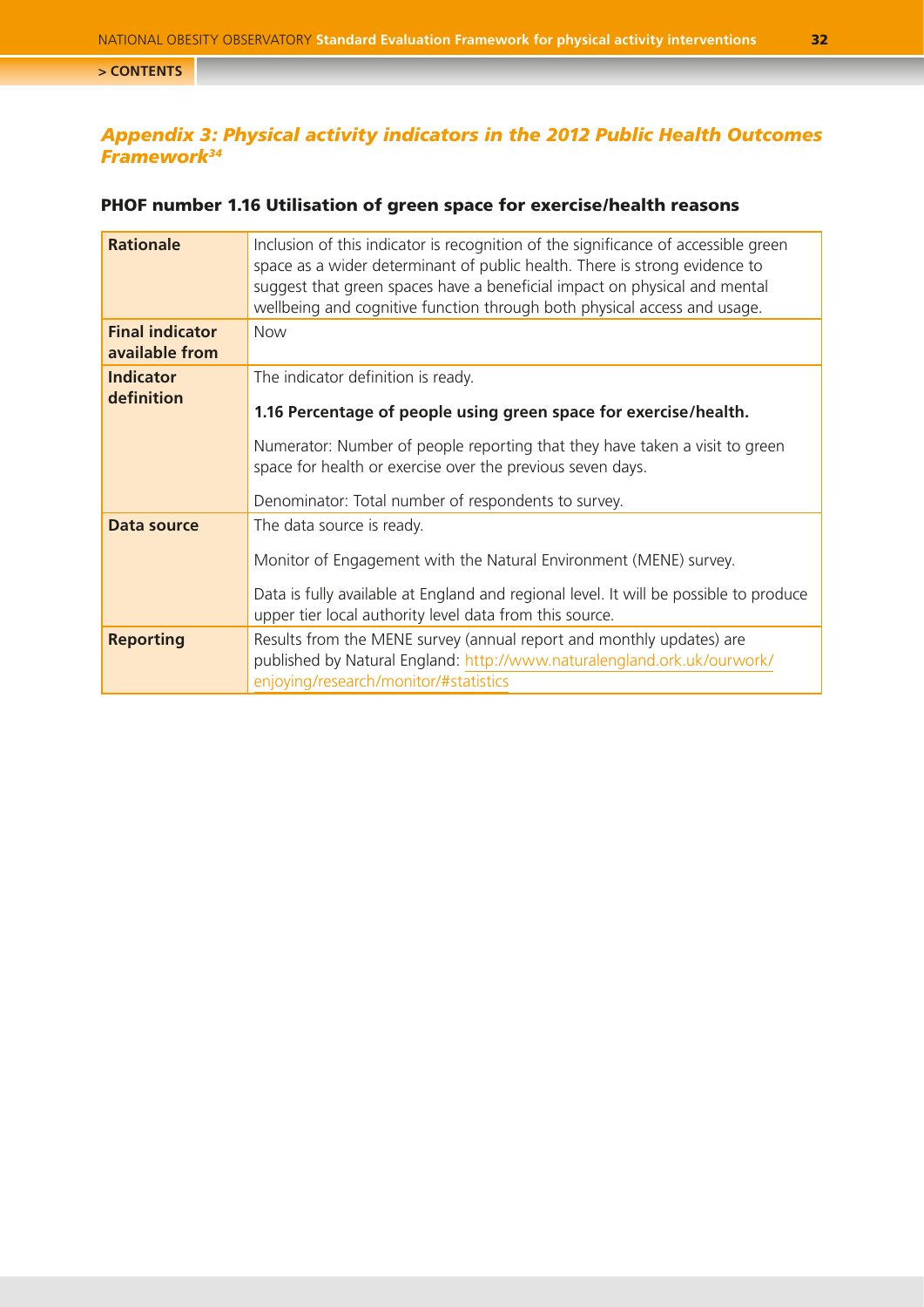## PHOF number 2.13 Proportion of physically active and inactive adults

| <b>Rationale</b>                         | Lack of sufficient physical activity costs the NHS over £1bn per year - £6.5bn per<br>year to the wider economy - and is one of the top few risk factors for premature<br>mortality. The need for physical activity has become particularly high profile since<br>the publication of the UK CMO guidelines and in the context of the 2012 legacy.<br>Physical activity provides important health benefits across the life course.<br>Participation in sport and active recreation during youth and early adulthood can<br>lay the foundation for lifelong participation in health-enhancing sport and wider<br>physical activity. |
|------------------------------------------|-----------------------------------------------------------------------------------------------------------------------------------------------------------------------------------------------------------------------------------------------------------------------------------------------------------------------------------------------------------------------------------------------------------------------------------------------------------------------------------------------------------------------------------------------------------------------------------------------------------------------------------|
| <b>Final indicator</b><br>available from | January 2012                                                                                                                                                                                                                                                                                                                                                                                                                                                                                                                                                                                                                      |
| <b>Indicator</b>                         | The indicator definition is ready.                                                                                                                                                                                                                                                                                                                                                                                                                                                                                                                                                                                                |
| definition                               | 2.13i Proportion of adults achieving at least 150 minutes of physical<br>activity per week in accordance with UK CMO recommended guidelines<br>on physical activity.                                                                                                                                                                                                                                                                                                                                                                                                                                                              |
|                                          | Numerator: Number of adults (16+) doing at least 150 minutes of at least<br>moderate intensity physical activity per week in bouts of 10 minutes or more*.                                                                                                                                                                                                                                                                                                                                                                                                                                                                        |
|                                          | 2.13ii Proportion of adults classified as "inactive".                                                                                                                                                                                                                                                                                                                                                                                                                                                                                                                                                                             |
|                                          | Numerator: Number of adults (16+) who do less than 30 minutes of moderate<br>intensity physical activity per week in bouts of 10 minutes or more*.                                                                                                                                                                                                                                                                                                                                                                                                                                                                                |
|                                          | Denominator: Population of adults (aged 16+)                                                                                                                                                                                                                                                                                                                                                                                                                                                                                                                                                                                      |
|                                          | *Based on 2011 CMO report "Start active, stay active".                                                                                                                                                                                                                                                                                                                                                                                                                                                                                                                                                                            |
| <b>Data source</b>                       | The data source is ready.                                                                                                                                                                                                                                                                                                                                                                                                                                                                                                                                                                                                         |
|                                          | Sport England's Active People Survey.                                                                                                                                                                                                                                                                                                                                                                                                                                                                                                                                                                                             |
|                                          | Work is under way to align questions with the new physical activity guidelines -<br>data collection to commence in January 2012.                                                                                                                                                                                                                                                                                                                                                                                                                                                                                                  |
| <b>Reporting</b>                         | Active People Survey data relating to sport and wider physical activity (the data<br>source for this indicator) will be published for national and local levels at six<br>monthly intervals.                                                                                                                                                                                                                                                                                                                                                                                                                                      |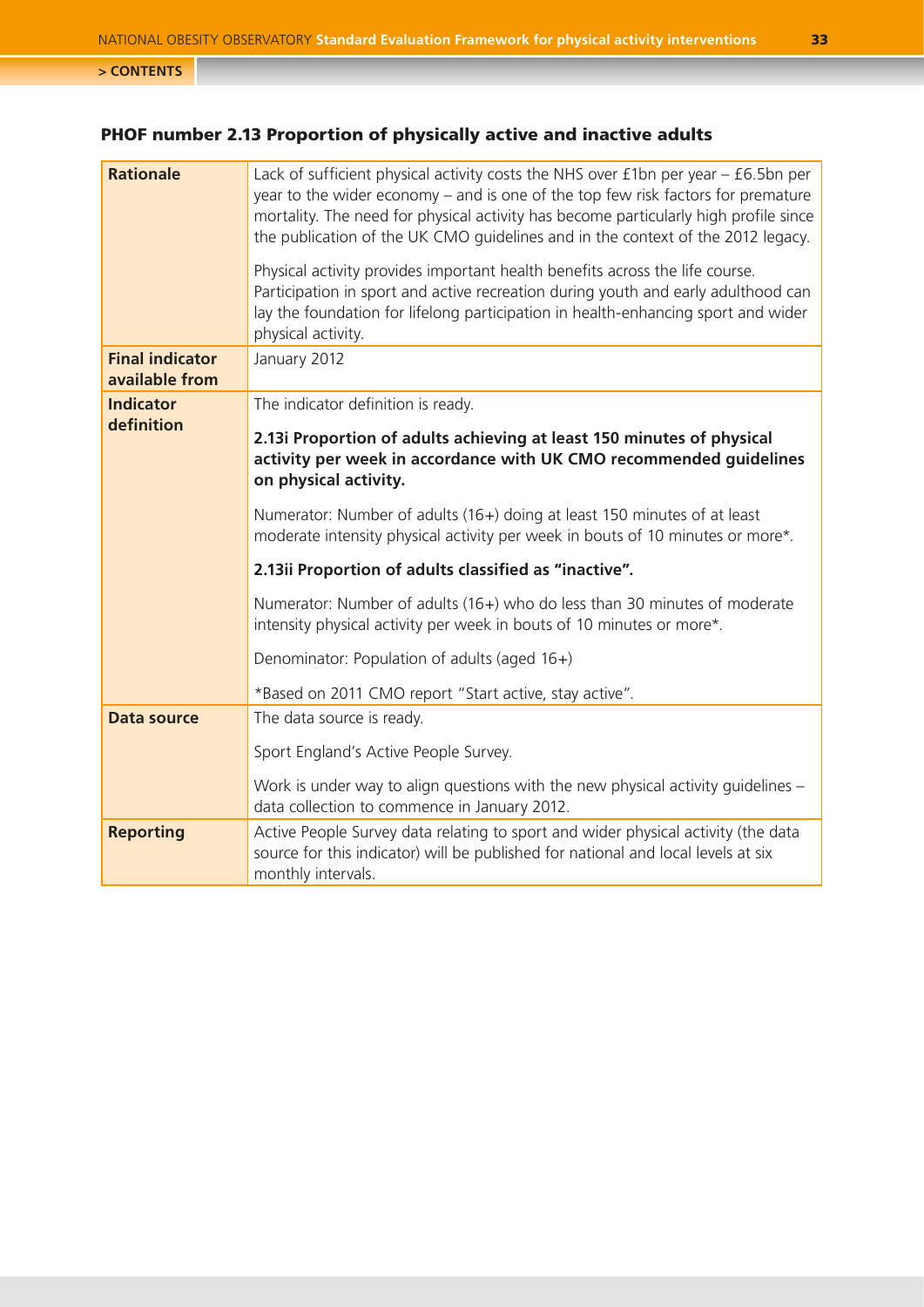## <span id="page-33-0"></span>Glossary of terms

### Aim

A broad statement of intent setting out the purpose of the project. For example: 'The project aims to reduce obesity through increasing participation in regular physical activity in schools.'

### Correlates

Measures that are related to the outcome of interest. For example, the outcome may be increased walking to school; a correlate may be confidence in crossing busy roads. Interventions may then attempt to modify this correlate (for example, by providing a school crossing warden).

### Evaluation

Establishing whether a project has achieved what it set out to do.

### Focus group

A group of people who discuss an issue, led by a researcher. Focus groups generate qualitative data. They are sometimes used in preference to individual interviews, as some researchers believe that a group dynamic will reveal more about people's beliefs and attitudes.

### Impact evaluation

This focuses on whether a project has met its aims and objectives. This might be in terms of health outcomes, such as obesity, or impacts on health behaviours, such as increased physical activity or improved diet.

### Interviews

A discussion between a researcher and subject(s), usually using a script or pre-designed list of questions, prompts and topics. Interviews can be face-to-face or by phone, structured (with fixed questions) or semistructured (where discussion can be more flexible).

### **Monitoring**

Collection of routine data that helps one assess whether projects are proceeding to plan.

### **Objective**

A statement of exactly what the project is trying to achieve. For example: 'To increase the proportion of children who are active for an hour or more each day.'

### **Outcome**

A visible or practical result, effect or product. It highlights the change or impact a project will have on the target population. For example: 'An average reduction of 2cm in waist circumference among project participants within six months.'

### Outcome measure or indicator

A measure of something which demonstrates a change in a particular outcome. For example, the number of children who increase the time spent active each week.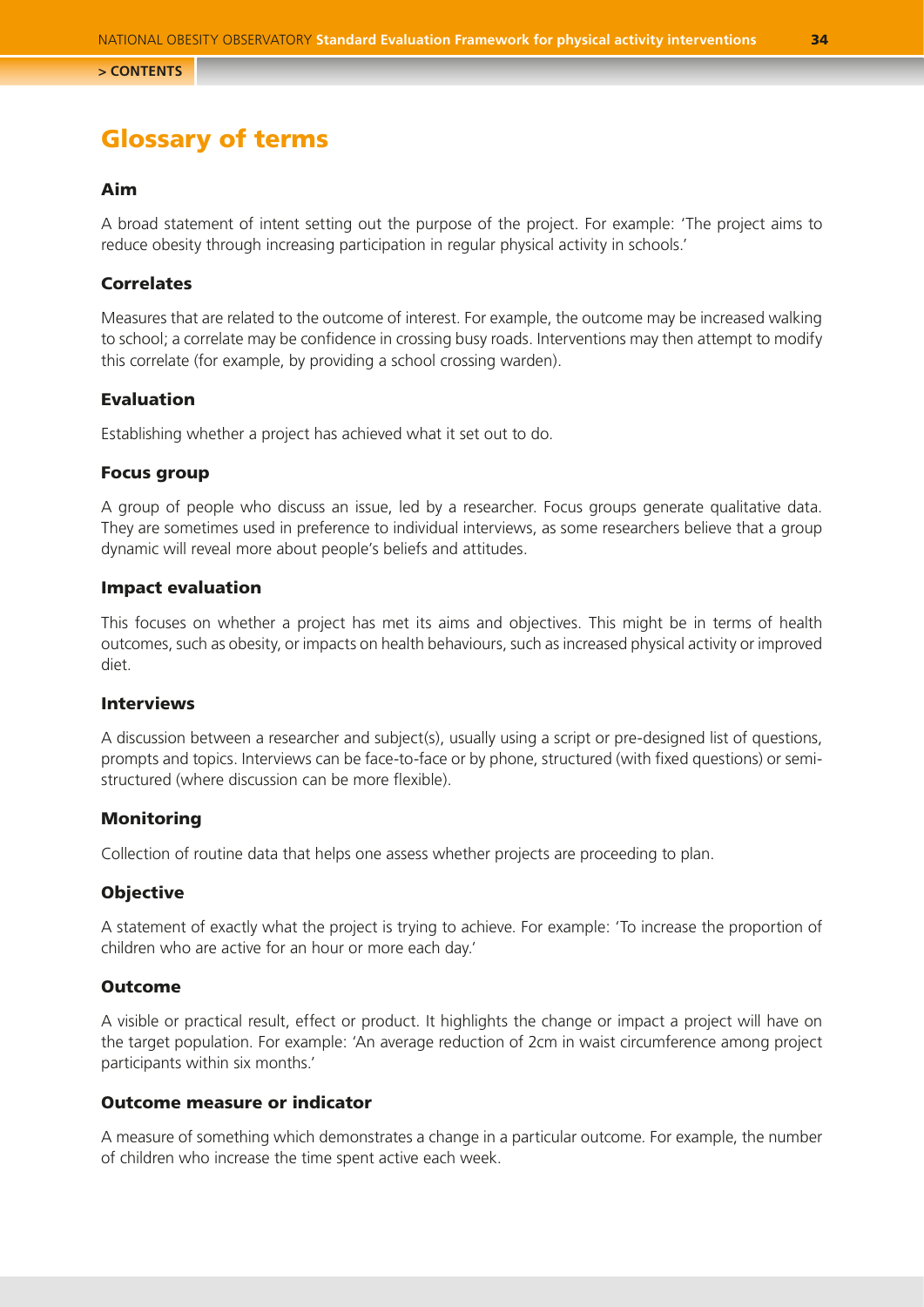### **Outputs**

Outputs of the project or activities that occur, through the use of the resources in the project. For example: 'Ten community walks in local parks.'

### Process evaluation

Evaluation which focuses on the processes used throughout an intervention. It aims to identify why the project met or did not meet its aims and objectives; what went right and what went wrong; what can be learnt for future projects.

### Qualitative research

Qualitative research provides information that is often reported in narrative form or which is based on descriptive information, such as diaries, open-ended responses to questions and field notes. Qualitative data are usually analysed using non-statistical methods.

### Quantitative research

Research which measures and analyses observations to produce numerical or statistical data.

### **Reliability**

The consistency of a measure. A measure is said to have a high reliability if it produces consistent results under consistent conditions.

### Target population

The people the project aims to reach. These may be segmented by a number of factors including age, sex and social class.

### Validity

The validity of a tool is the degree to which it measures what it claims to measure. For example, the extent to which a self-report physical activity questionnaire reflects actual behaviour.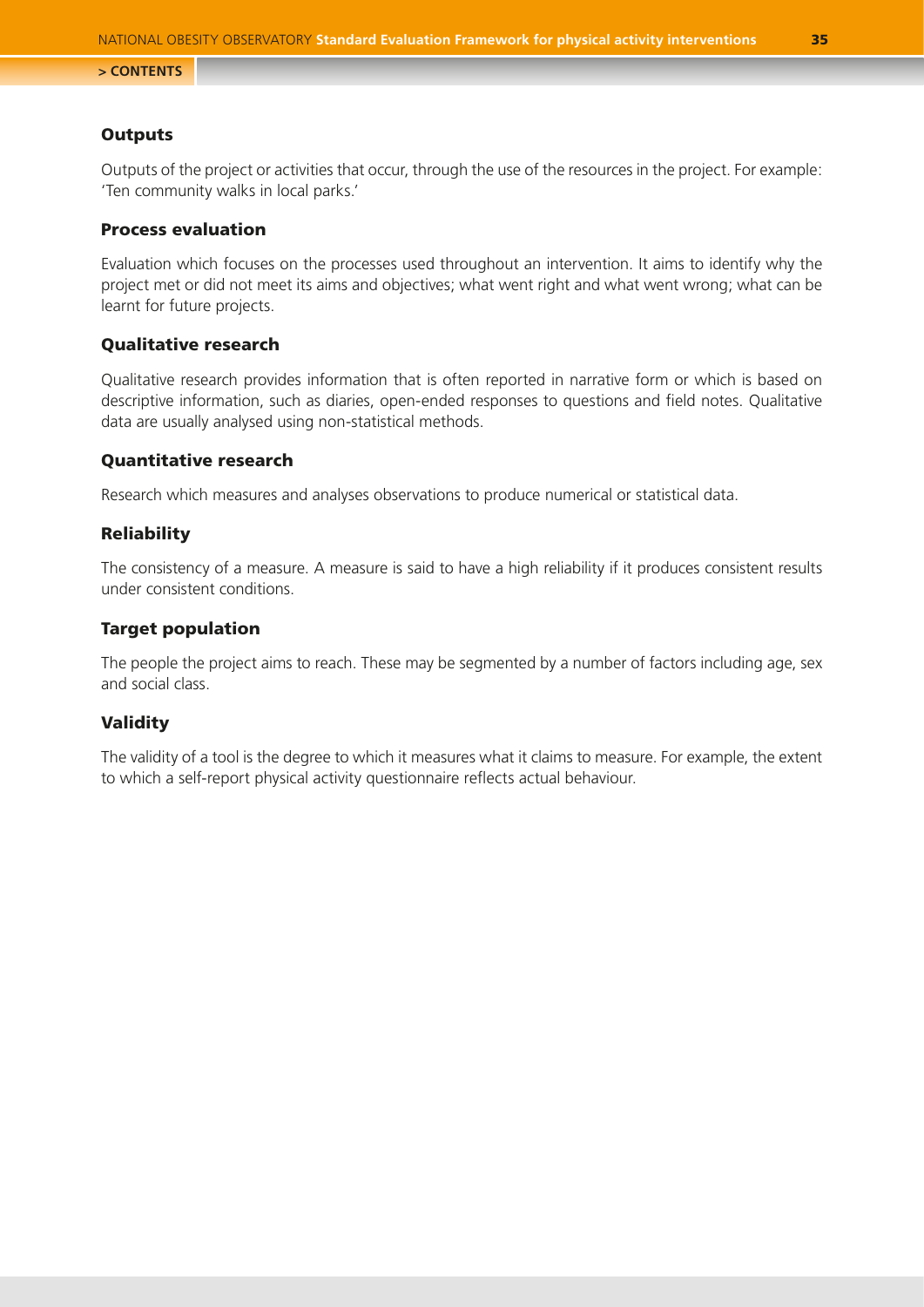## <span id="page-35-0"></span>References

- 1. Roberts K, Cavill N, Rutter H. Standard Evaluation Framework for Weight Management Interventions. Oxford: National Obesity Observatory, 2009.
- 2. Roberts K, Cavill N, Rutter H. The Standard Evaluation Framework for dietary interventions London: National Obesity Observatory, 2012.
- 3. Cavill N, Roberts K, Rutter H. Standard Evaluation Framework for Physical Activity Interventions. London: National Obesity Observatory, 2012.
- 4. National Obesity Observatory. Collection of Resources on Evaluation (CoRE) Oxford: National Obesity Observatory, 2012.
- 5. National Obesity Observatory. Evaluation data collection tool. Oxford: National Obesity Observatory, 2011.
- 6. National Obesity Observatory. Searchable Database of Interventions Oxford: National Obesity Observatory, 2012.
- 7. Richardson D, Cavill N, Ells L, Roberts K. Measuring Diet and Physical Activity in Weight Management Interventions: a Briefing Paper. Oxford National Obesity Observatory, 2011.
- 8. Richardson D, Cavill N, Ells L, Roberts K. Supplement: Measuring Diet and Physical Activity in Weight Management Interventions. Oxford National Obesity Observatory, 2011.
- 9. Caspersen CJ, Powell KE, Christenson GM. Physical activity, exercise, and physical fitness: definitions and distinctions for health-related research. *Public health reports* 1985;100(2):126-31.
- 10. National Institute for Health and Clinical Excellence. Obesity: Guidance on the Prevention, Identification, Assessment and Management of Overweight and Obesity in Adults. London: NICE, 2006.
- 11. Katikireddi SV, Higgins M, Bond L, Bonell C, Macintyre S. How evidence based is English public health policy? *BMJ* 2011;343:d7310.
- 12. Nutbeam D, Bauman A. *Evaluation in a Nutshell: a Practical Guide to the Evaluation of Health Promotion Programs*. Sydney: McGraw Hill Publishers, 2006.
- 13. US Department of Health and Human Services. Physical Activity Evaluation Handbook. Atlanta: US Department of Health and Human Services, 2002.
- 14. Department of Health. At Least Five a Week: Evidence on the Impact of Physical Activity and its Relationship to Health. London: Department of Health, 2004.
- 15. Department of Health. Start active, Stay Active: a Report on Physical Activity from the Four Home Countries' Chief Medical Officers. London: Department of Health 2011.
- 16. Tudor-Locke C, Bassett DJ. How many steps/day are enough? Preliminary pedometer indices for public health. *Sports Med* 2004;34(1):1-8.
- 17. Stevens W, Hillsdon M, Thorogood M, McArdle D. Cost-effectiveness of a primary care based physical activity intervention in 45-74 year old men and women: a randomised controlled trial. *British Journal of Sports Medicine* 1998;32(3):236-41.
- 18. Ogilvie D, Foster C, Rothnie H, Cavill N, Hamilton V, Fitzsimons C, et al. Interventions to promote walking: systematic review. *BMJ* 2007;334(7605):1204.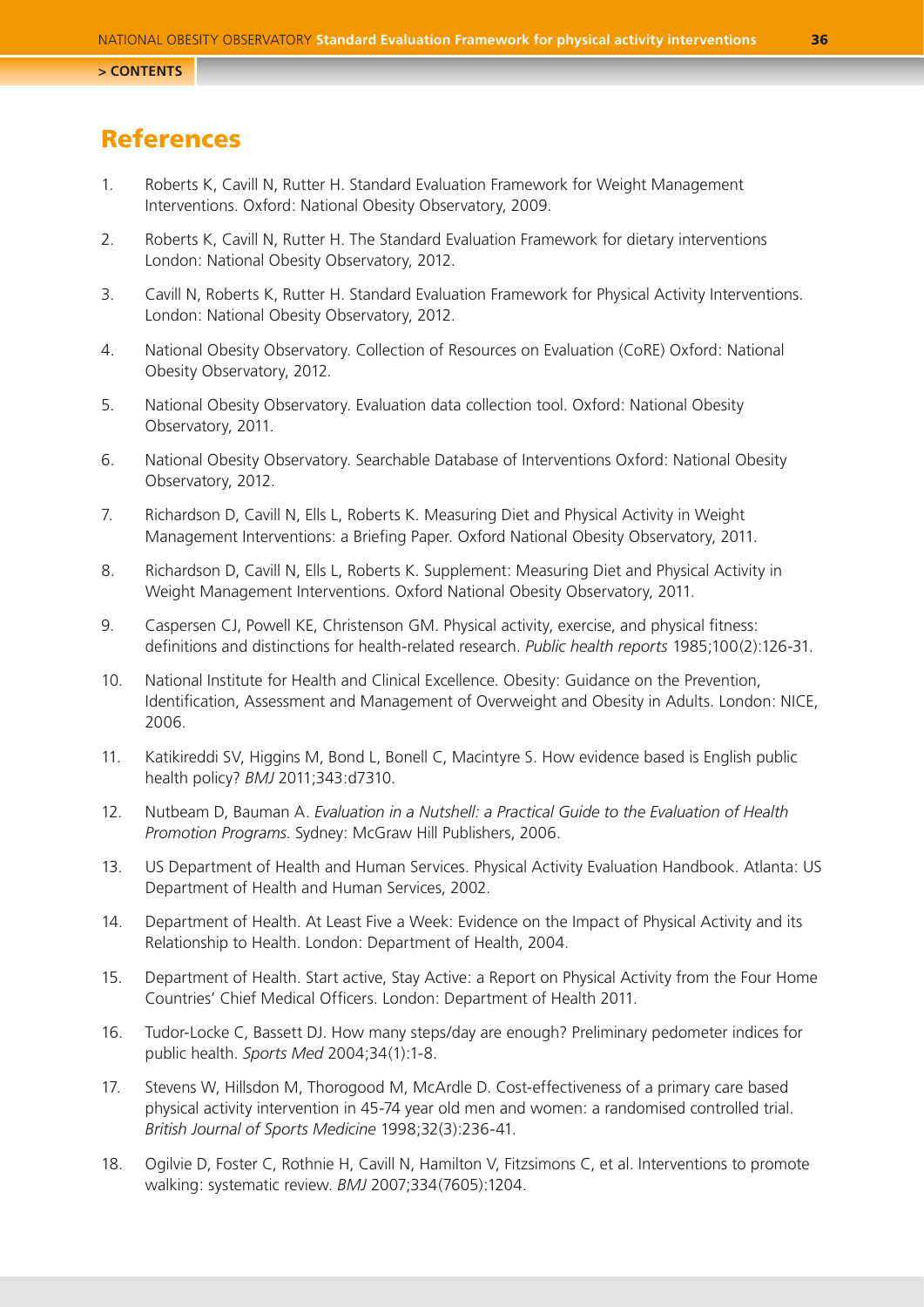- 19. Isaacs AJ, Critchley JA, Tai SS, Buckingham K, Westley D, Harridge SD, et al. Exercise Evaluation Randomised Trial (EXERT): a randomised trial comparing GP referral for leisure centre-based exercise, community-based walking and advice only. *Health Technol Assess* 2007;11(10):1-165, iiiiv.
- 20. Rutishauser I H E, Black A E. Measuring Food Intake. In: Gibney M J, Kok F J, editors. *Introduction to Human Nutrition*. Oxford: Blackwell Science, 2002.
- 21. Medical Research Council. Diet and Physical Activity Measurement Toolkit. Cambridge: MRC, 2012.
- 22. De Cocker K, Cardon G, De Bourdeaudhuij I. Validity of the inexpensive Stepping Meter in counting steps in free living conditions: a pilot study. *British Journal of Sports Medicine* 2006;40(8):714-6.
- 23. Gibson RS. *Principles of nutritional assessment*. 2nd ed. New York: Oxford University Press, 2005.
- 24. Block G, Hartman AM. Issues in reproducibility and validity of dietary studies. *The American journal of clinical nutrition* 1989;50(5 Suppl):1133-8; discussion 231-5.
- 25. The INTERACT consortium. Validity of a short questionnaire to assess physical activity in 10 European countries. *European journal of epidemiology* 2011;27(1):15-25.
- 26. Milton K, Bull FC, Bauman A. Reliability and validity testing of a single-item physical activity measure. British Journal of Sports Medicine 2011;45(3):203-8.
- 27. Milton K, Clemes S, Bull F. Can a single question provide an accurate measure of physical activity? *British Journal of Sports Medicine* 2012 (epub ahead of publication).
- 28. Sport England. Active People Survey. London: Sport England, 2012.
- 29. National Research Ethics Service. Consent Guidance 2012. [http://www.nres.nhs.uk/applications/](http://www.nres.nhs.uk/applications/guidance) [guidance/](http://www.nres.nhs.uk/applications/guidance) (accessed 24 July 2012)
- 30. National Archives. Data Protection Act 1998, 1998. [http://www.nationalarchives.gov.uk/](http://www.nationalarchives.gov.uk/information-management/legislation/data-protection.htm) [information-management/legislation/data-protection.htm](http://www.nationalarchives.gov.uk/information-management/legislation/data-protection.htm) (accessed 24 July 2012)
- 31. National Research Ethics Service. Defining Research London, 2009. [http://www.red.mmu.ac.uk/](http://www.red.mmu.ac.uk/documents/res_files/ethics/NRES_leaflet_Defining_Research-2.pdf) [documents/res\\_files/ethics/NRES\\_leaflet\\_Defining\\_Research-2.pdf](http://www.red.mmu.ac.uk/documents/res_files/ethics/NRES_leaflet_Defining_Research-2.pdf) (accessed 24 July 2012)
- 32. National Institute for Health and Clinical Excellence. Costing template London, 2006.
- 33. Department of Health. Joint Strategic Needs Assessment. London: Dept of Health. 2007.
- 34. Department of Health. Healthy lives, healthy people: Improving outcomes and supporting transparency. London: Department of Health, 2012.
- 35. Department of Health. Equality Impact Assessment: Summary Tool and Guidance for Policy Makers. London: Department of Health, 2008.
- 36. NHS Employers. Equality Analysis and Equality Impact Assessments London, 2011.
- 37. National Institute for Health and Clinical Excellence. A Code of Practice for Declaring Interests and Resolving Conflicts. London: NICE, 2006.
- 38. Swanton K. Healthy Weight, Healthy Lives: A toolkit for Developing Local Strategies. London, 2007.
- 39. Equalities and Human Rights Commission. Our Equality Information, 2012.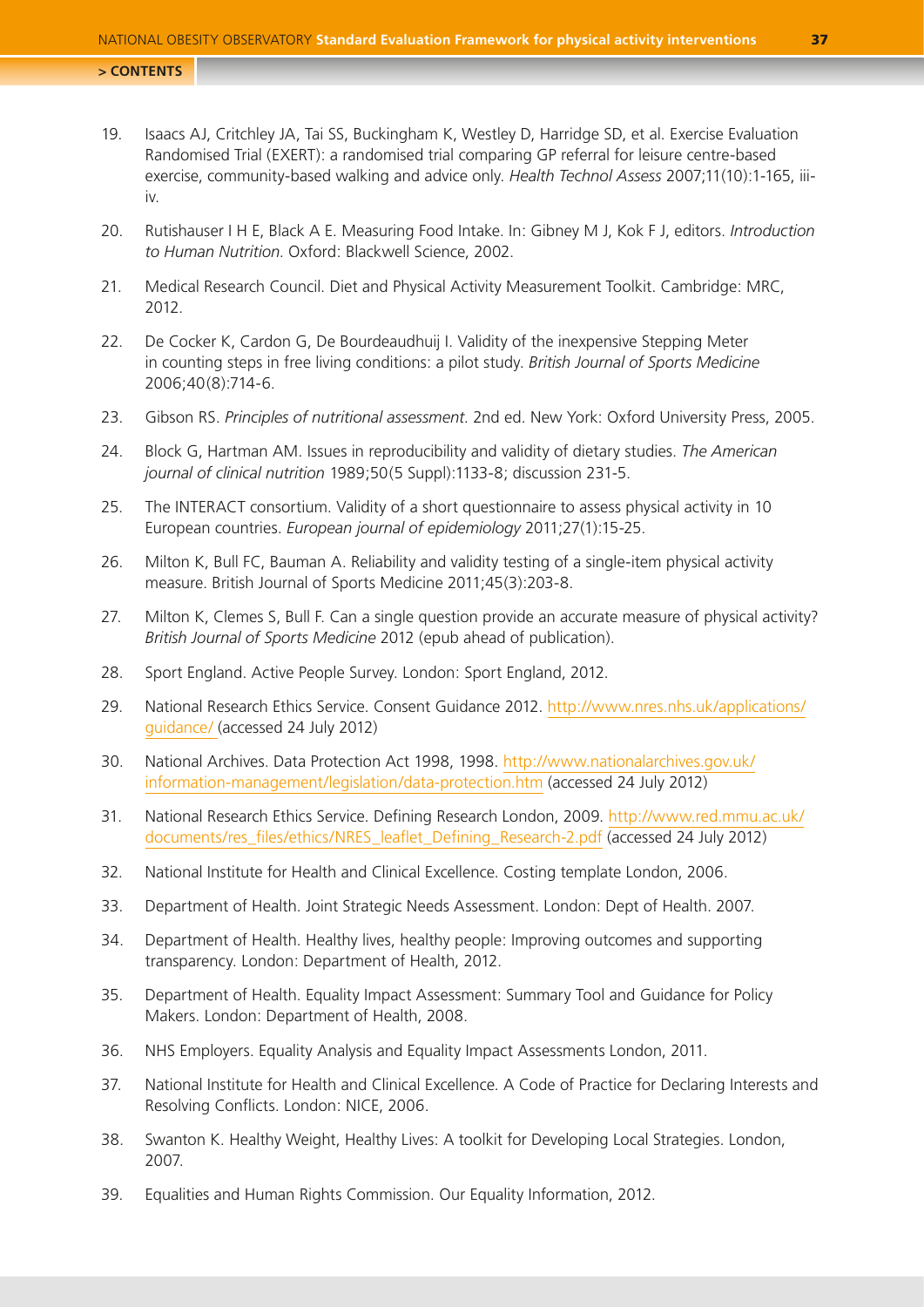- 40. Office for National Statistics categories for ethnic group monitoring, 2011. [http://www.ons.gov.uk/ons/guide-method/measuring-equality/equality/ethnic-nat](http://www.ons.gov.uk/ons/guide-method/measuring-equality/equality/ethnic-nat-identityreligion/ethnic-group/index.html)[identityreligion/ethnic-group/index.html](http://www.ons.gov.uk/ons/guide-method/measuring-equality/equality/ethnic-nat-identityreligion/ethnic-group/index.html) (accessed 6 August 2012)
- 41. Direct Gov. Disability and the Equality Act 2010, 2010. [http://www.direct.gov.uk/en/](http://www.direct.gov.uk/en/disabledpeople/rightsandobligations/disabilityrights/dg_4001068) [disabledpeople/rightsandobligations/disabilityrights/dg\\_4001068](http://www.direct.gov.uk/en/disabledpeople/rightsandobligations/disabilityrights/dg_4001068) (accessed 24 July 2012)
- 42. Office for Disability Issues. Public Sector Equality Duty, 2010. [http://odi.dwp.gov.uk/disabled](http://odi.dwp.gov.uk/disabled-people-and-legislation/disability-equality-duty-and-impact-assessments.php)[people-and-legislation/disability-equality-duty-and-impact-assessments.php](http://odi.dwp.gov.uk/disabled-people-and-legislation/disability-equality-duty-and-impact-assessments.php) (accessed 24 July 2012)
- 43. Ells LJ, Shield JP, Lidstone JS, Tregonning D, Whittaker V, Batterham A, et al. Teesside Schools Health Study: body mass index surveillance in special needs and mainstream school children. *Public Health* 2008;122(3):251-4.
- 44. The NS, Gordon-Larsen P. Entry into romantic partnership is associated with obesity. *Obesity* 2009;17(7):1441-7.
- 45. Lawman HG, Wilson DK. A Review of Family and Environmental Correlates of Health Behaviors in High-Risk Youth. *Obesity* 2012; 20(6):1142-57.
- 46. Trost SG, Owen N, Bauman AE, Sallis JF, Brown W. Correlates of adults' participation in physical activity: review and update. *Medicine and Science in Sports and Exercise* 2002;34(12):1996-2001.
- 47. Craggs C, Corder K, van Sluijs EM, Griffin SJ. Determinants of change in physical activity in children and adolescents: a systematic review. *American journal of preventive medicine* 2011;40(6):645-58.
- 48. de Vet E, de Ridder DT, de Wit JB. Environmental correlates of physical activity and dietary behaviours among young people: a systematic review of reviews. *Obesity reviews : an official journal of the International Association for the Study of Obesity* 2011;12(5):e130-42.
- 49. Wendel-Vos W, Droomers M, Kremers S, Brug J, van Lenthe F. Potential environmental determinants of physical activity in adults: a systematic review. *Obesity reviews : an official journal of the International Association for the Study of Obesity* 2007;8(5):425-40.
- 50. Jakicic JM, Clark K, Coleman E, Donnelly JE, Foreyt J, Melanson E, et al. American College of Sports Medicine position stand. Appropriate intervention strategies for weight loss and prevention of weight regain for adults. *Medicine and Science in Sports and Exercise* 2001;33(12):2145-56.
- 51. Bize R, Johnson JA, Plotnikoff RC. Physical activity level and health-related quality of life in the general adult population: a systematic review. *Preventive Medicine* 2007;45(6):401-15.
- 52. Ware JE. SF-36 Health Survey Update., 2011. See<http://www.sf-36.org/tools/SF36.shtml/> (accessed 24 July 2012)
- 53. World Health Organization for Europe. Good Practice Appraisal Tool for Obesity Prevention Programmes, Projects, Initiatives and Interventions. Copenhagen: WHO Europe 2011.
- 54. Foster CE, Brennan G, Matthews A, McAdam C, Fitzsimons C, Mutrie N. Recruiting participants to walking intervention studies: a systematic review. *The international journal of behavioral nutrition and physical activity* 2011;8:137.
- 55. Hughes AR, Stewart L, Chapple J, McColl JH, Donaldson MD, Kelnar CJ, et al. Randomized, controlled trial of a best-practice individualized behavioral program for treatment of childhood overweight: Scottish Childhood Overweight Treatment Trial (SCOTT). *Pediatrics* 2008;121(3):e539- 46.